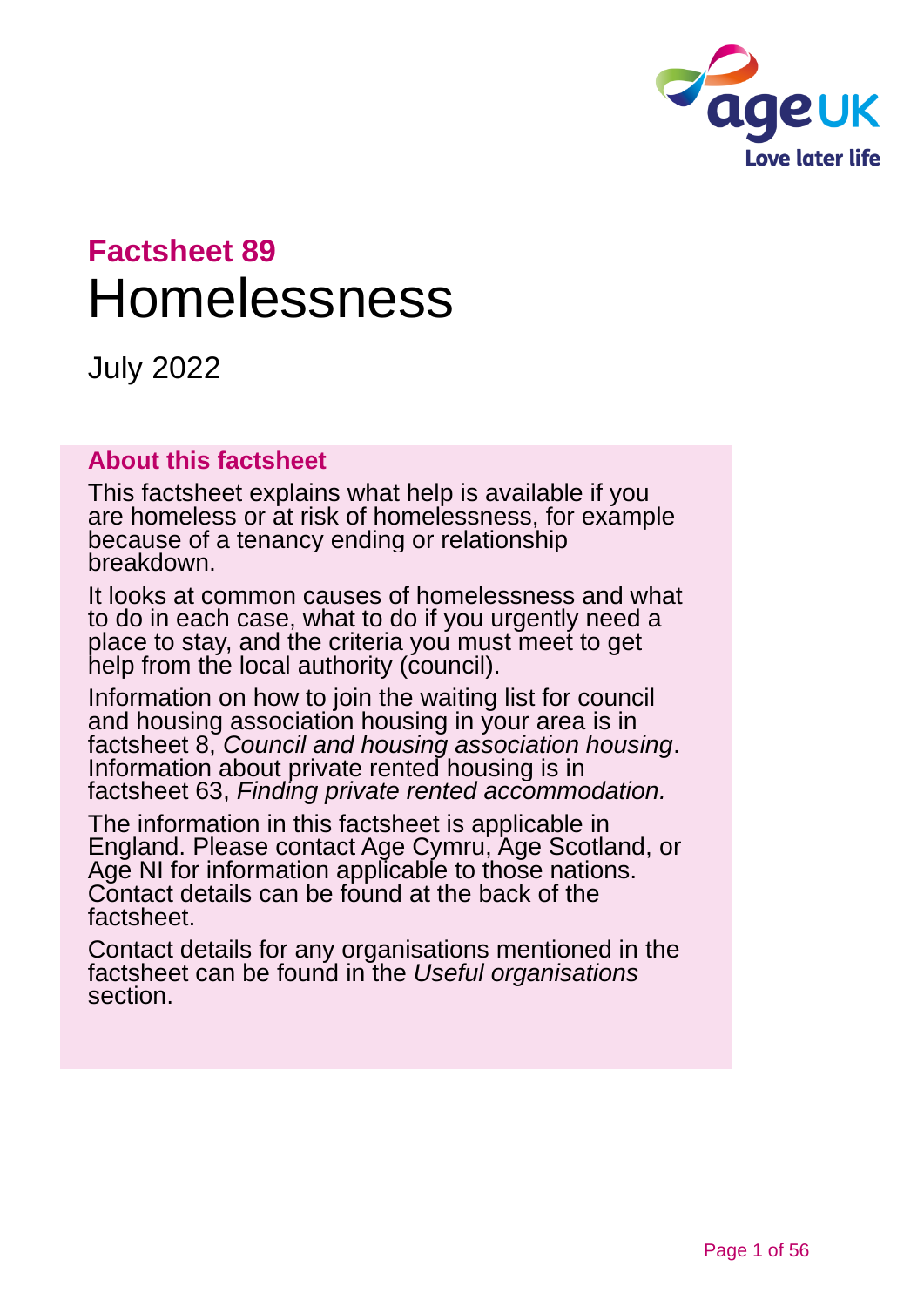## **Contents**

| <b>Recent developments</b><br>1                                 | 4              |
|-----------------------------------------------------------------|----------------|
| 2 Introduction                                                  | 4              |
| 3 Common causes of homelessness                                 | 6              |
| 3.1 Tenancy ending                                              | $\overline{7}$ |
| 3.2 Mortgage repossession                                       | 9              |
| 3.3 Relationship breakdown                                      | 10             |
| 3.4 Domestic violence and abuse                                 | 13             |
| 3.5 Asked to leave by friends or family                         | 16             |
| 3.6 No right to succeed to a tenancy                            | 17             |
| 3.7 Unsuitable or unaffordable housing                          | 17             |
| 3.8 Leaving prison                                              | 18             |
| 4 Asking the local authority for help                           | 18             |
| 4.1 The four 'tests'                                            | 19             |
| 5 Making a homelessness application                             | 24             |
| 5.1 What information you need                                   | 25             |
| 5.2 Additional support                                          | 26             |
| <b>6 Local authority duties to help</b>                         | 27             |
| 6.1 Will I get help?                                            | 27             |
| 6.2 What help exactly?                                          | 31             |
| 6.3 Do I have to do anything?                                   | 32             |
| 6.3.1 Deliberate and unreasonable' refusal to<br>cooperate      | 33             |
| 6.4 How long do I get help for?                                 | 35             |
| 6.5 What happens if                                             | 37             |
| 6.5.11 was threatened with homelessness and<br>become homeless? | 37             |
| 6.5.256 days pass and I am still homeless?                      | 38             |
| 6.5.31 refuse to cooperate?                                     | 39             |
| 6.5.41 refuse an offer of accommodation?                        | 39             |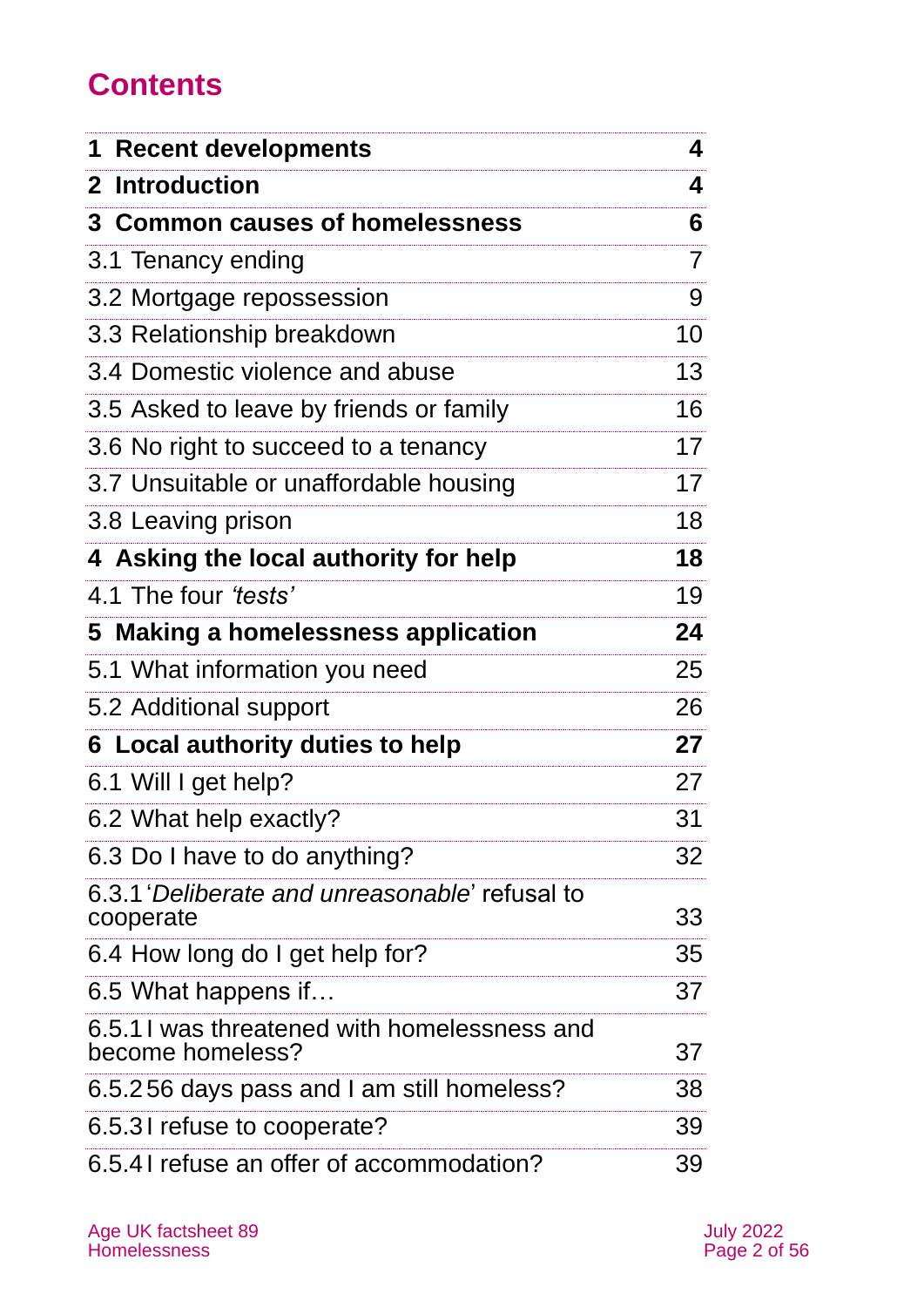| 6.5.5 Homelessness is prevented or relieved, but<br>I need further help? | 40 |
|--------------------------------------------------------------------------|----|
| 7 Referring your case on                                                 | 40 |
| 8 Interim accommodation                                                  | 43 |
| 9 The 'full' rehousing duty                                              | 45 |
| <b>10 Suitable offers</b>                                                | 46 |
| 11 Challenging decisions                                                 | 50 |
| Useful organisations                                                     | 53 |
| Age UK                                                                   | 55 |
| Support our work                                                         | 55 |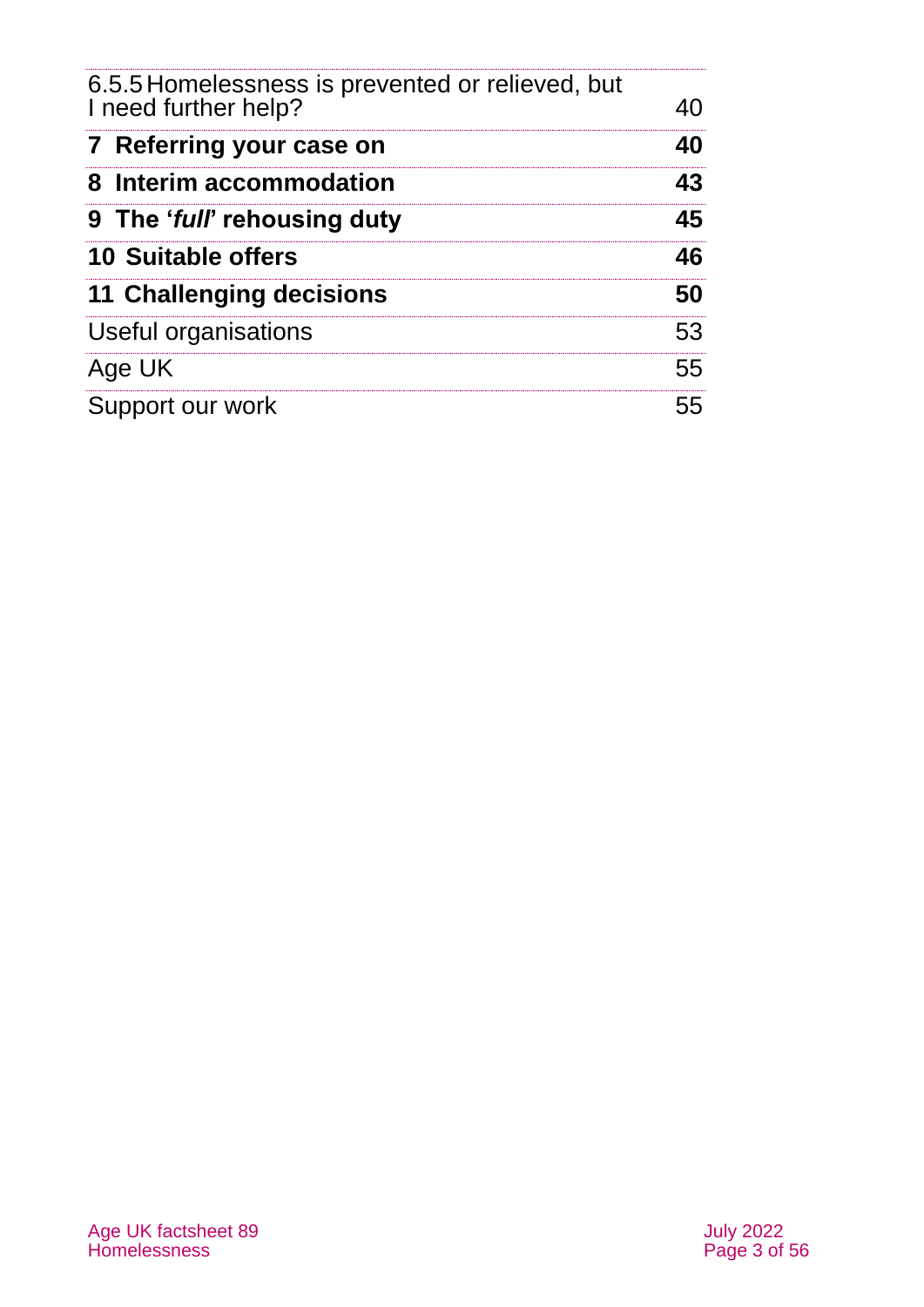## <span id="page-3-0"></span>**1 Recent developments**

Significant changes were made to homelessness law from 3 April 2018. If you make a homelessness application to a local authority, they:

- ⚫ **have a duty to help you if you meet two '***tests***'**  (1) being homeless, or likely to become homeless in the next 56 days, and (2) being '*eligible for assistance*' on the basis of your immigration status.
- ⚫ **must carry out an assessment of your case** and draw up a plan for resolving or preventing your homelessness
- ⚫ **must take '***reasonable steps***' to help you, informed by this assessment** – you may get advice and support, or, in some cases, an offer of housing

You are likely to have to **take certain steps yourself** and help may be withdrawn if you '*deliberately and unreasonably*' refuse to cooperate. If **the duty ends,** for example because you refuse to cooperate, you may not get any further help, even if you are still homeless or threatened with homelessness.

If you need homelessness help, make an application to your local authority as soon as possible. Speak to an advice agency or law centre if you receive a negative response – this factsheet sets out the legal duties authorities have, but they are not always implemented correctly.

In particular, authorities sometimes claim that you are not entitled to help because you are not '*in priority need*' or are '*intentionally homeless*'. This is generally incorrect – help should be offered to everyone meeting the two tests above, at least for an initial period.

## <span id="page-3-1"></span>**2 Introduction**

Homelessness has a wider meaning than rough sleeping. By law, you are homeless if you have no available accommodation or if you have accommodation but it is not reasonable for you to live there anymore.

This means you can be considered homeless if you are temporarily staying with friends or family, if your home is in a very poor condition, or if it is no longer suitable for you because of disability or illness.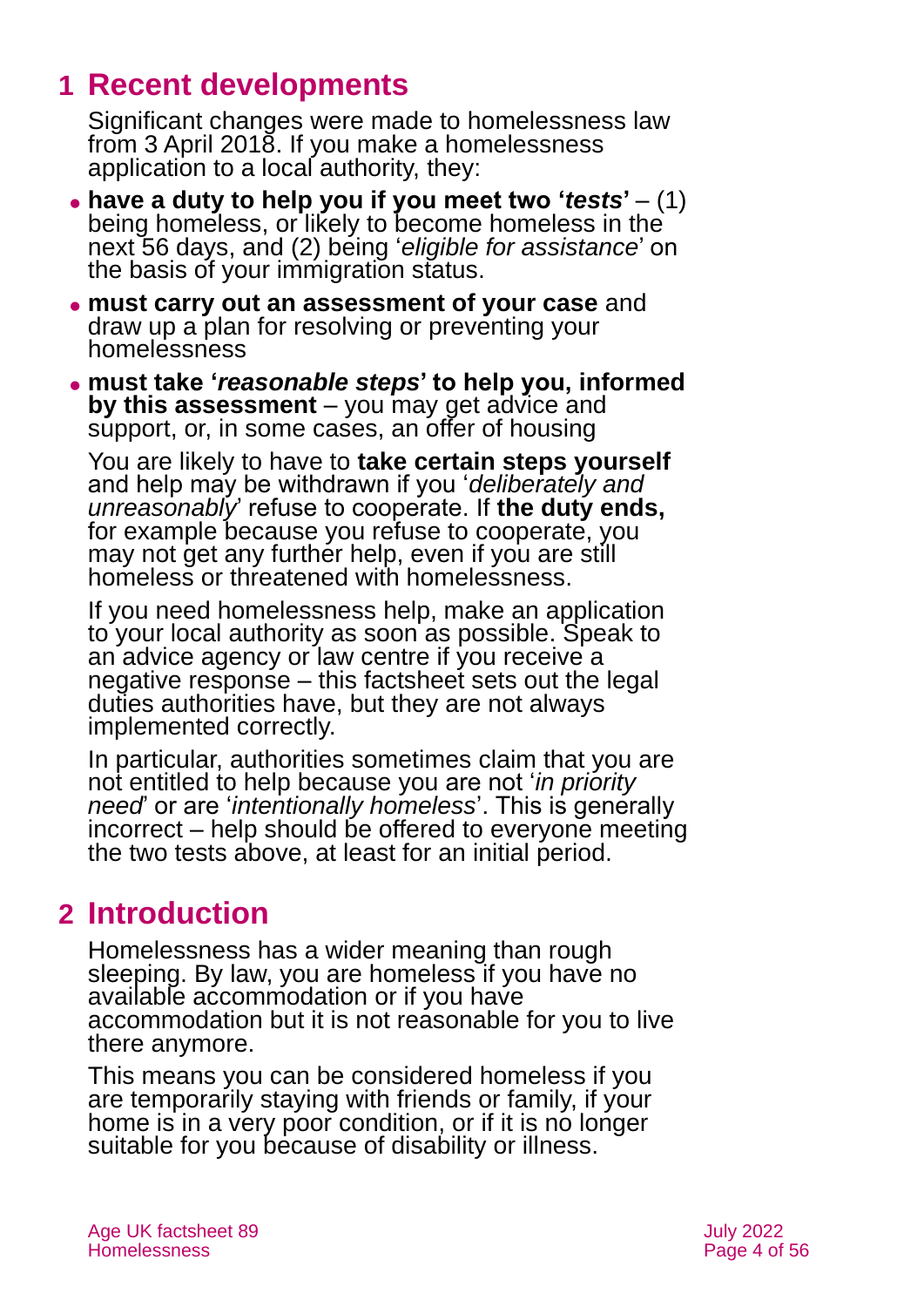You are considered '*threatened with homelessness*' if it is likely you will become homeless within 56 days, or if you are an assured shorthold tenant and have received a valid '*section 21*' notice expiring within 56 days (see [section 3.1\)](#page-6-0).

### **Local authority duties**

Authorities have a range of duties under homelessness law. They have a general duty to ensure information and advice on homelessness, including prevention and support, is available locally for free. This service must meet the needs of certain groups of people, including domestic abuse survivors and people leaving prison or hospital.

Authorities have specific duties towards households who are experiencing, or at risk of, homelessness. If this applies, provided you are '*eligible for assistance*' on the basis of your immigration status, the local authority must do the following:

- ⚫ carry out an assessment of your circumstances and needs
- ⚫ draw up a plan of action for resolving ('*relieving*') or preventing your homelessness, ideally with your agreement
- ⚫ take '*reasonable steps*' to help you for around 56 days.

This is called the '*relief*' duty if you are homeless or the '*prevention*' duty if you are threatened with homelessness. It is a duty to work with you, not provide accommodation for you (we use the term '*secure*' accommodation in this factsheet). When the local authority draws up its plan of action, it is likely to require you to take certain steps to prevent or relieve your homelessness, and it can stop helping you if you fail to take a required step.

The authority may, however, decide that making you an offer of housing is the only reasonable way to prevent or relieve your homelessness. This can be private rented housing.

If you are owed the prevention or the relief duty, the authority must generally work with you for a period of 56 days (eight weeks). It can bring the duty to an end early in certain circumstances, for example if you fail to take one of the required steps in your plan.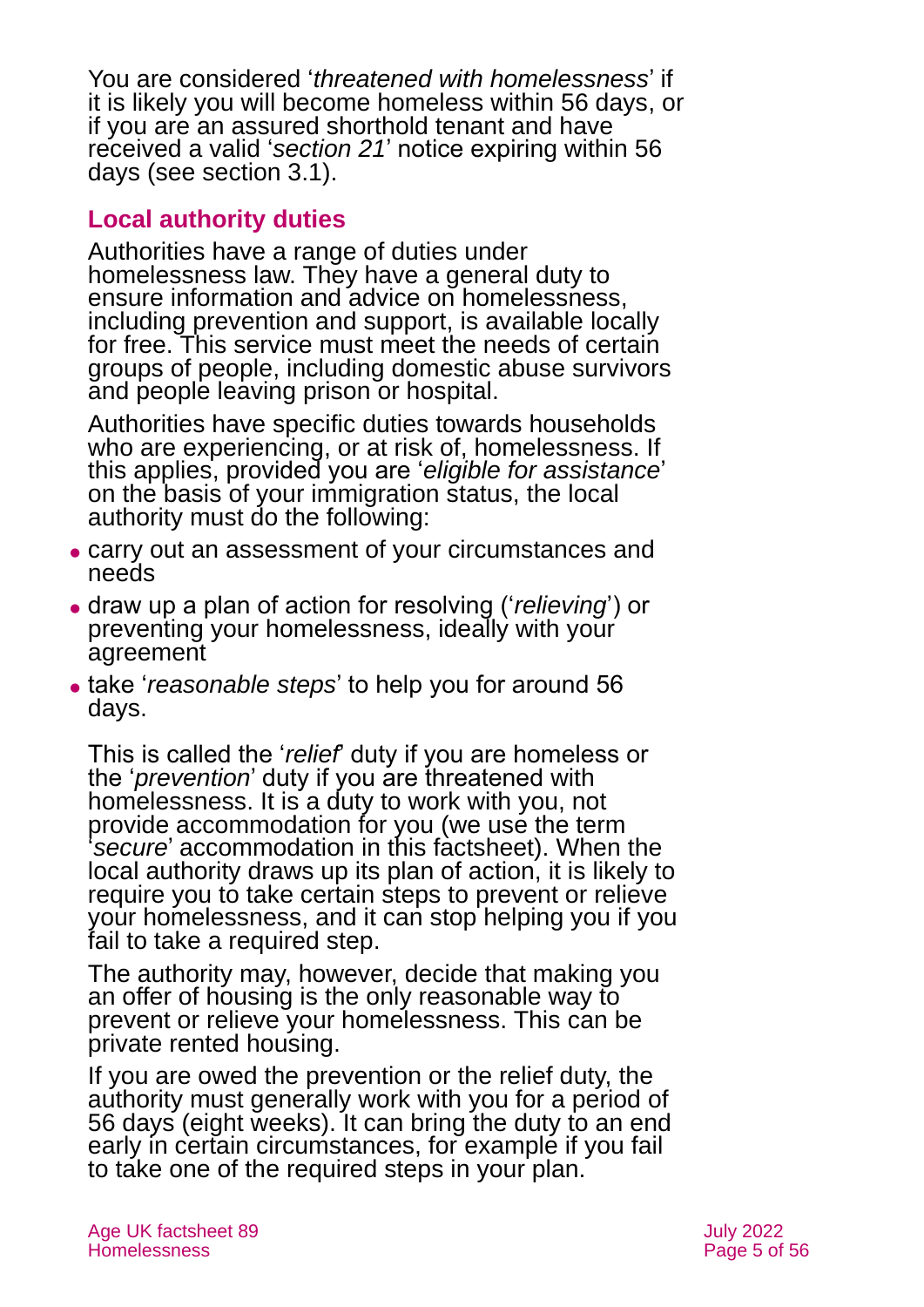If the duty does not end early, the authority must consider your wider circumstances at the 56-day point. If you are in '*priority need*' and '*unintentionally homeless*', it will have a duty to rehouse you, although this can be in private rented accommodation. If not, the authority may stop helping you, even if you are still homeless or threatened.

If you are homeless or threatened with homelessness, seek advice immediately. It may be possible to prevent homelessness, for example by challenging eviction or by exploring other housing options such as joining the waiting list for council and housing association housing. Shelter has a free advice helpline, open 365 days of the year, or contact a local advice agency like a [local Age UK](http://www.ageuk.org.uk/) or [Citizens Advice.](http://www.citizensadvice.org.uk/)

Legal aid is available for defending evictions, challenging local authority decisions on homelessness, and establishing your rights to the family home if you have experienced domestic abuse. This means you can get free legal advice and representation if you are on a low income and your case is strong enough. You may have a law centre in your area offering this help. Check the [Law Centres](https://www.lawcentres.org.uk/)  [Network](https://www.lawcentres.org.uk/) website to find out.

#### **The relevant legislation**

The law governing homelessness help from local authorities is Part VII of the *[Housing Act 1996](https://www.legislation.gov.uk/ukpga/1996/52/contents)* ('*the Act*'). This is supplemented by the *[Homelessness](https://www.gov.uk/guidance/homelessness-code-of-guidance-for-local-authorities)  [Code of Guidance for Local Authorities](https://www.gov.uk/guidance/homelessness-code-of-guidance-for-local-authorities)* ('*the guidance*').

## <span id="page-5-0"></span>**3 Common causes of homelessness**

Common causes of homelessness include a tenancy ending, relationship breakdown, or friends or family asking you to leave.

In all cases, seek advice as soon as you can. If possible, do not leave a property or terminate a tenancy without first seeking advice. If you later approach the local authority for help, they may say you made yourself '*intentionally homeless*' (see [section](#page-18-0)  [4.1\)](#page-18-0). This is also a risk if you are threatened with homelessness because of something you did or failed to do, or if you are homeless after leaving prison.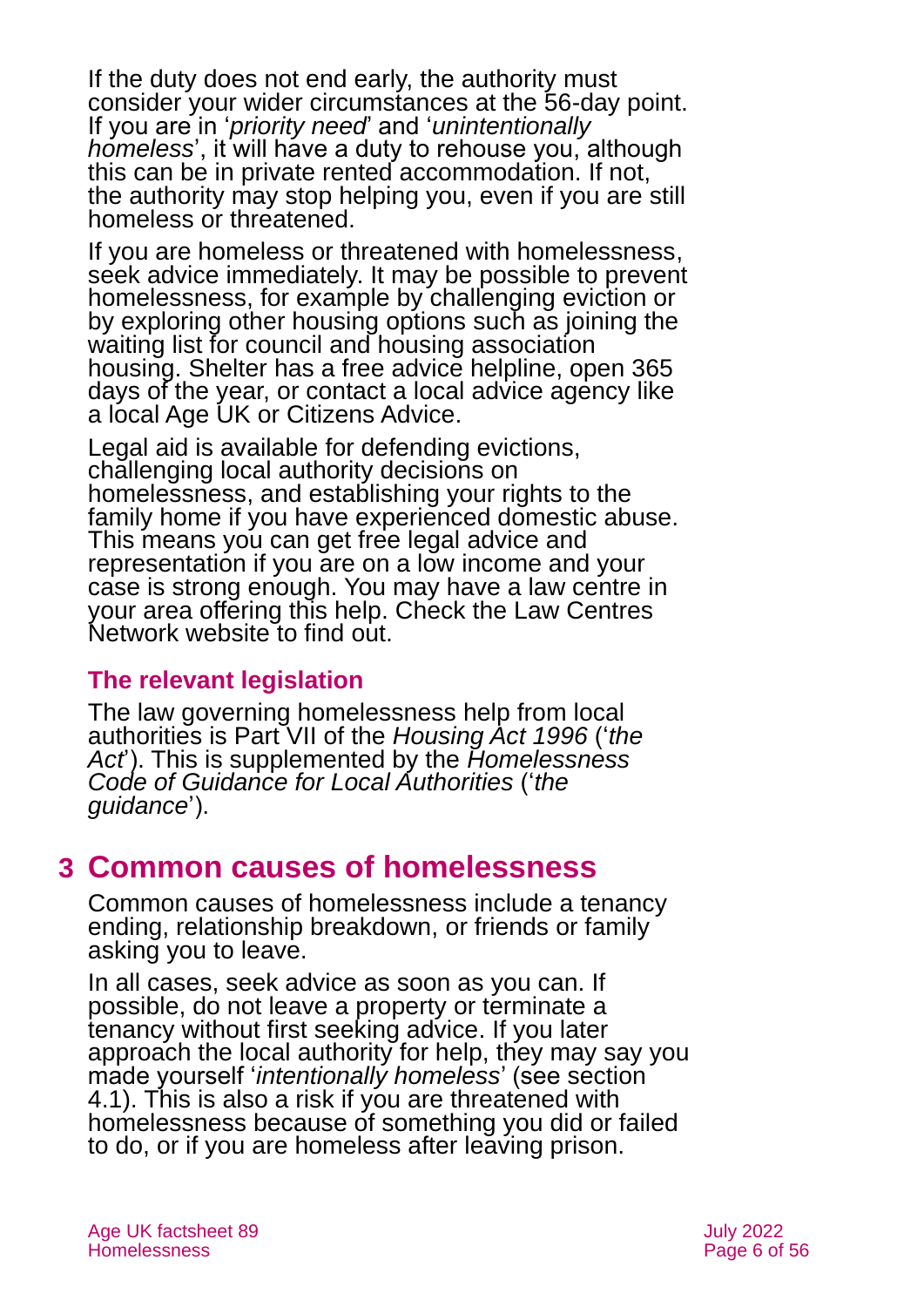## **3.1 Tenancy ending**

<span id="page-6-0"></span>A tenancy ending is one of the most common causes of homelessness.

In most cases, it is unlawful for a landlord to evict a tenant without a court order. Depending on the type of tenancy you have and the reason why the landlord is seeking to end it, the court may have discretion over whether it decides to grant an order. This means you can argue it is not reasonable for the landlord to evict you. You may be able to challenge the reason why they want to evict you, for example if you are being unfairly accused of anti-social behaviour.

Some tenants have limited '*security of tenure*', meaning they can be evicted more easily. Assured shorthold tenancies, the most common form of private tenancy, can be ended on a '*no fault*' basis after six months, or after a longer fixed term has elapsed. The landlord does not have to satisfy the court they have a good reason for the eviction, but they must follow the correct procedure and meet certain other requirements.

Some renters have even less protection. For example, if you live with your landlord and share a kitchen, living room or bathroom, you are likely to be an '*excluded occupier*'. This means the landlord does not have to get a court order to evict you.

In all cases, seek advice as soon as possible. You may be able to delay or even prevent the eviction. Legal aid is available for challenging evictions, so you may be able to get free legal advice and representation if you are on a low income and your case is strong enough.

It is unlawful for your landlord to harass you or withdraw services from you with the intention of forcing you to leave your home. Acts of harassment include threats or physical violence, disconnecting the energy supply, or refusing to carry out vital repairs. If you are harassed or threatened with illegal eviction, contact your local authority, an advice agency, or the police.

For more information about tenancy rights and challenging evictions, see factsheet 68, *[Preventing](https://www.ageuk.org.uk/globalassets/age-uk/documents/factsheets/fs68_tenancy_rights_security_of_tenure_fcs.pdf?dtrk=true)  [evictions](https://www.ageuk.org.uk/globalassets/age-uk/documents/factsheets/fs68_tenancy_rights_security_of_tenure_fcs.pdf?dtrk=true)*.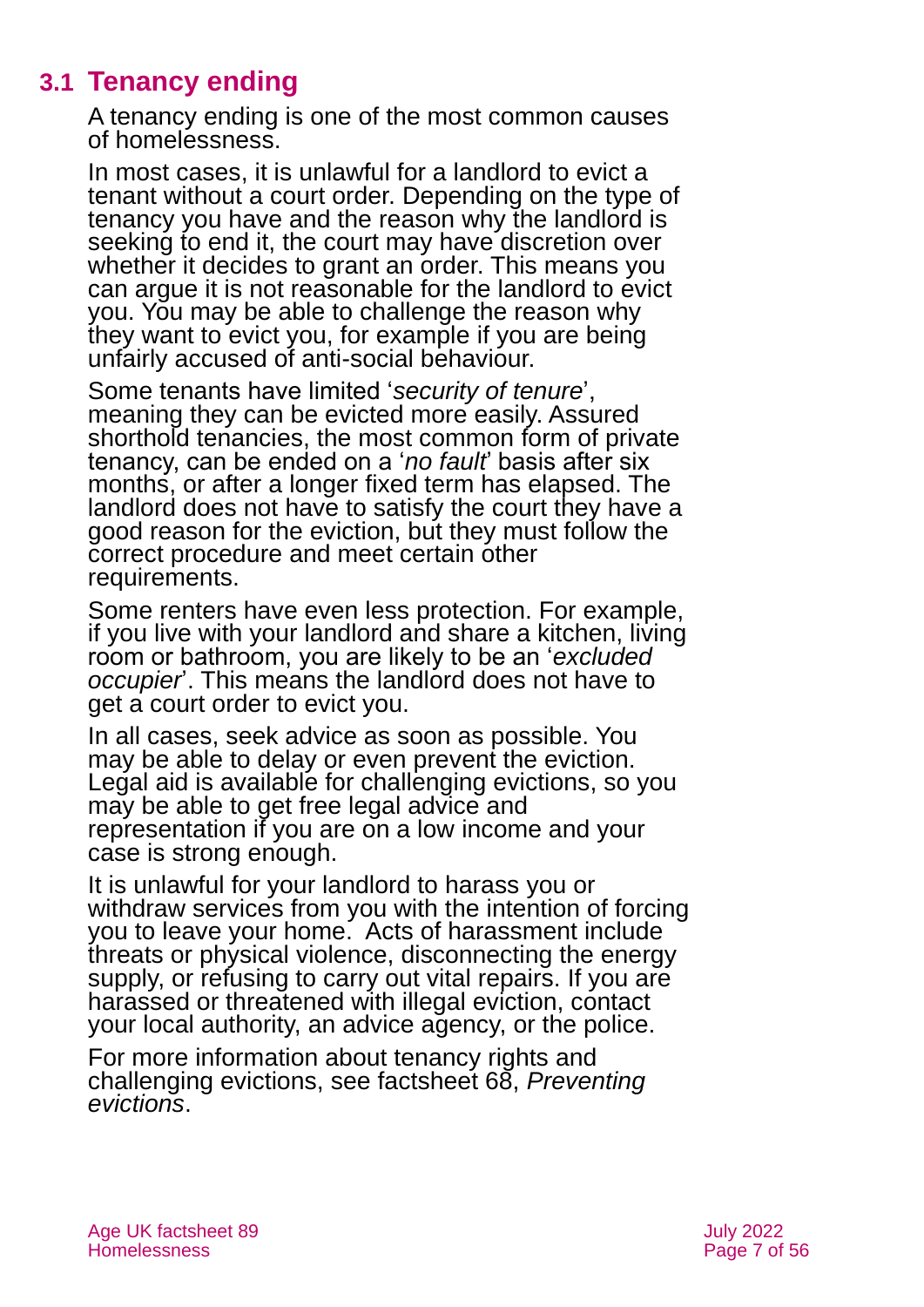### **Assured shorthold tenants**

Assured shorthold tenants can be subject to '*no fault*' eviction after six months, or the end of a longer fixed term. This means the landlord does not have to have a good reason to evict and the courts will generally allow eviction to proceed if the correct procedure has been followed.

No fault eviction begins with the service of a '*section*  21' notice. The Act says that an assured shorthold tenant is '*threatened with homelessness*' from the point a section 21 notice is served, so long as that notice is:

- ⚫ valid
- ⚫ due to expire within 56 days, and
- ⚫ relates to the only accommodation available for them.

If you are threatened with homelessness and eligible, you generally get help from the local authority for 56 days. However, if threatened due to a section 21 notice meeting the above conditions, the authority cannot stop helping you simply because 56 days have passed. It must continue to help until its prevention duty ends for another reason, for example you become homeless and are therefore under the '*relief*' duty.

It is important to note you can be treated as homeless before an eviction is actually carried out. This is because you are homeless if you have accommodation but it is not reasonable for you to live there.

Being treated as homeless means the authority must help you to '*relieve*' your homelessness – the focus will be on helping you to find a new property rather than stay where you are. This means you may be able to avoid the expense and distress of court and eviction proceedings, particularly if the duty to provide '*interim*' accommodation is triggered (see [section 8\)](#page-42-0).

**You should not be required to remain in the property until a date and time for the eviction has been set**. Unless the local authority is asking your landlord to delay eviction while you pursue other options, it is '*unlikely*' to be reasonable for you to remain beyond the expiry of your section 21 notice if:

⚫ the authority is satisfied that the landlord intends to evict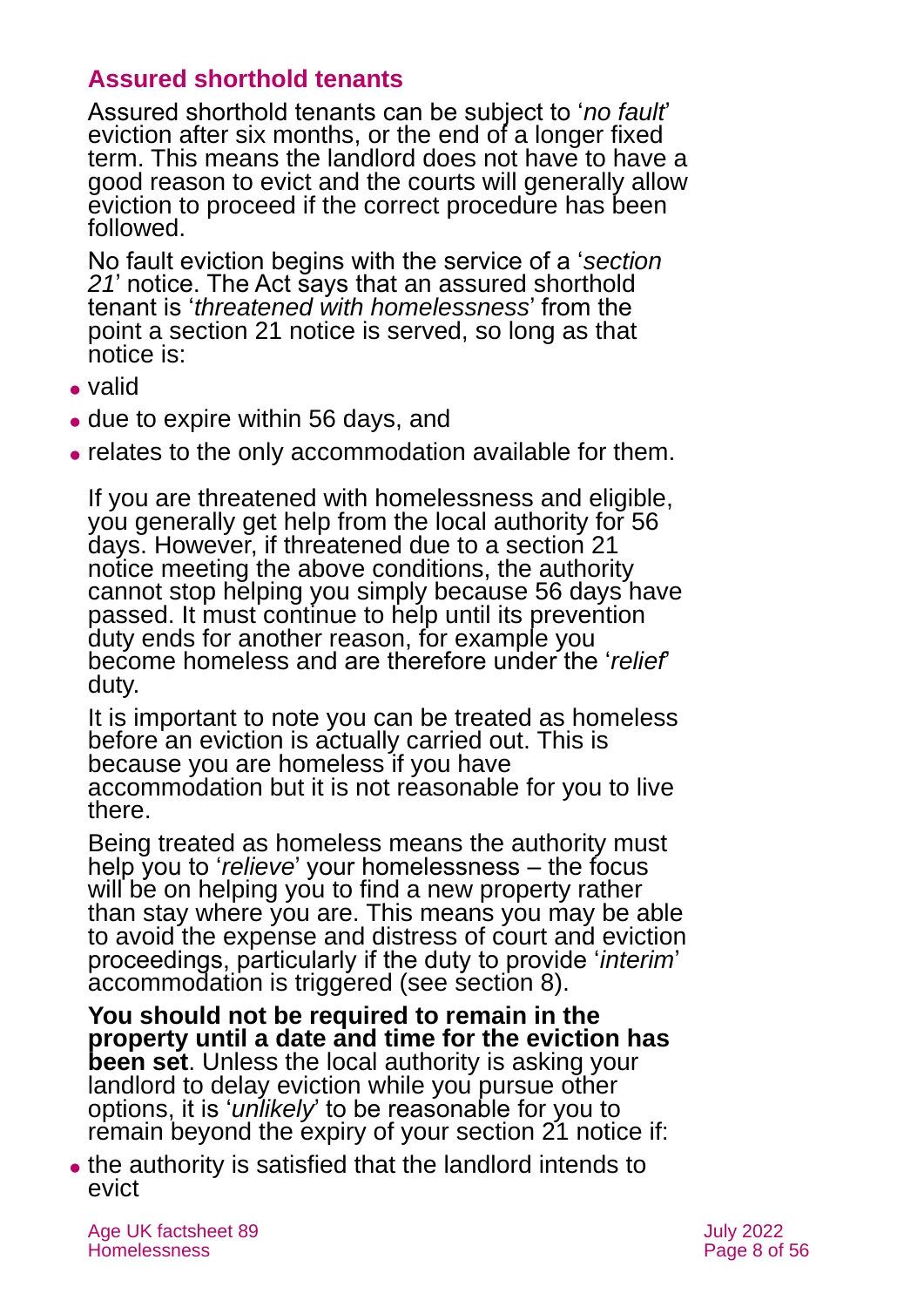- ⚫ further efforts to resolve the situation are unlikely to be successful, and
- ⚫ there would be no defence to eviction.

Speak to your local authority if your section 21 notice has expired. They are required to assess at what point you become homeless and are owed the relief duty. The guidance states your preference '*may be relevant*' here. For example, you may wish to remain in the property until you can move into alternative settled accommodation if there is the prospect of a timely move, or alternatively to leave the property to avoid incurring court costs. Seek advice if the authority tell you to wait until the date of eviction.

## **3.2 Mortgage repossession**

Mortgage repossession is subject to a [pre-action](https://www.justice.gov.uk/courts/procedure-rules/civil/protocol/prot_mha)  [protocol](https://www.justice.gov.uk/courts/procedure-rules/civil/protocol/prot_mha) setting out steps the lender and borrower should take to avoid court action. It states court action should be a last resort and happen only if all other reasonable attempts to resolve the situation have failed.

If you fall into arrears, your lender must advise you to make contact with your local authority or a debt advice agency such as [StepChange](https://www.stepchange.org/) or [National Debtline.](https://www.nationaldebtline.org/) You should do this as soon as possible.

Your lender should treat you fairly, act reasonably and communicate with you clearly. If they are aware you may have difficulties with reading or comprehension, they should take reasonable steps to communicate in a way that works for you.

The lender must discuss the reasons for your arrears and consider if you would be able to pay them off in a reasonable time frame. They should consider other possibilities, such as changing the type of mortgage, extending the mortgage term or capitalising the arrears. If you fail to comply with a payment agreement, the lender must not start a possession claim without giving you the opportunity to remedy the breach within fifteen working days.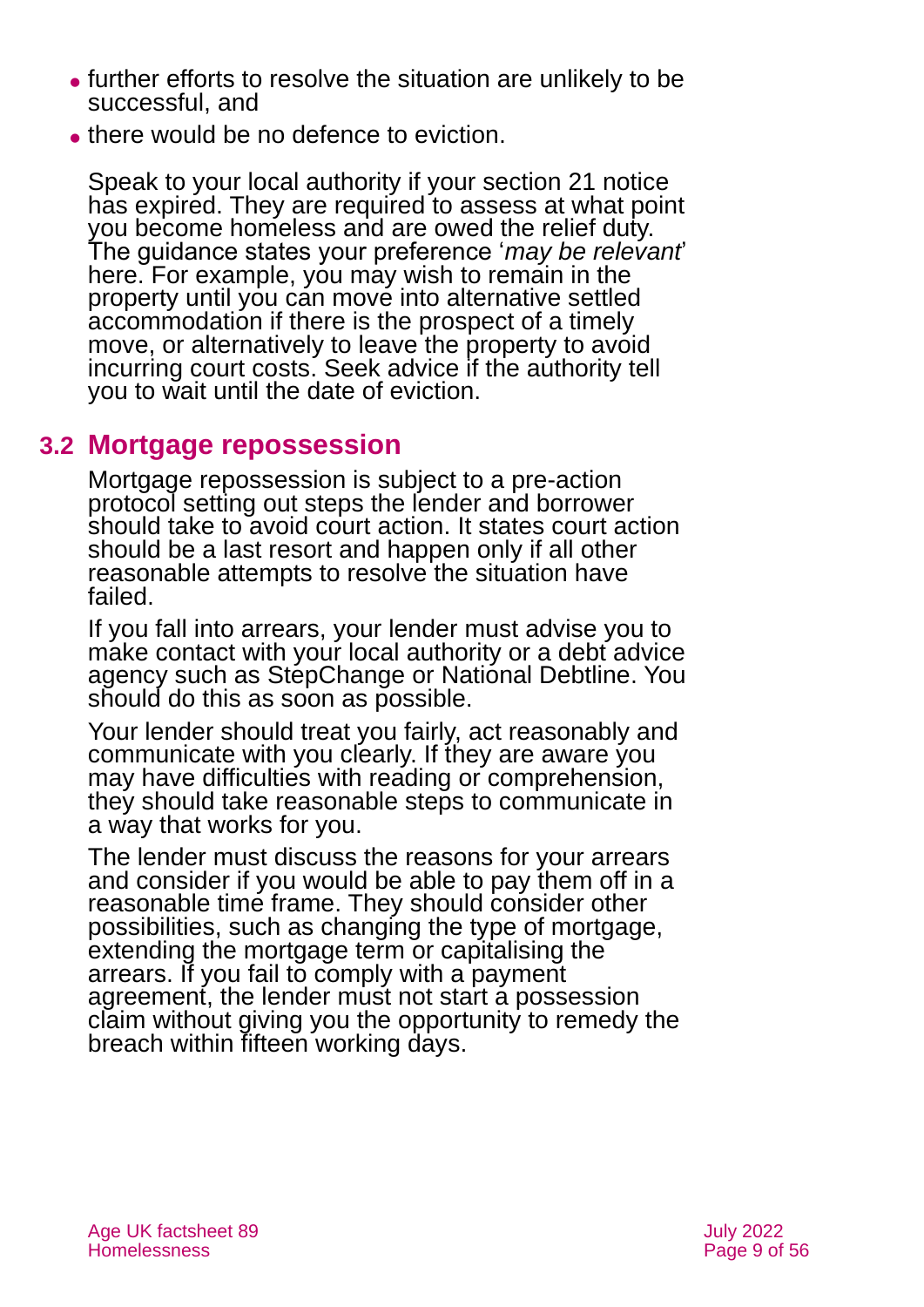There are other circumstances in which a possession claim must not be started, for example if you have claimed interest relief payments. These are payments made by the Department for Work and Pensions towards the interest due on your mortgage. They are based on a standard rate of interest, not your actual interest rate. They are paid if you receive certain means-tested benefits, but in most cases only if you make your benefit claim after taking out the mortgage. They are a loan, not a benefit.

The lender must not start a possession claim if you can demonstrate you are in financial or other difficulty and need time to seek debt advice or have an appointment booked with a debt adviser. A debt adviser should be able to help you with options such as applying for interest relief.

If your lender has already started a possession claim, seek advice immediately. If the equity in your property is low enough, you may be able to obtain free legal advice and representation through legal aid. If you are over 60 and on certain benefits or on a low income, the legal aid means test is more generous, meaning you can have more equity in your home and still qualify.

#### **COVID-19 protections**

Mortgage lenders have been advised by the Financial Conduct Authority (FCA) to provide '*tailored support*' to customers in payment difficulty due to COVID-19. This applies if you have had a six-month break in your payments and are still in difficulty, or you are struggling for the first time. Your options could include making no or reduced payments for a temporary period or changing the terms of your mortgage. Speak to your lender, or see [the FCA website](https://www.fca.org.uk/consumers/mortgages-coronavirus-consumers) if you want to know more.

## **3.3 Relationship breakdown**

The law on the housing rights of separating couples is complicated. It is based on a mix of housing and family law. The broad principles are outlined here, but it is important to seek advice as every case is different.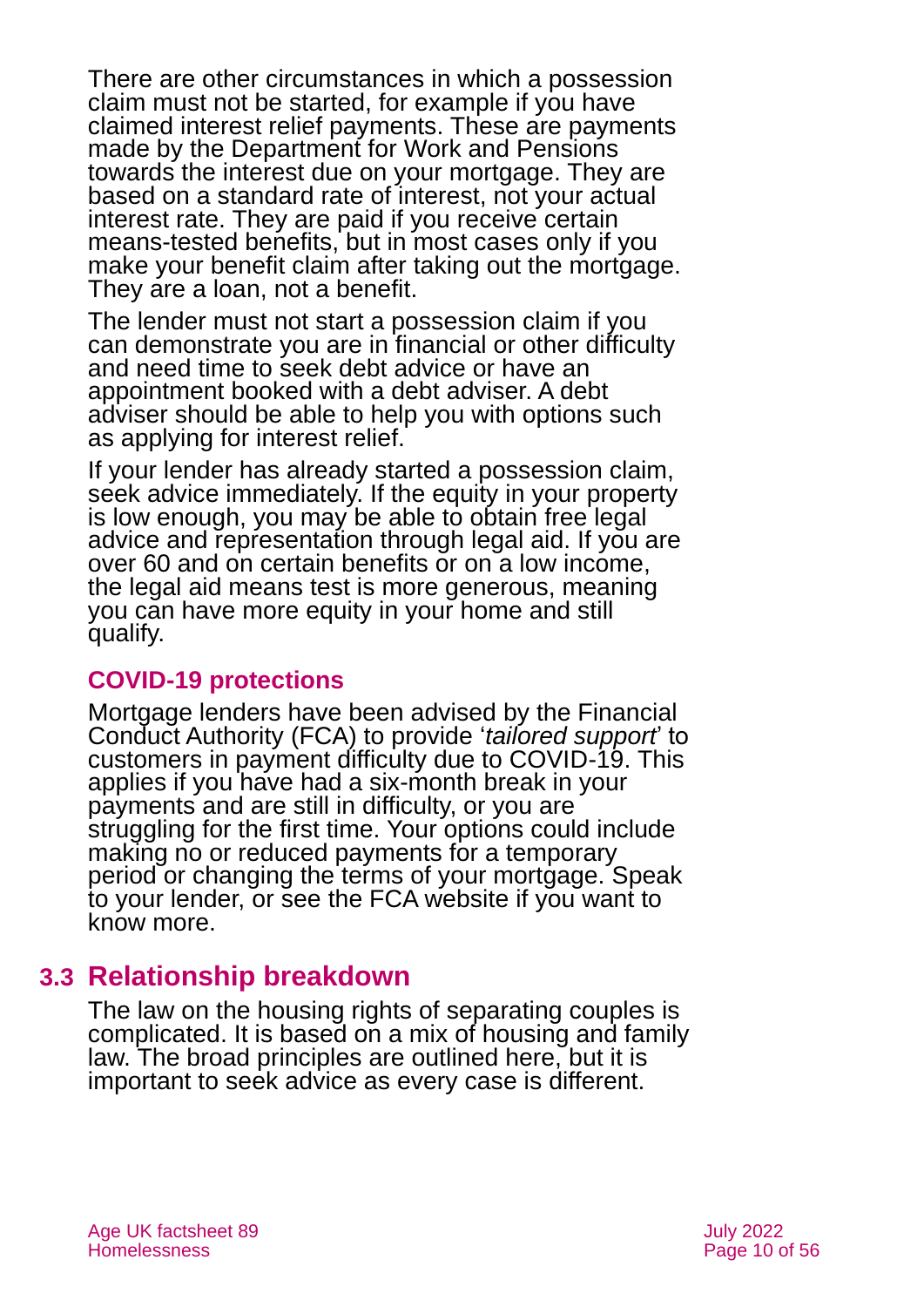If you and your partner cannot agree on your housing arrangements, in the short term there are a range of '*occupation orders*' the court can make allowing or restricting access to the home. You may have rights you are not aware of and may need to act fast to enforce them. A specialist housing organisation like [Shelter](http://england.shelter.org.uk/) is a good place to start.

In the long term, properties and tenancies can be transferred from one partner to the other as part of divorce or dissolution proceedings or for the benefit of children. Seek advice if you are not planning on getting a divorce or dissolution, or if you were never married or in a civil partnership, as your options are more limited.

#### **Mediation**

It is best to try and resolve issues informally with your partner, as court action is time consuming and costly. If appropriate, you can try mediation. An independent mediator tries to help you reach agreement without taking sides. Legal aid is available for family mediation. The [Family Mediation Council](https://www.familymediationcouncil.org.uk/) can help you find a local service.

It is a good idea to seek advice about your rights before trying mediation, so you have a clearer sense of what a fair settlement might look like.

It is important you and your partner continue to ensure that rent and mortgage payments are made while a settlement is worked out. A local authority can say you made yourself '*intentionally homeless*' if you lose your home because of preventable arrears (see [section](#page-18-0)  [4.1\)](#page-18-0).

However, you may not be able to reach agreement with your partner, or may be at risk of abuse from them. If so, seek specialist housing advice as soon as possible.

#### **I am a named tenant or owner**

If a property or tenancy is in your sole name, or jointly owned or rented with your partner, you have rights under housing law. You cannot be excluded by your partner, except by court order. An order excluding you from your home is one of the occupation orders the court can make. They are usually made on a shortterm basis.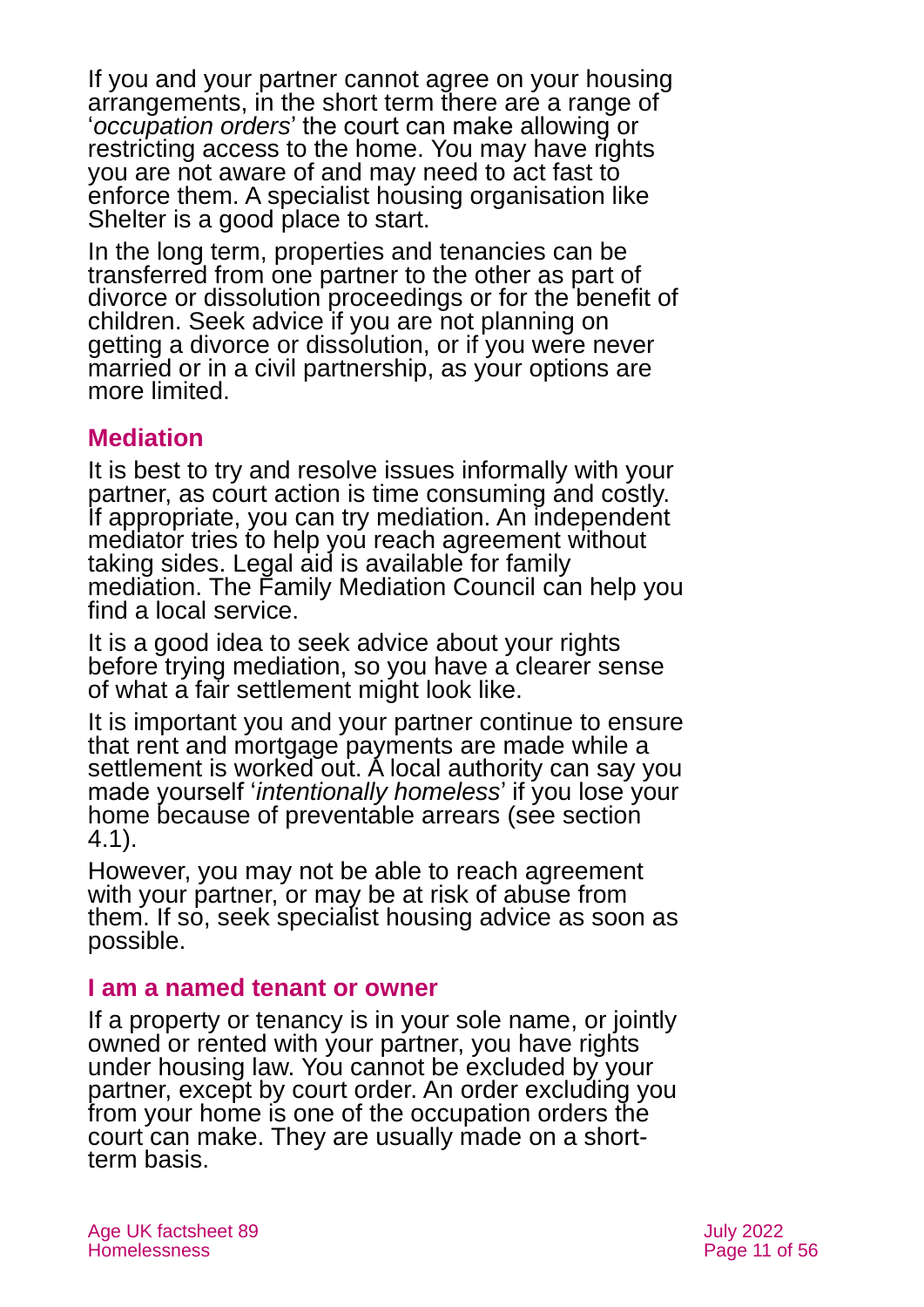A court is unlikely to make an order unless one of the following applies:

- the applicant is your spouse or civil partner
- the applicant can prove they have a material stake in the property, usually because they have made financial commitments
- ⚫ there are exceptional circumstances, such as domestic abuse.

### **I live in my spouse or civil partner's property**

If the property or tenancy is in your partner's sole name, you have no rights under housing law. However, if you are married or in a civil partnership, you have '*home rights*' under family law. This means you can live in the property as if you were the owner or tenant.

With home rights, you can pay the mortgage or rent and cannot be excluded from the property except by court order. You can ask the court to make an occupation order giving you access to the property or requiring your partner to leave.

Home rights do not guarantee long-term rights to a property. They do not necessarily prevent the owner or tenant from selling the property or giving notice to the landlord. To avoid this, you must take further steps, such as registering your home rights as a charge on your property, or seeking a court injunction to prevent your partner from giving notice.

### **Not married or in a civil partnership**

If the property or tenancy is in your partner's sole name and you are not married or in a civil partnership, you do not have home rights and can be excluded by the owner or tenant after reasonable notice has been given. What is reasonable depends on the circumstances of the case.

Cohabiting partners can ask the court to make an occupation order, but the court's powers are limited if they cannot prove they have a material stake in the property.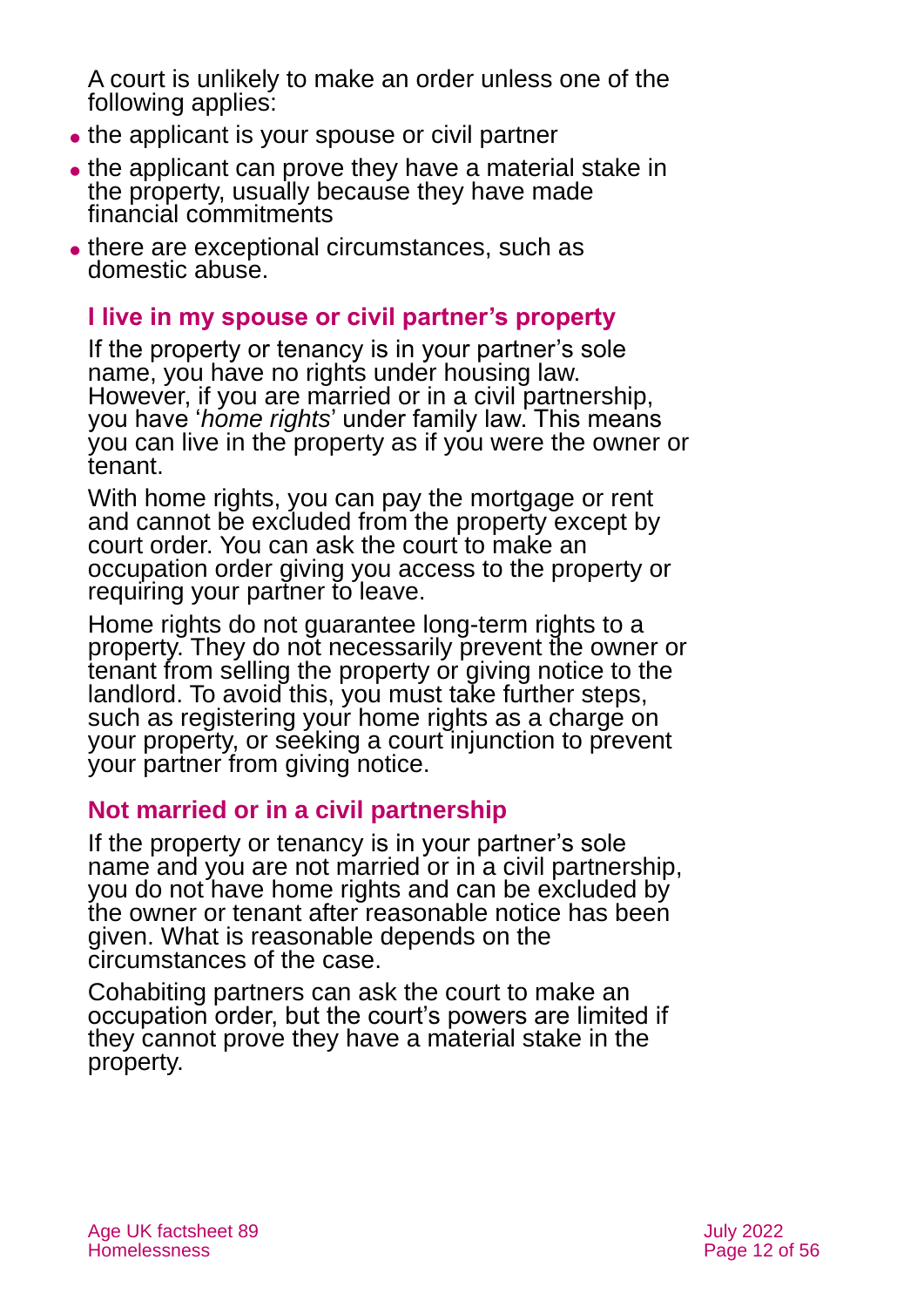### **Joint tenants**

A joint '*periodic*' tenancy can be ended by one tenant serving a valid notice on the landlord. This is a tenancy that is not a fixed-term tenancy or where the original fixed term has elapsed.

The tenant serving the notice does not have to obtain the other's consent and the person left in the property can be evicted without difficulty. It may be possible for the person who wishes to stay in the property to have the tenancy transferred to their sole name or a new sole tenancy created for them. See factsheet 68, *[Preventing](https://www.ageuk.org.uk/globalassets/age-uk/documents/factsheets/fs68_tenancy_rights_security_of_tenure_fcs.pdf) evictions*, for more information.

Some local authorities are reluctant to accept a homelessness application from a joint tenant unless they first take steps to terminate the tenancy. This can cause difficulties for the person left behind, so arrangements should ideally be made to guarantee their security before a notice is served.

Under the Act, a person can be treated as homeless by the local authority if it is no longer reasonable for them to continue living in their home, so an outstanding joint tenancy should not be an automatic barrier to a homelessness application being accepted.

### <span id="page-12-0"></span>**3.4 Domestic abuse**

Domestic abuse is not only about physical violence and is not confined to instances within the home or between intimate partners.

In homelessness law, '*domestic abuse*' has the same meaning as in the *Domestic Abuse Act 2021*. It is abuse taking place between people over the age of 16 who are '*personally connected*' to each other. This includes relatives as well as current or former intimate partners. There is no requirement for the perpetrator and survivor to be living together.

Abuse can be physical or sexual, but it can also be psychological, emotional or economic. It includes threatening, controlling or coercive behaviour. It can consist of an incident or a pattern of incidents.

If you experience domestic abuse, you have a range of housing options. It may be possible to stay in your home with certain safety measures in place. You may prefer to leave the home, or this may be the safest option for you.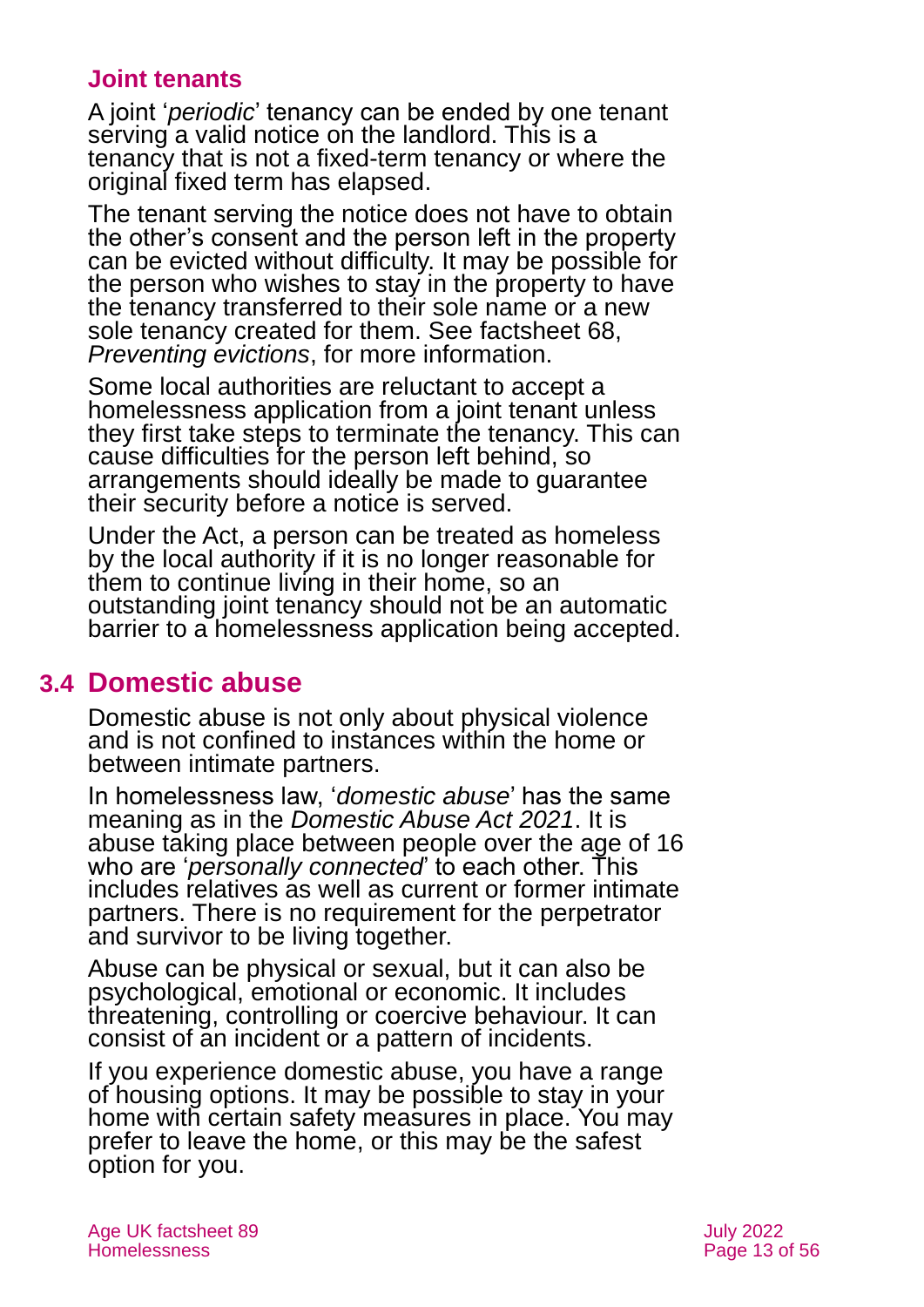If you are a woman experiencing domestic abuse, call the free [National Domestic Abuse](http://www.nationaldomesticviolencehelpline.org.uk/) Helpline on 0808 2000 247 to have a confidential discussion about your options. If you are a man, call the free [Men's Advice](http://www.mensadviceline.org.uk/)  [Line](http://www.mensadviceline.org.uk/) on 0808 801 0327.

In an emergency, for example if your safety is threatened or you are at risk of assault or injury, call the police on 999. Information on how and where to get help, including how to contact the police if you are in danger and cannot speak on the phone is available from the government website:

[www.gov.uk/guidance/domestic-abuse-how-to-get-help](http://www.gov.uk/guidance/domestic-abuse-how-to-get-help)

## **Options for staying**

In addition to occupation orders, there are other legal remedies survivors of domestic abuse can access. These include non-molestation orders, domestic violence protection orders, and restraining orders.

They do not guarantee protection and may make a situation worse. Even if an order is made, you may need to take further steps to protect or establish longterm rights to a property.

Contact a domestic abuse helpline to discuss whether an order would be appropriate in your case. Ask them about other steps you can take to make your home safer, for example changing locks, putting locks on the windows, or installing security equipment.

You may be able to create a sanctuary room, with safety features such as a panic alarm and reinforced door. Local authorities have been encouraged to run Sanctuary Schemes to deliver safety measures in survivors' homes.

### **Options for leaving**

Contact one of the helplines to discuss how you can make preparations to leave your home safely. They may be able to find you a place in a refuge, a safe house for domestic abuse survivors.

One option is to make a homelessness application to a local authority. Under homelessness law, you can be treated as homeless if it is probable that remaining in your property would lead to domestic abuse against you, someone living with you, or someone who could be reasonably expected to live with you.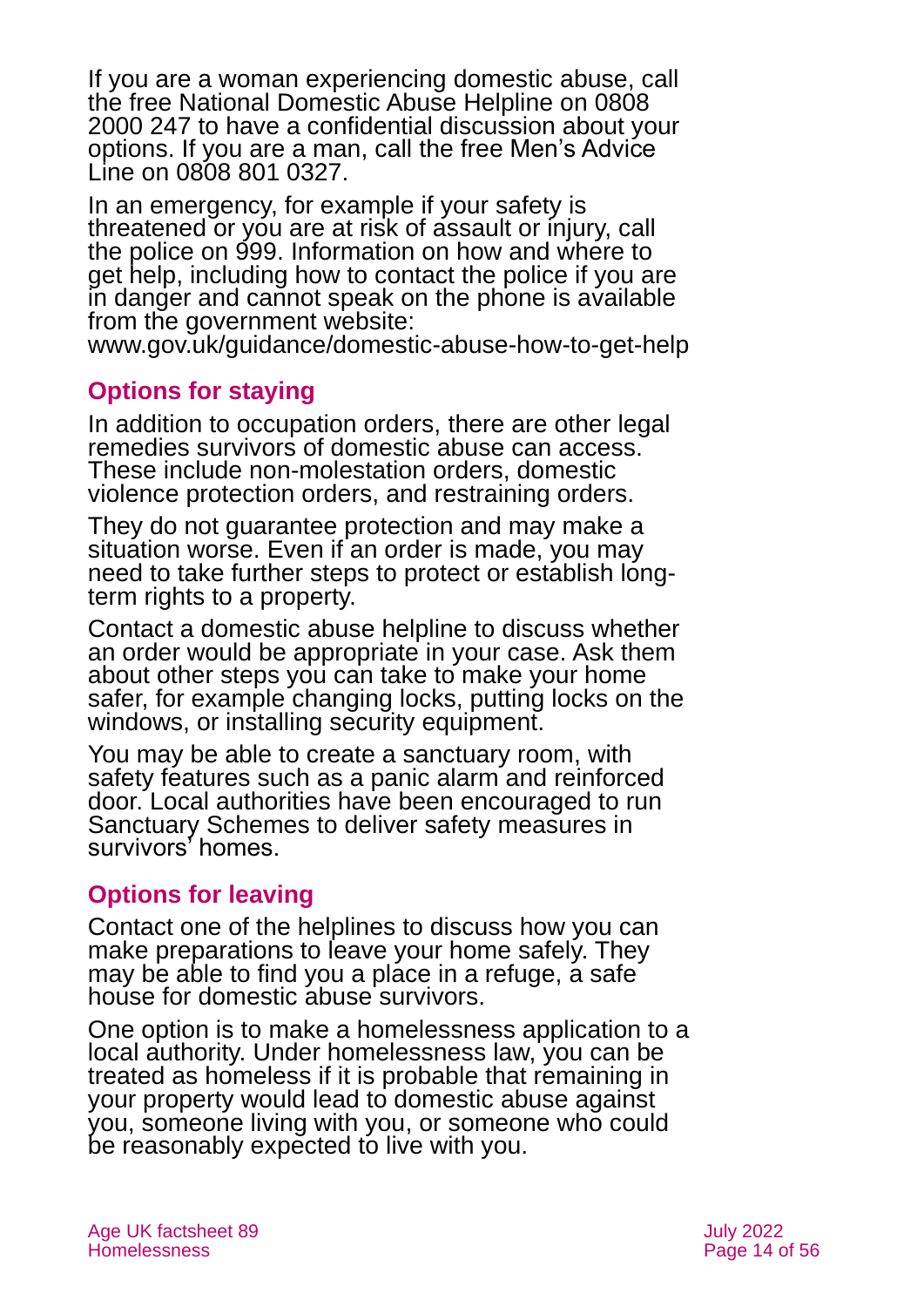If you need to make a homelessness application, you can approach any local authority for help. The authority you approach cannot refuse to accept your application because you have not been living in their area. They must not refer your case to your old local authority if you would be at risk in that area. They must not assume you can or should take steps to mitigate the risk. They should offer you the same level of support as someone already living in the area.

Homelessness is not intentional if it is not reasonable for you to remain in your property. You are automatically considered in '*priority need*' for accommodation if you are homeless because of experiencing domestic abuse – the authority is not required to consider whether you are vulnerable as a result.

## **Evidence**

If you make a homeless application, the local authority should obtain an account of your experience to determine whether remaining in your accommodation would put you at risk. They should utilise any existing statements provided to domestic abuse services to avoid you having to re-live your experience unnecessarily.

The guidance states that authorities may wish to seek further evidence '*where it is available and appropriate to do so*'. It stresses that corroborative evidence may not be available in some cases, for example if there were no adult witnesses or you did not feel able to report incidents. Authorities should not have a blanket policy on requiring corroborative or police evidence to be provided.

Authorities are advised not to approach alleged perpetrators of domestic abuse when making inquiries. They may, with your consent, seek information from other sources including friends and relatives, social services, health professionals, domestic abuse professionals, and the police.

When drawing up a '*personalised plan*' to '*relieve*' or prevent your homelessness, they should be particularly sensitive to your wishes and respectful of your judgement about the risk of abuse, unless there is evidence to the contrary. **Your safety should be their primary consideration in any decision on whether you remain in your home.**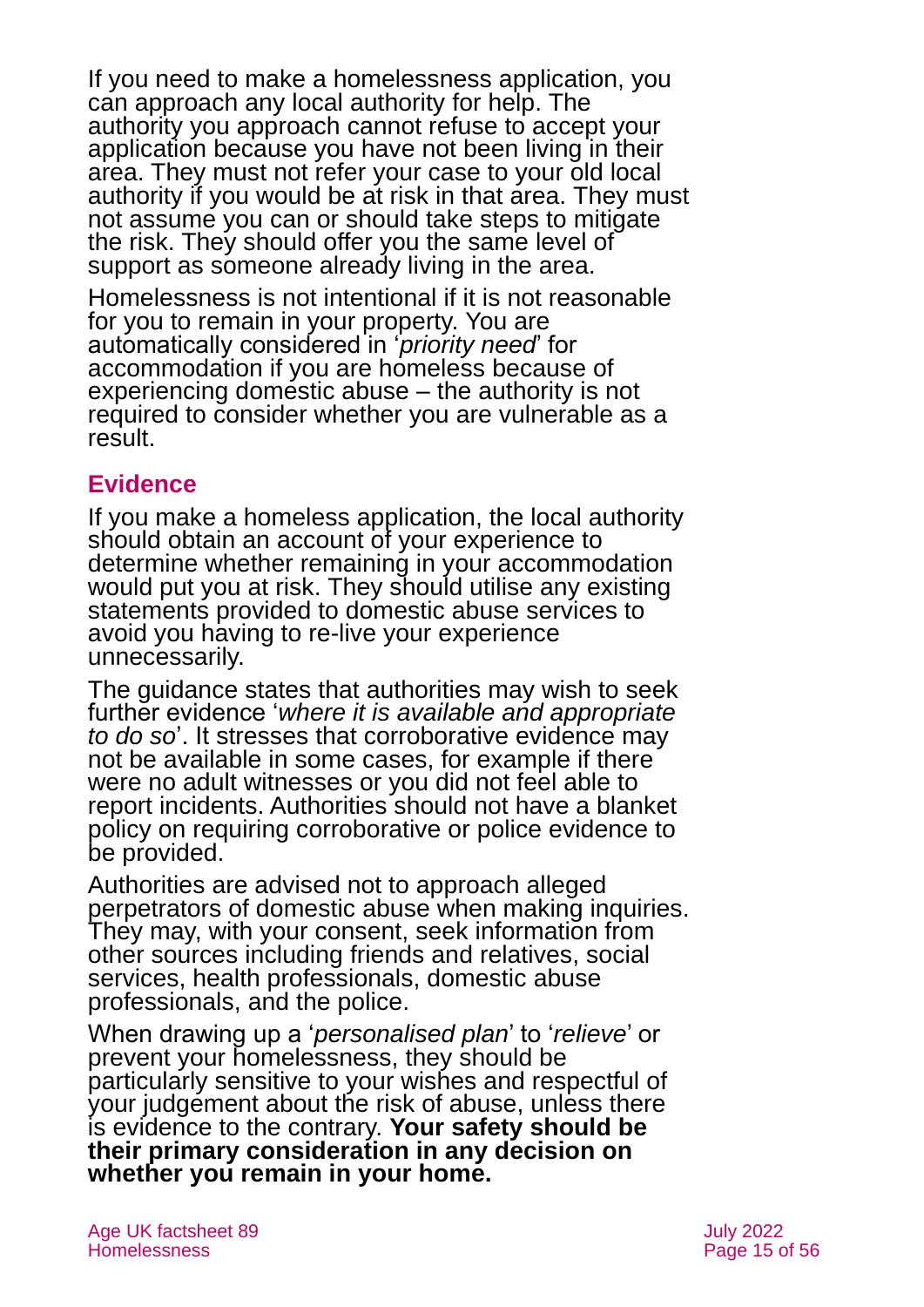## **3.5 Asked to leave by friends or family**

If you live with friends or family, you are likely to have a '*licence*' to occupy the property. This could be an '*express*' licence, meaning you made an agreement with them orally or in writing, or an '*implied*' licence, meaning there was an informal understanding that you could stay.

Licensees do not have very strong rights. Some cannot be evicted without a court order, but others can be excluded from the home once reasonable notice is given. This applies if, for example, you:

- share a kitchen, bathroom or living room with your friends or family, or
- are not paying rent or carrying out other services.

If you agreed a notice period with your friend or relative when you moved in, they must give you this notice.

If you cannot find alternative accommodation after being asked to leave, you can approach the local authority for help. They may interview your friend or relative to determine if your licence has actually been revoked. The guidance encourages authorities to be sensitive to situations where friends or family can no longer continue to accommodate a person with support needs, but are reluctant to formally revoke a licence before alternative accommodation has been secured.

In some cases, the local authority may ask your family if you can stay while they assist you in pursuing other housing options. This could include joining the waiting list for social housing or using a mediation service to resolve a dispute. However, the authority must be sensitive to the possibility that you may be at risk of violence or abuse in your friend or relative's home.

For more information on getting social housing, see factsheet 8, *[Council and housing association housing](https://www.ageuk.org.uk/globalassets/age-uk/documents/factsheets/fs8_council_and_housing_association_housing_fcs.pdf?dtrk=true)*.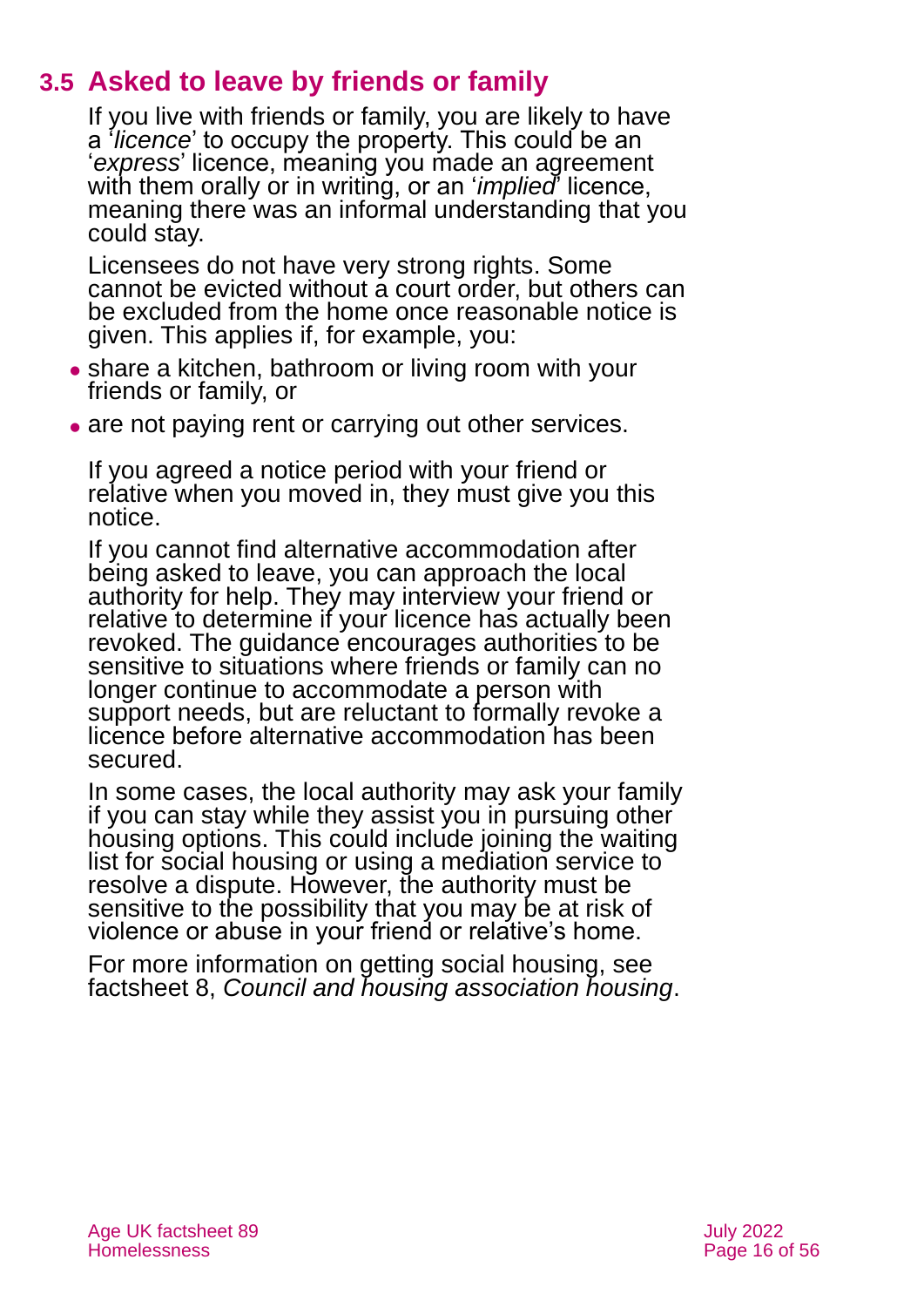## **3.6 No right to succeed to a tenancy**

If a tenant dies, it is sometimes possible for the tenancy to be taken over ('*succeeded to*') by their spouse, civil partner, live-in partner, or a member of their family. The rules are complicated and depend on factors such as the tenancy type, the relationship between the tenant and the person wishing to take it over and whether it has been passed on before.

In most cases, there is no right of succession to a tenancy that has been passed on previously, including tenancies that have been passed from joint to sole names.

If you hope to take over a tenancy, seek advice about your rights immediately. Even if you have no right of succession, the landlord of the property may have a policy of granting a new tenancy in certain circumstances, for example if your parents were joint tenants.

## **3.7 Unsuitable or unaffordable housing**

You can be treated as being homeless if it is no longer reasonable for you to continue living in your property. This may be because the property is in a poor condition, overcrowded, or unaffordable. The local authority can use knowledge of the general housing circumstances in the area, for example levels of overcrowding and standards of maintenance, to decide if it is reasonable for you to stay.

The guidance states it would not be reasonable for someone to continue to occupy accommodation if its physical characteristics make it unsuitable, for example, you are a wheelchair user and access is limited.

You can be treated as homeless if you are experiencing severe harassment at home or in the local area, for example from a neighbour. Think carefully about your security of tenure and what you hope to achieve by making a homelessness application. You may be rehoused, but this could be in private rented accommodation or another area.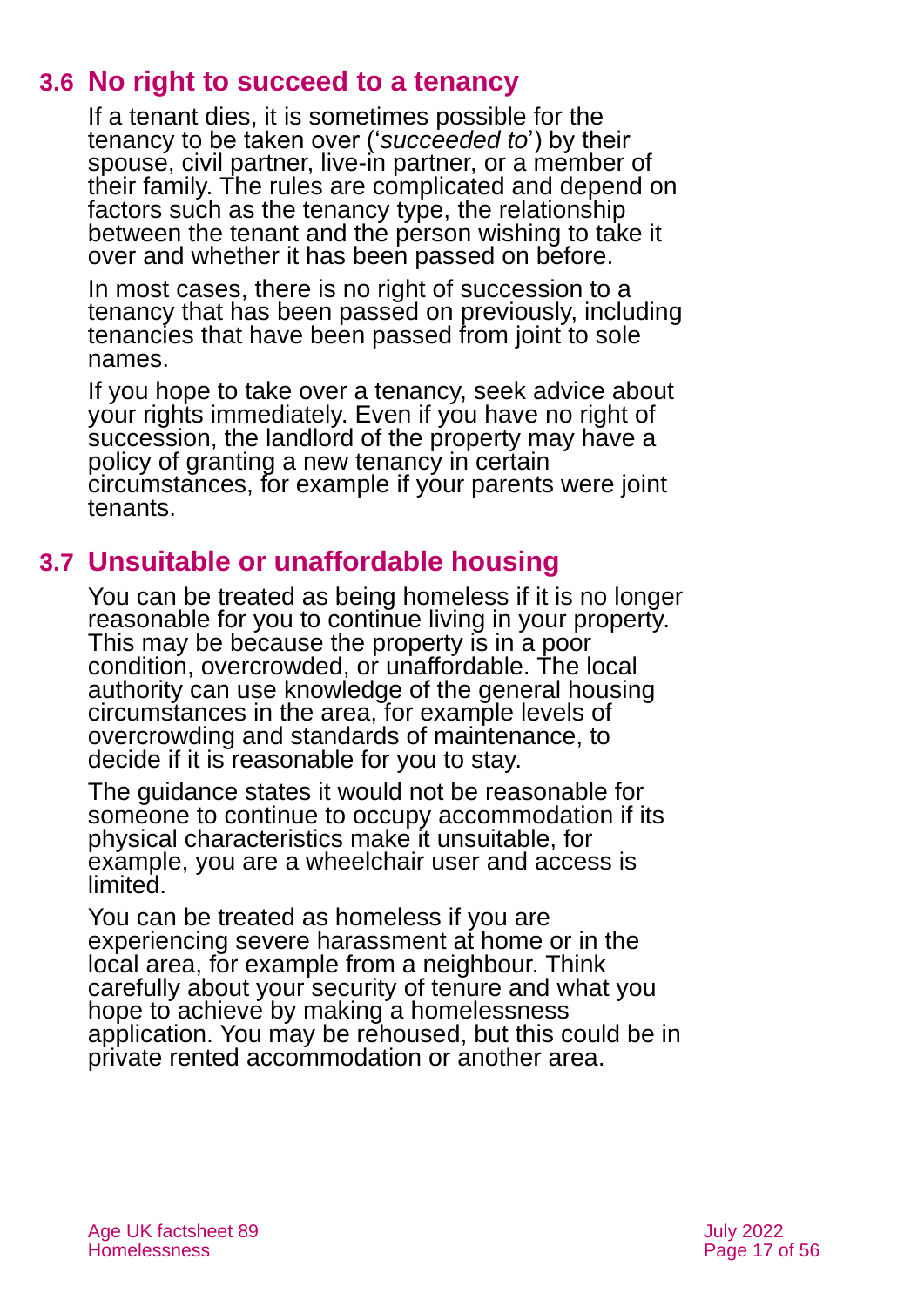For information on anti-social behaviour, see [factsheet](https://www.ageuk.org.uk/globalassets/age-uk/documents/factsheets/fs9_anti-social_behaviour_in_housing_fcs.pdf?dtrk=true)  9, *[Anti-social behaviour in housing](https://www.ageuk.org.uk/globalassets/age-uk/documents/factsheets/fs9_anti-social_behaviour_in_housing_fcs.pdf?dtrk=true)*. For information on home improvements, see [factsheet 67,](https://www.ageuk.org.uk/globalassets/age-uk/documents/factsheets/fs67_home_improvements_and_repairs_fcs.pdf?dtrk=true) *Home [improvements and repairs](https://www.ageuk.org.uk/globalassets/age-uk/documents/factsheets/fs67_home_improvements_and_repairs_fcs.pdf?dtrk=true)*. If struggling to pay your housing costs, see [information guide 43,](https://www.ageuk.org.uk/globalassets/age-uk/documents/information-guides/ageukig43_more_money_in_your_pocket_inf.pdf?dtrk=true) *More money [in your pocket](https://www.ageuk.org.uk/globalassets/age-uk/documents/information-guides/ageukig43_more_money_in_your_pocket_inf.pdf?dtrk=true)*.

## **3.8 Leaving prison**

If you are homeless or threatened with homelessness after leaving prison, a local authority should take '*reasonable steps*' to help you, so long as you are '*eligible for assistance*'. This means they cannot turn you away simply because you lost your home while in prison, or because you are a single person with no vulnerabilities.

If you need a place to stay while they look into your case ('*interim*' accommodation – see [section 8\)](#page-42-0), the question of whether you are in '*priority need*' is relevant. You are in priority need if you are vulnerable as a result of leaving prison.

The reason you lost your home is relevant if the authority takes reasonable steps to help you for 56 days without success, and in other circumstances such as if you refuse an offer of accommodation. If they decide you made yourself '*intentionally homeless*', you may only get limited further help. They may decide this if you lost your home because of criminal or anti-social behaviour or while you were in prison.

The authority should not have a blanket policy of finding all ex-offenders intentionally homeless. They should consider whether losing your accommodation was a likely consequence of committing the offence, whether the accommodation would otherwise have been available to you now, and other factors including your age. You do not establish a local connection to the area where you were in prison.

Contact [Shelter](#page-53-0) or the [St Giles Trust,](#page-53-1) a charity offering advice and assistance for ex-offenders.

## <span id="page-17-0"></span>**4 Asking the local authority for help**

If you make a homelessness application to a local authority, it applies some '*tests*' to determine what help you are entitled to, if any. You may not be entitled to any help other than general advice.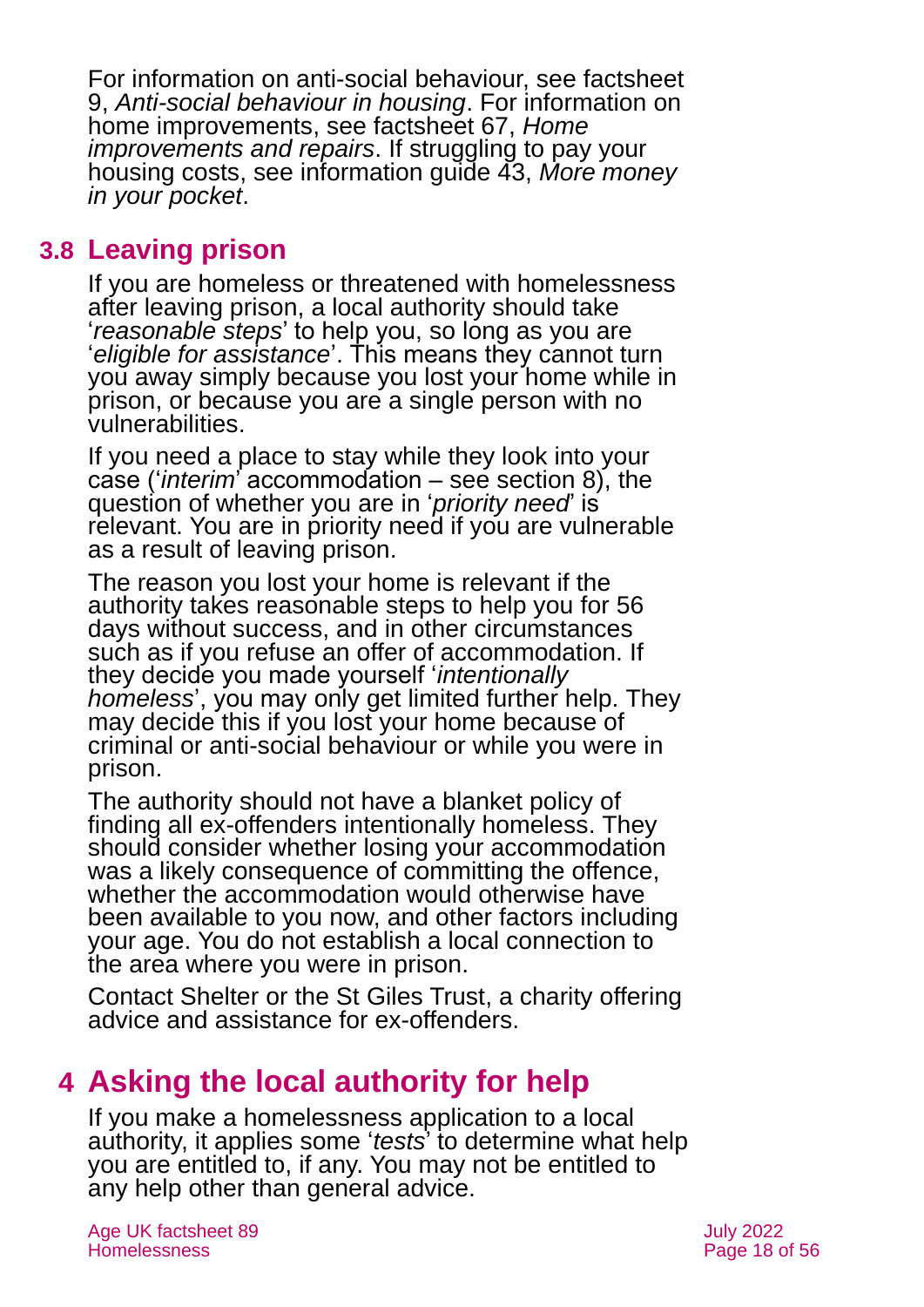There are four tests in total. In the past, you were unlikely to get substantive help unless you met all four. However, meeting all four tests meant being '*rehoused*' by the authority. Rehousing means the authority has a duty to secure accommodation for you, although this can be in the private rented sector.

Now, you do not need to meet all four tests to get substantive help. You get this as long as you meet the first two tests  $(1)$  – being homeless or threatened with homelessness, and  $(2)$  – being eligible for assistance. The authority must take '*reasonable steps*' to help you, for a period of roughly 56 days (it can be longer or shorter).

This is a duty to provide assistance, not housing, although the authority may make you an offer of accommodation if it decides this would be a reasonable step to take. If you are homeless and the authority is unable to help you find a new home within 56 days, it may owe a duty to rehouse you after that point. This depends on whether you meet the other tests of being in '*priority need*' and not '*intentionally homeless*'.

This means these tests are still relevant, although you should get help for roughly 56 days regardless of whether you are considered a priority case or the reasons for your homelessness. The test of being in '*priority need*' is relevant if you are homeless and need accommodation while the authority looks into your case, see [section 8.](#page-42-0)

Note, if you do not have a '*local connection*' to the area where you make your application, the authority can sometimes choose to refer your case to an area where you do have a connection. They can only do this at certain stages and must formally refer your case themselves. They cannot simply tell you to go elsewhere. See [section 7](#page-39-0) for more information.

## <span id="page-18-0"></span>**4.1 The four** *'tests'*

### **1 - Homeless or threatened with homelessness**

The first thing a local authority should look at is whether you are homeless or threatened with homelessness. Homeless means you have no available accommodation in the UK or elsewhere which you can: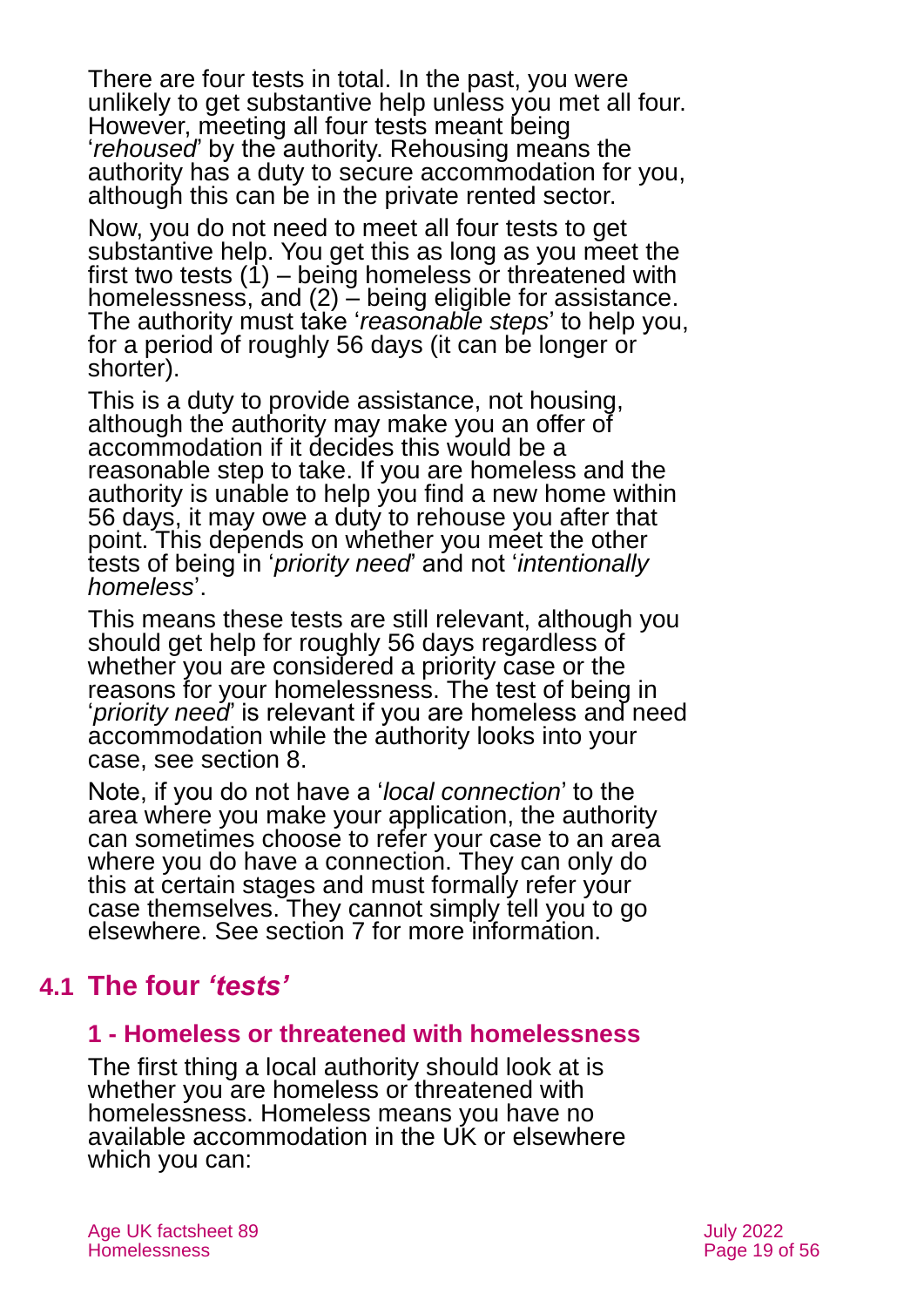- ⚫ occupy by virtue of a legal '*interest*' (e.g. you are a freeholder, leaseholder, or tenant) or a court order
- ⚫ occupy under an express or implied licence
- ⚫ occupy because an Act of Parliament or law gives you the right to stay there (e.g. a regulated tenant whose contractual tenancy has ended).

You are also homeless if you have accommodation but:

- ⚫ you cannot secure entry to it (e.g. you have been illegally evicted)
- ⚫ it is a moveable structure (e.g. caravan or houseboat) and you do not have a pitch or mooring where you are entitled or permitted to place it and live in it
- ⚫ it is not reasonable for you to continue to live there.

You are threatened with homelessness if it is likely you will become homeless within 56 days.

If you have accommodation outside of the UK, for example you recently returned from living abroad but have been unable to sell your property there, you must show it was not reasonable for you to continue living in that property or country.

Reasons can include needing medical treatment that was not available there or needing to move back home to receive support from family or friends. Seek advice if you are in this position.

## **2 - Eligible for assistance**

This means eligible by virtue of your immigration status. The rules are complicated and vary depending on whether you are a British Citizen, an European Economic Area (EEA) national or a non-EEA national.

You are eligible if you are a British Citizen, unless you recently returned from abroad and fail to satisfy the requirements of the '*Habitual Residence Test*'. This test decides if you normally live in the UK, the Channel Islands, the Republic of Ireland, or the Isle of Man.

There is no legal definition of what habitual residence actually is, nor how long you need to have been in the UK to establish habitual residence. For more, see factsheet 25, *[Returning from abroad](https://www.ageuk.org.uk/globalassets/age-uk/documents/factsheets/fs25_returning_from_abroad_fcs.pdf?dtrk=true)*.

Other groups who are ineligible for assistance include: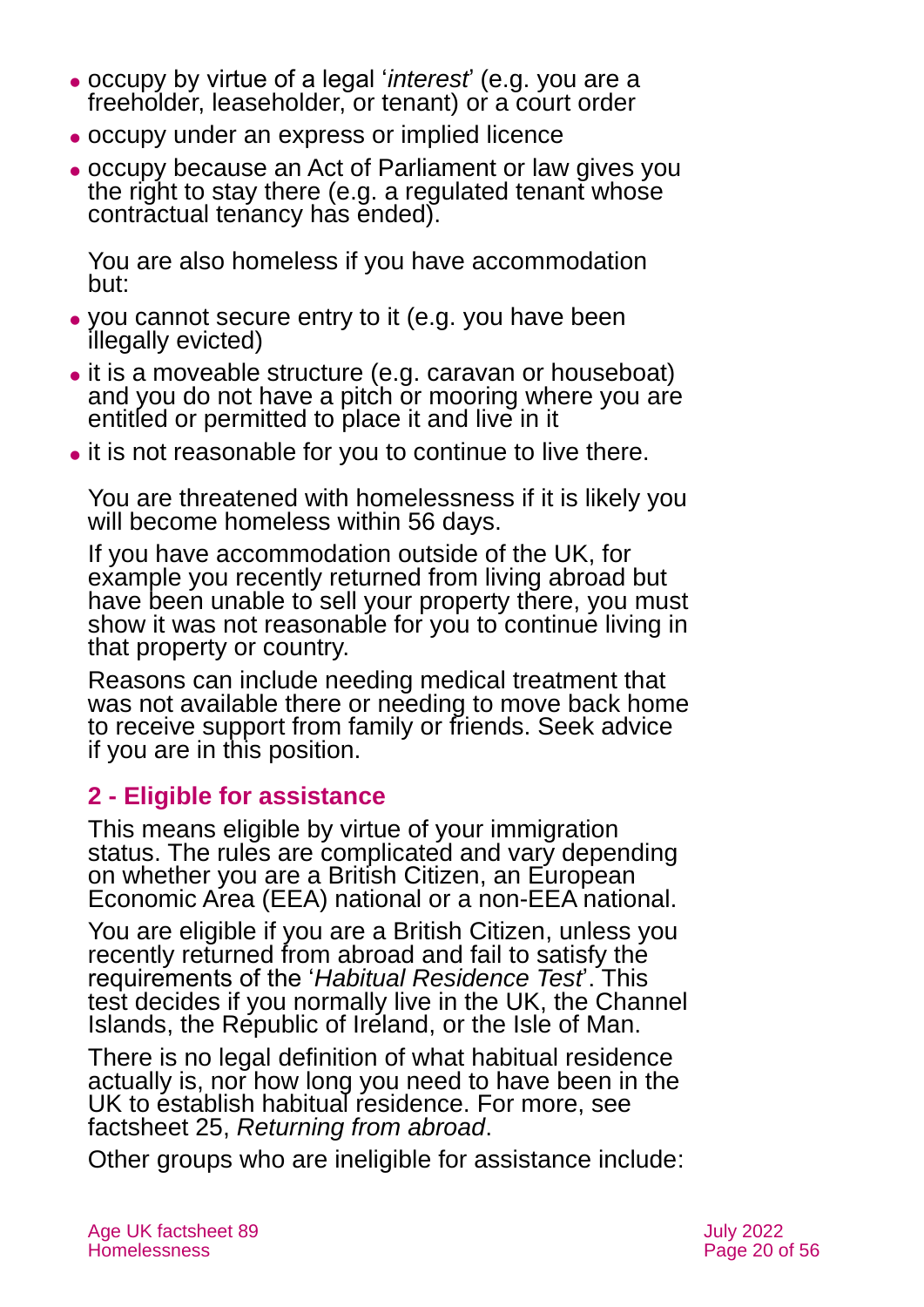- ⚫ EEA nationals living in the UK by 31 December 2020 who have not yet applied to the EU Settlement Scheme or similar
- ⚫ EEA nationals who have been granted pre-settled status, unless they have a relevant '*right to reside*' (workers are eligible but jobseekers are not, for example)
- ⚫ non-EEA nationals whose leave to remain is time limited or subject to a condition that they do not claim '*public funds*'

In addition, there are rules for households with both eligible and ineligible members, setting out when the needs and circumstances of the ineligible members can be taken into account.

Note local authorities have certain powers and duties relating to public health and other emergencies. The courts have held that, during the COVID-19 pandemic and as a means of saving lives, authorities can rely on these to provide temporary accommodation to ineligible people.

## **3 - In '***priority need***'**

You are in priority need if:

- there are dependent children in your household
- ⚫ you are homeless as a result of being a victim of domestic abuse
- ⚫ you or a member of your household are pregnant
- ⚫ you or a member of your household are vulnerable.

The Act states you may be vulnerable as a result of age, a physical or mental health condition, or another '*special reason*'. Special reasons include leaving an institutional setting such as prison or the army, or leaving a property because you experienced (nondomestic) violence from another person or threats of violence likely to be carried out.

You are not automatically vulnerable if you fit one of these categories. The local authority decides whether your circumstances mean you are vulnerable. In doing so, they should consider your ability to cope if you were made homeless, comparing you to a hypothetical ordinary person who has also been made homeless, not a '*typical*' homeless person.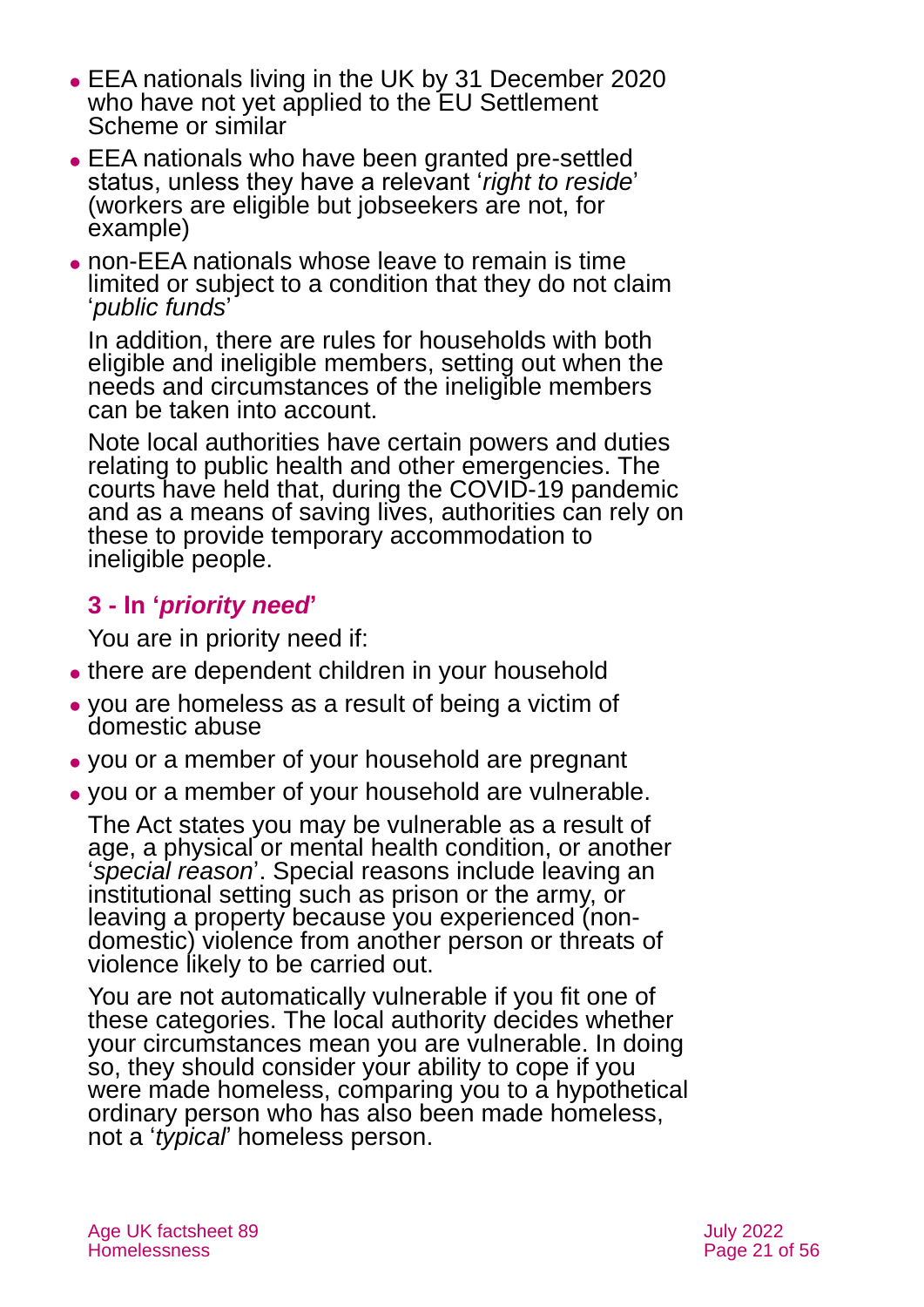Your ability to cope means both your ability to find and keep accommodation and the likelihood of you suffering injury or detriment. To be found vulnerable, you must be significantly more vulnerable than the hypothetical ordinary person and likely to suffer greater harm than them when homeless. All your difficulties should be considered together.

If you receive support from a third party, such as a family member, doctor, or social worker, the local authority can take this into account when considering whether you would be able to cope. They can only do this if they are satisfied support will be provided on a consistent and predictable basis. As stated above, '*priority need*' status is extended to the whole household if one household member is found to be vulnerable.

The local authority decides what inquiries are necessary to determine whether you are vulnerable, but they should consider and properly evaluate any evidence you submit. Try and demonstrate why you find it hard to obtain and keep housing, why you would be at particular risk of harm if homeless and why any support you receive could not be provided, or would not be effective in such circumstances. Expert evidence, such as letters from doctors or social workers, is helpful if you have it.

## **4 - Not '***intentionally homeless***'**

The local authority can say you made yourself '*intentionally homeless*' if all of the following apply:

- ⚫ you are homeless because of something you deliberately did or failed to do (a '*deliberate act or omission*')
- ⚫ the accommodation was available for your occupation, and
- ⚫ it would have been reasonable for you to continue to live there.

The guidance gives examples of acts or omissions that could be regarded as deliberate:

- ⚫ you chose to sell your home when you were not at risk of losing it
- ⚫ you lost your home because of a '*wilful and persistent*' refusal to pay your rent or mortgage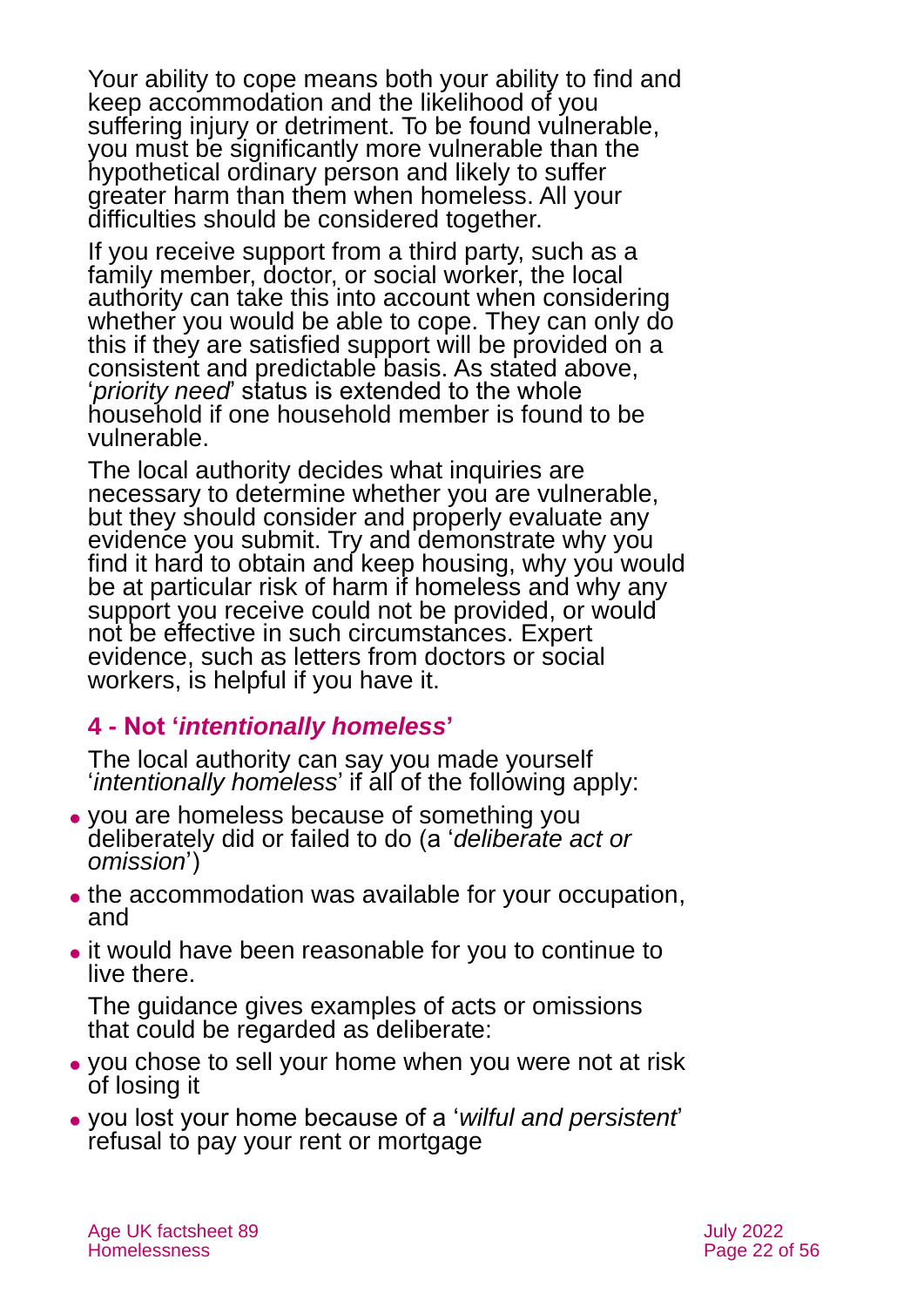- ⚫ you disregarded sound advice from qualified persons and '*significantly neglected*' your affairs
- ⚫ you voluntarily gave up a suitable property in the UK or abroad when it would have been reasonable to continue living there
- ⚫ you were evicted due to anti-social behaviour, violence, or threats of violence
- ⚫ you left a job with tied accommodation when it would have been reasonable to continue in that role and property, unless you left the armed forces in which case different rules apply.

However, an act or omission is generally not considered deliberate if:

- it was the result of limited mental capacity or a temporary lapse in capacity caused by mental illness, frailty, or an assessed substance abuse problem
- ⚫ you were under duress
- ⚫ you failed to pay rent as a result of Housing Benefit or Universal Credit delays, or financial difficulties beyond your control
- the local authority has reason to believe you are incapable of managing your affairs, for example because of your age
- ⚫ you acted with imprudence or lack of foresight, but in good faith.

Investigations into intentional homelessness must be carried out on a case-by-case basis. The local authority cannot adopt general policies, such as declaring all applicants who are homeless after leaving prison '*intentionally homeless*'.

Local authorities can, however, look beyond the immediate cause of homelessness to determine whether a deliberate act or omission in the past started a '*chain of causation*'.

If you have occupied accommodation that is not '*settled*' in nature, for example you have been sofa surfing or staying in a series of hostels, the authority can trace your movements back to your last settled property and consider the reasons why you lost that accommodation.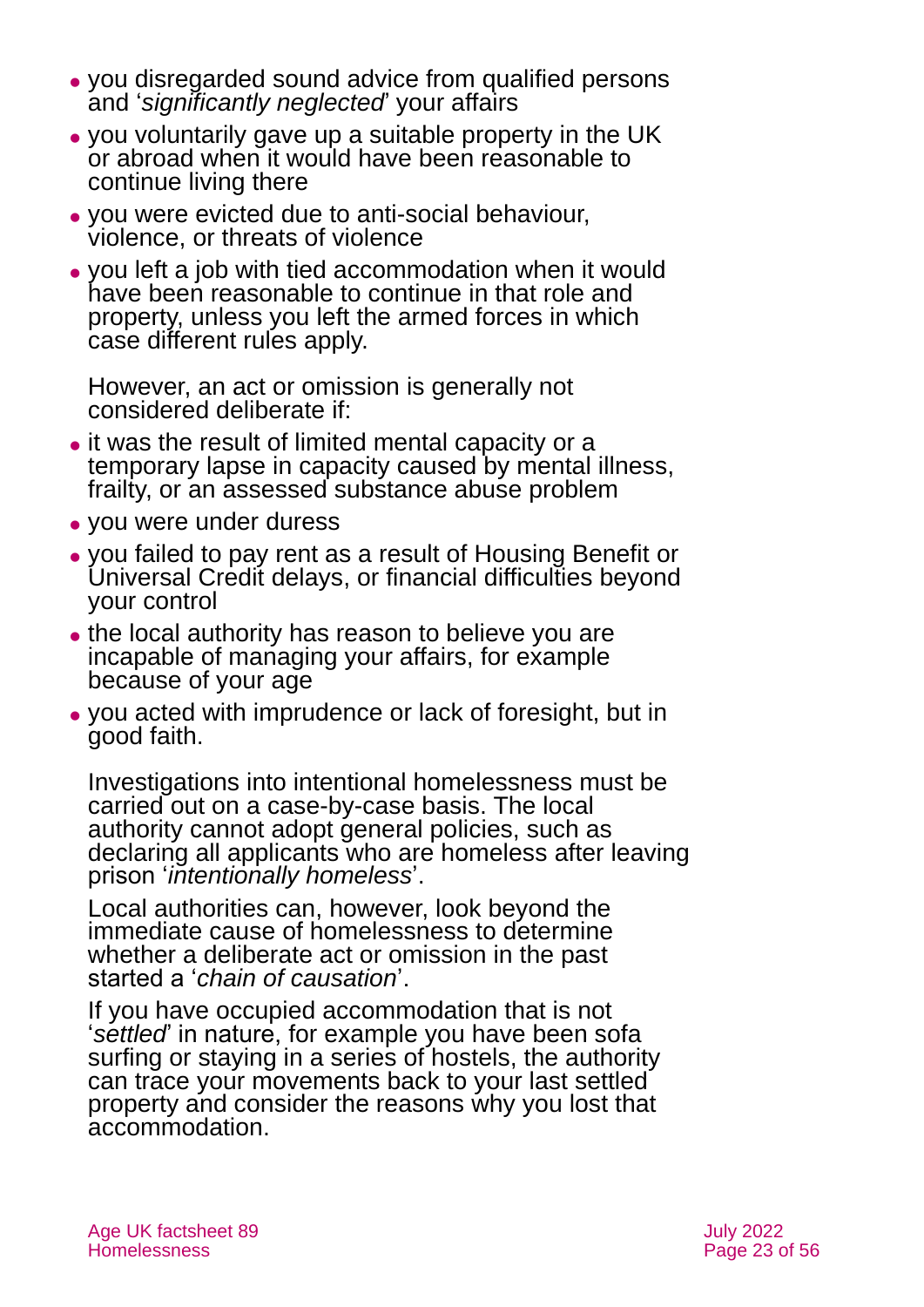The chain of causation can only be broken if there is a material change in your circumstances, or you start to occupy settled accommodation. There is no legal definition of what constitutes settled accommodation, but a private rented tenancy is generally settled.

A temporary arrangement with family or friends can become settled if it persists for a number of years, whatever the intention of the parties at the outset. However, the passage of time alone does not make a property settled.

If there is uncertainty over whether you became homeless intentionally, for example you became homeless a few years ago and the facts of your case are unclear, the local authority should give you the benefit of the doubt.

There can be no finding of intentionality if a property is, or was not, reasonable for you to continue to occupy.

## <span id="page-23-0"></span>**5 Making a homelessness application**

If you are homeless or threatened with homelessness and want help from the local authority, contact them and say you wish to make a homelessness application. You do not have to make an application in writing, although it is often good to have a paper trail.

Advice and assistance should be available at all times during normal office hours. Authorities should have arrangements in place for 24-hour emergency cover, for example telephone access to an appropriate duty officer. The police and other relevant local services should have details of how you can make an application outside normal office hours.

If the local authority has '*reason to believe*' you may be homeless or threatened with homelessness, it must carry out inquiries to determine whether you are eligible for assistance. If it decides you are eligible, it must carry out inquiries to determine whether it has a duty to help you.

If the authority has '*reason to believe*' you may be homeless, eligible for assistance, and in priority need, it must offer you '*interim*' accommodation while it looks into your case. There are complicated rules on how long you get this accommodation for, see [section 8.](#page-42-0)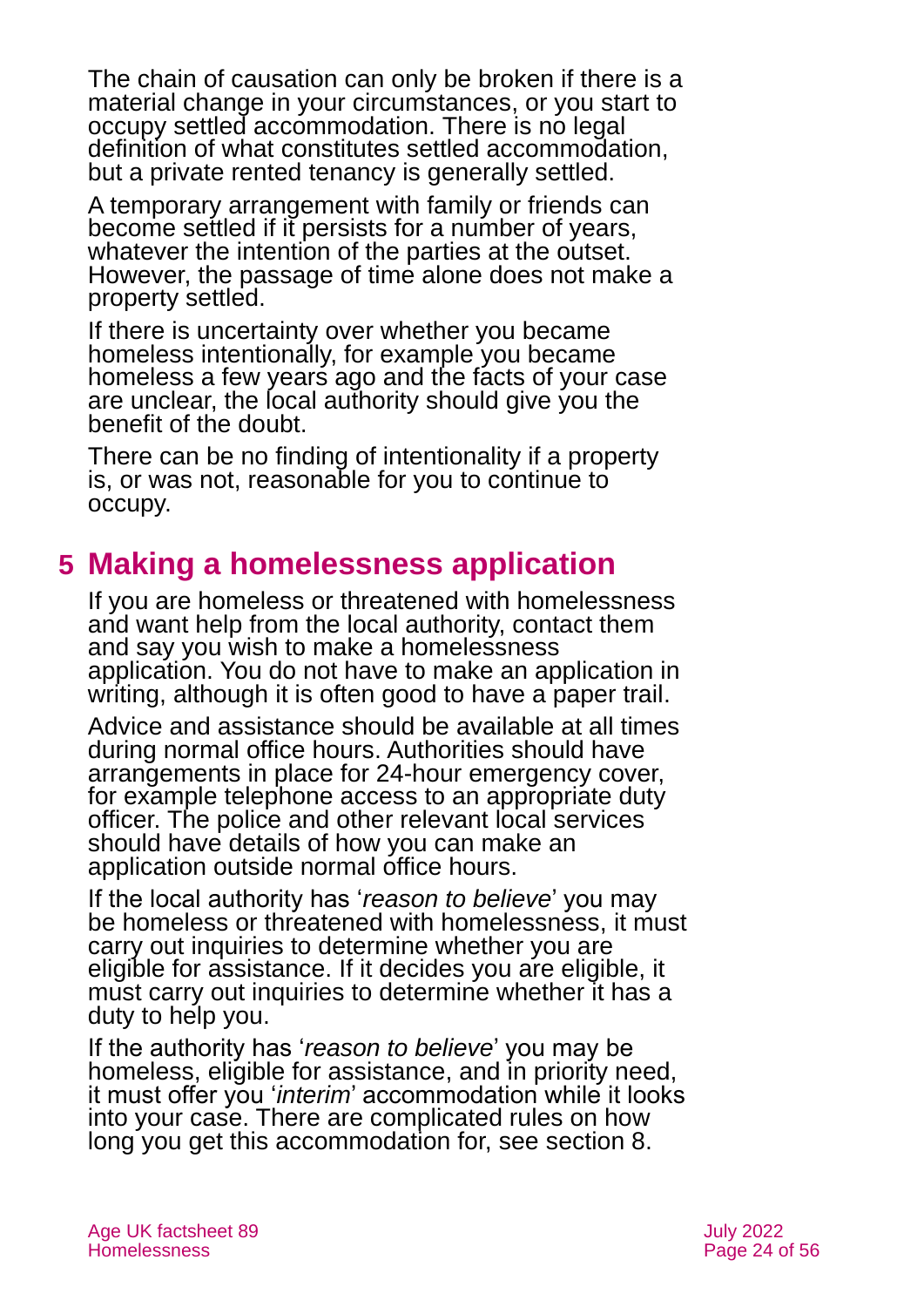Reason to believe is a very low threshold for taking action. If your local authority refuses to make inquiries, or refuses to accommodate you while it does so, seek urgent advice from [Shelter,](https://www.shelter.org.uk/) an advice agency like a local [Age](#page-54-1) UK, or a [law centre.](https://www.lawcentres.org.uk/)

### **Initial interview and further inquiries**

The guidance states every person applying for homelessness assistance will require an initial interview. Further inquiries may then be necessary to establish whether a duty is owed.

The guidance states that, in cases of threatened homelessness, further inquiries will usually be necessary before deciding that a duty is *not* owed.

If the authority decides a duty is owed, it must carry out a full assessment of your needs and circumstances (see [section 6.1\)](#page-26-1).

## **5.1 What information you need**

When you first contact the local authority, explain why you are homeless or threatened with homelessness. If you need a place to stay while the authority looks into your case, you should also explain how you satisfy the tests of being eligible for assistance and in priority need. That way, the '*reason to believe*' thresholds should be met.

Your application is likely to be dealt with faster and have a greater chance of success if you take the following to the initial interview:

- ⚫ proof of identity and immigration status for all household members, e.g. birth certificates, passports, or residence permits
- evidence of where you live or were living, e.g. your tenancy or licence agreement, utility or Council Tax bills in your name, a letter from an official source addressed to you or saying where you have been living
- ⚫ evidence of why you are homeless or threatened with homelessness, e.g. correspondence from your landlord, mortgage lender, or the court, or a letter from friends or family saying they want you to leave
- proof of income, e.g. benefit letters and wage slips
- proof of pregnancy, if relevant
- ⚫ letters from professionals involved in your care, e.g. doctor, social worker, or domestic abuse professional

Age UK factsheet 89 July 2022 Homelessness Page 25 of 56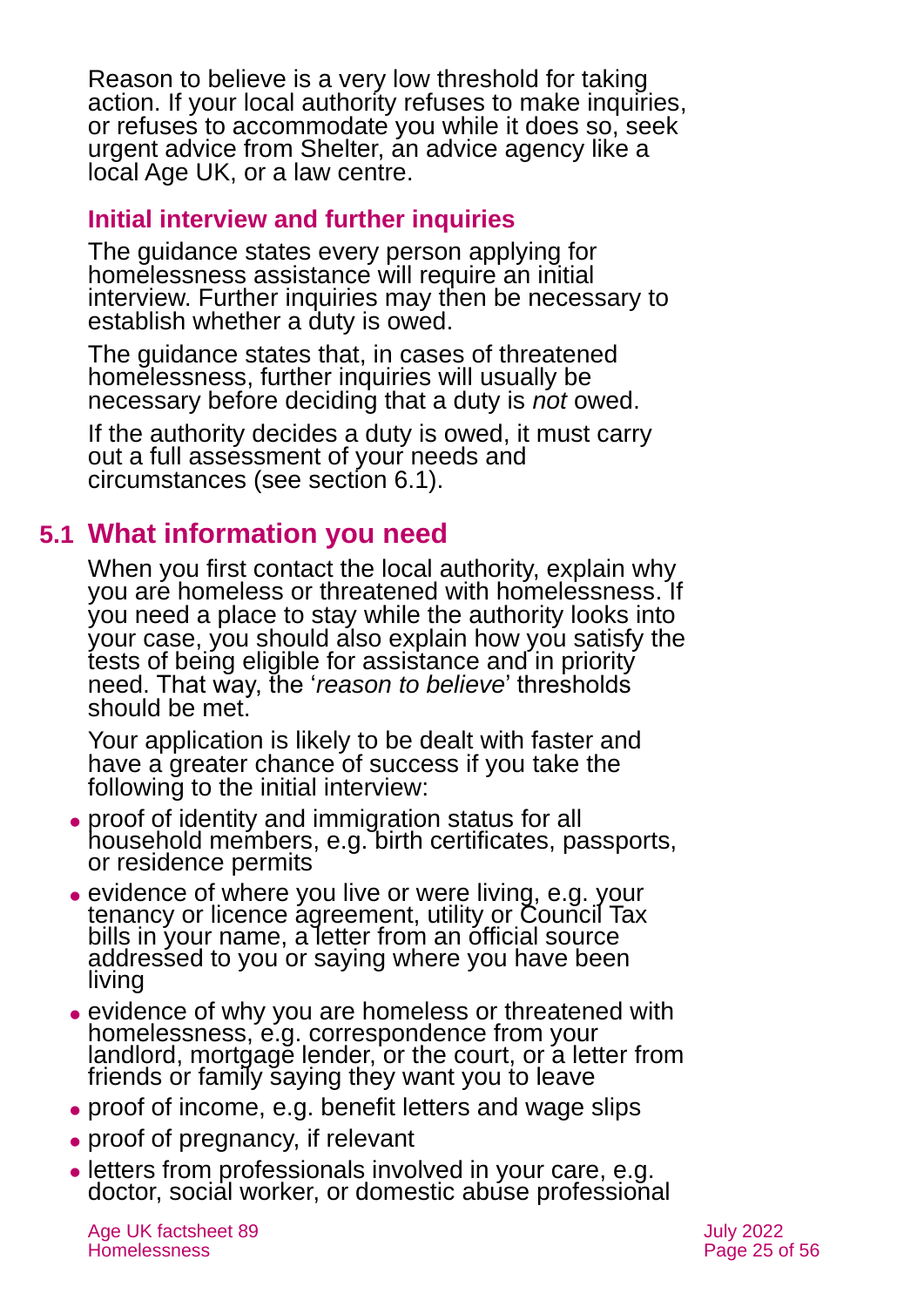⚫ crime reference numbers and copies of police reports.

This list is not exhaustive, so bring any information or documents you think may help your case. Try to ensure these are relevant and tailored to the requirements of the tests.

Do not worry if you cannot provide all supporting evidence immediately. The obligation to make inquiries rests with the authority - you do not have to prove your case. However, you must be given an opportunity to explain your circumstances fully, particularly on matters that could lead to a negative decision.

## **5.2 Additional support**

You may need additional support to make a homelessness application or during the application process. The application can be made by a person acting on your behalf, such as a social worker, solicitor, friend or relative.

If you have a disability under the *[Equality Act 2010](http://www.legislation.gov.uk/ukpga/2010/15/contents)*, make the local authority aware of this. Here, disability means a physical or mental impairment that has a '*substantial*' and '*long-term*' negative effect on your ability to do normal daily activities.

If you are disabled, the authority may have a duty to make '*reasonable adjustments*' to the way its homelessness service is normally delivered. This applies if you are being put at a '*substantial disadvantage*' by a policy or a physical feature, or if you are not being given enough support.

In addition, the '*Public Sector Equality Duty*' applies to all decisions made on your case. This is a duty to consider the need to eliminate discrimination, harassment, or victimisation, and advance equality of opportunity between people who share a '*protected characteristic*' and people who do not. Disability is a protected characteristic, as is age, race, and sex. If you have a protected characteristic, the authority's inquiries must be even more careful.

When making decisions on your case, it must consider any relevant aspects of the characteristic. This includes decisions about the suitability of accommodation offered. It is expected to give fuller reasons to justify a negative decision. For more information, see factsheet 79, *[Equality, discrimination](https://www.ageuk.org.uk/globalassets/age-uk/documents/factsheets/fs79_equality_discrimination_and_the_public_sector_equality_duty_fcs.pdf)  [and the Public Sector Equality Duty.](https://www.ageuk.org.uk/globalassets/age-uk/documents/factsheets/fs79_equality_discrimination_and_the_public_sector_equality_duty_fcs.pdf)*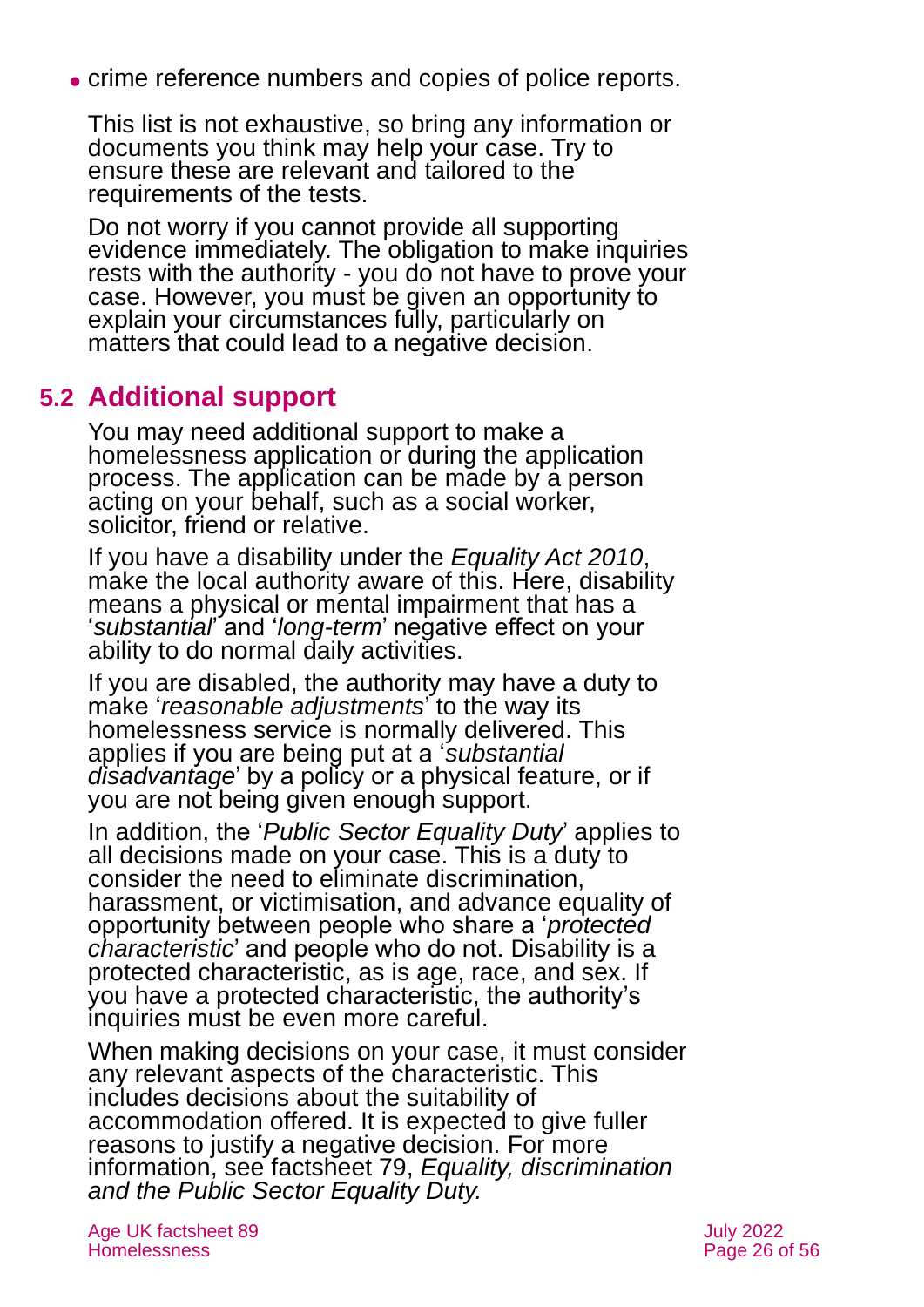An application can only be made by a person who has the mental capacity to do so. It is unclear whether a deputy can be authorised by the Court of Protection to make a homeless application on behalf of a person who lacks capacity. If an adult lacks capacity, they may qualify for services (potentially including accommodation) under the *Care Act 2014*.

## <span id="page-26-1"></span><span id="page-26-0"></span>**6 Local authority duties to help**

## **6.1 Will I get help?**

To get any homelessness help from a local authority, you must meet the first two '*tests*' in [section 4.1.](#page-18-0) This means they must be satisfied you are:

- ⚫ homeless or threatened with homelessness, and
- eligible for assistance.

Being '*satisfied*' is a stricter requirement than having '*reason to believe*', which is the threshold for looking into your application and, if you appear to be in priority need, providing you with '*interim*' accommodation. It means the local authority agrees you meet the above tests.

If satisfied, the authority has a duty to assess your needs and the circumstances surrounding your application. It must draw up, ideally with your agreement, a '*personalised plan*' for resolving ('*relieving*') or preventing your homelessness. This sets out steps the authority will take to help you. You are likely to have to take certain steps too.

Broadly speaking, this help lasts for 56 days, although the authority can choose to help you for longer. In some circumstances, it must help you for longer, for example if homelessness has not been successfully relieved within 56 days and you meet all the tests in [section 4.1.](#page-18-0) However, you may get help for a shorter period, for example if you accept or reject a suitable offer of housing.

The following sections describe the assessment and planning process and the main duties that apply if you are homeless or threatened with homelessness.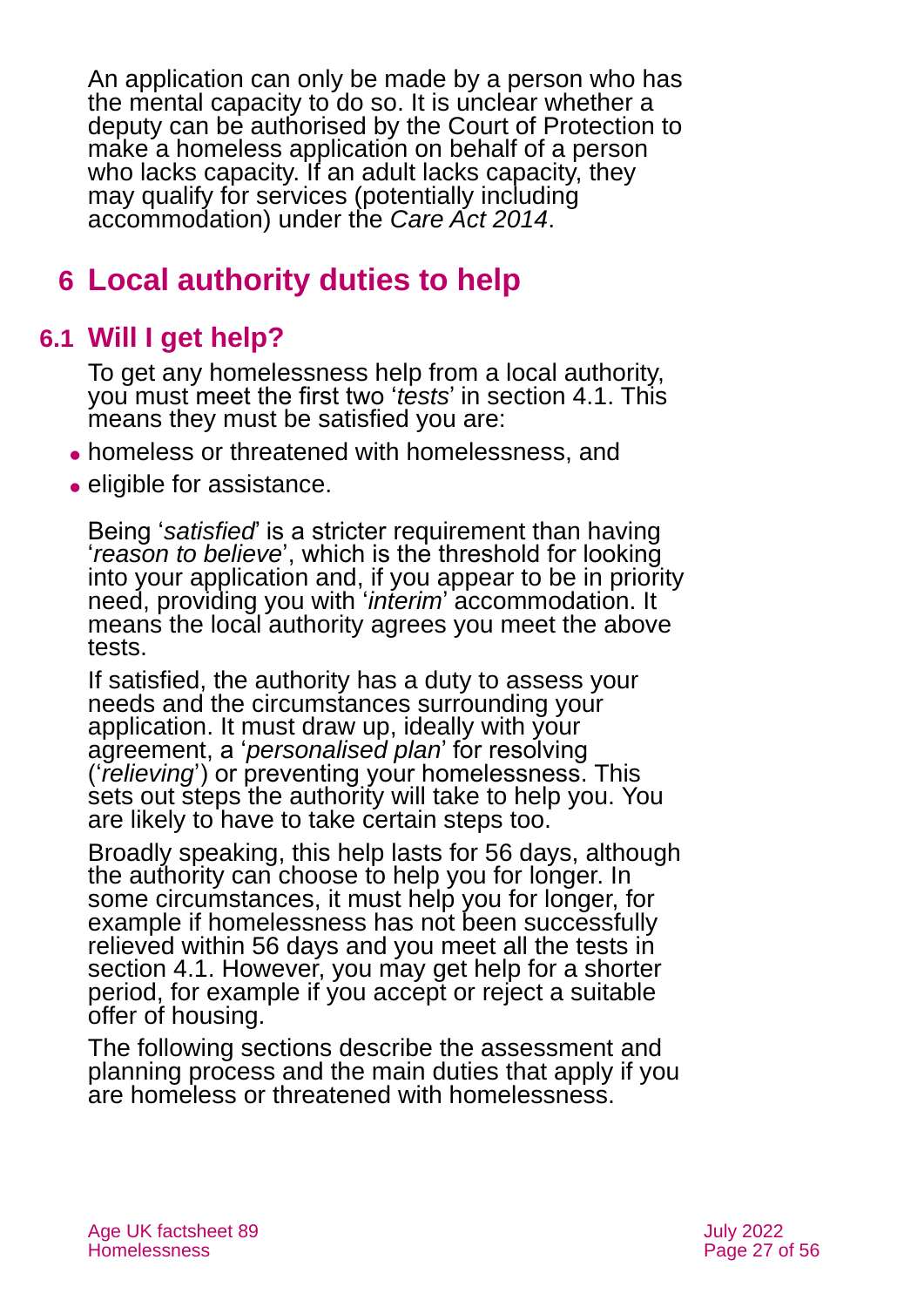## **Assessment and personalised plan**

If you are homeless or threatened with homelessness and eligible, the local authority must assess and give you a written notification of:

- ⚫ the circumstances that caused you to be homeless or threatened,
- ⚫ your housing needs, in particular what housing would be suitable for you and your household, and
- ⚫ what support you and your household need to find and keep suitable housing.

The guidance recommends that in assessing your housing needs, the authority should consider issues such as the size, type, and location of the accommodation required, and specific requirements linked to disability or health.

The assessment process should be flexible to your needs, individual, and interactive. The authority should not require you to complete the assessment online and in most circumstances, should carry out at least one face-to-face interview.

If this is not possible, for example because you are in hospital or prison, or would find it difficult to attend an appointment, other options should be explored, such as completing the assessment via video link or with the help of an advice agency.

Following on from the assessment, the authority must work with you to develop a personalised plan for '*relieving*' or '*preventing*' your homelessness. It must try to agree with you:

- any steps you must take in order to find and keep suitable housing, and
- the steps it is to take for the same purposes.

The authority must provide a written record of what you have agreed. This is known as your '*personalised plan*'.

If you cannot reach agreement, the authority must still produce a written record, setting out why you could not agree, the steps it will take to help you, and any steps it thinks you should take.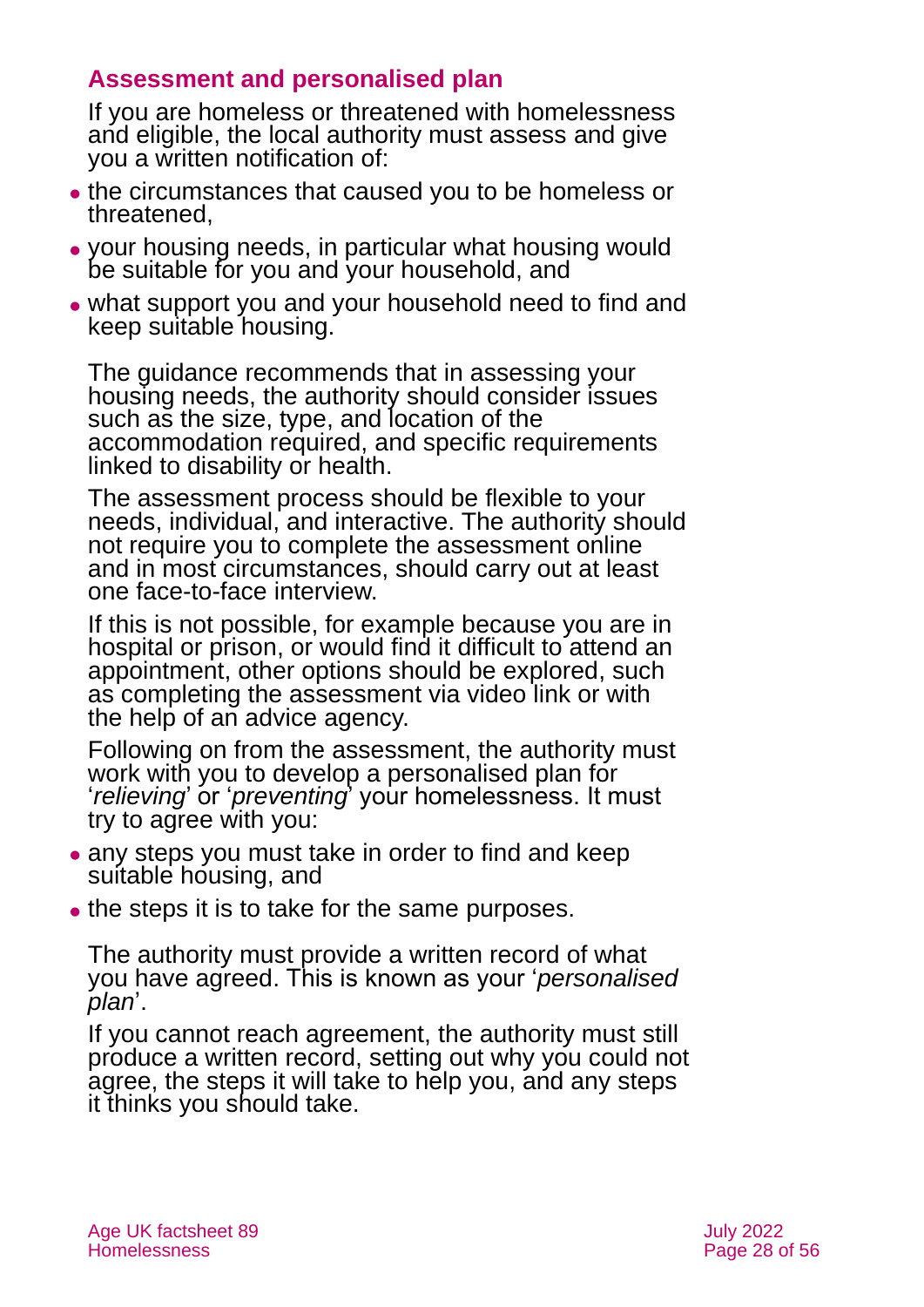The personalised plan is very important – speak to an adviser if you do not understand any aspect of it. The steps the local authority records for itself are likely to be the '*reasonable steps*' it takes to help you (see [section 6.2\)](#page-30-0). It may stop helping you if it considers that you have '*deliberately and unreasonably*' refused to cooperate by not taking a step set out in your plan, even if you disagreed with this step.

The authority must keep its assessment of your case and the appropriateness of your plan under review for as long as it owes you a duty. The guidance suggests that new information or a '*relevant*' change in circumstances should trigger a review, for example if you were threatened with homelessness and then become homeless.

The authority should also arrange a review if it believes you are not cooperating with your personalised plan for whatever reason. See [section](#page-32-0)  [6.3.1](#page-32-0) for more on non-cooperation.

#### **Note**

If your case is urgent, the need to carry out an assessment and issue written notifications should not prevent your local authority from intervening at an early stage. They can take steps to help you while assessing your case and drawing up a plan, for example making urgent contact with your landlord if eviction is imminent.

#### **If you are homeless – the '***relief***' duty**

If the local authority is satisfied you are homeless and eligible, it has a duty to help you '*relieve*' your homelessness. However, if you do not have any connection to the area, it may refer you to another area where you do have a local connection (see [section 7\)](#page-39-0). Otherwise, the authority must take '*reasonable steps*' to help you find suitable accommodation that is available for at least six months.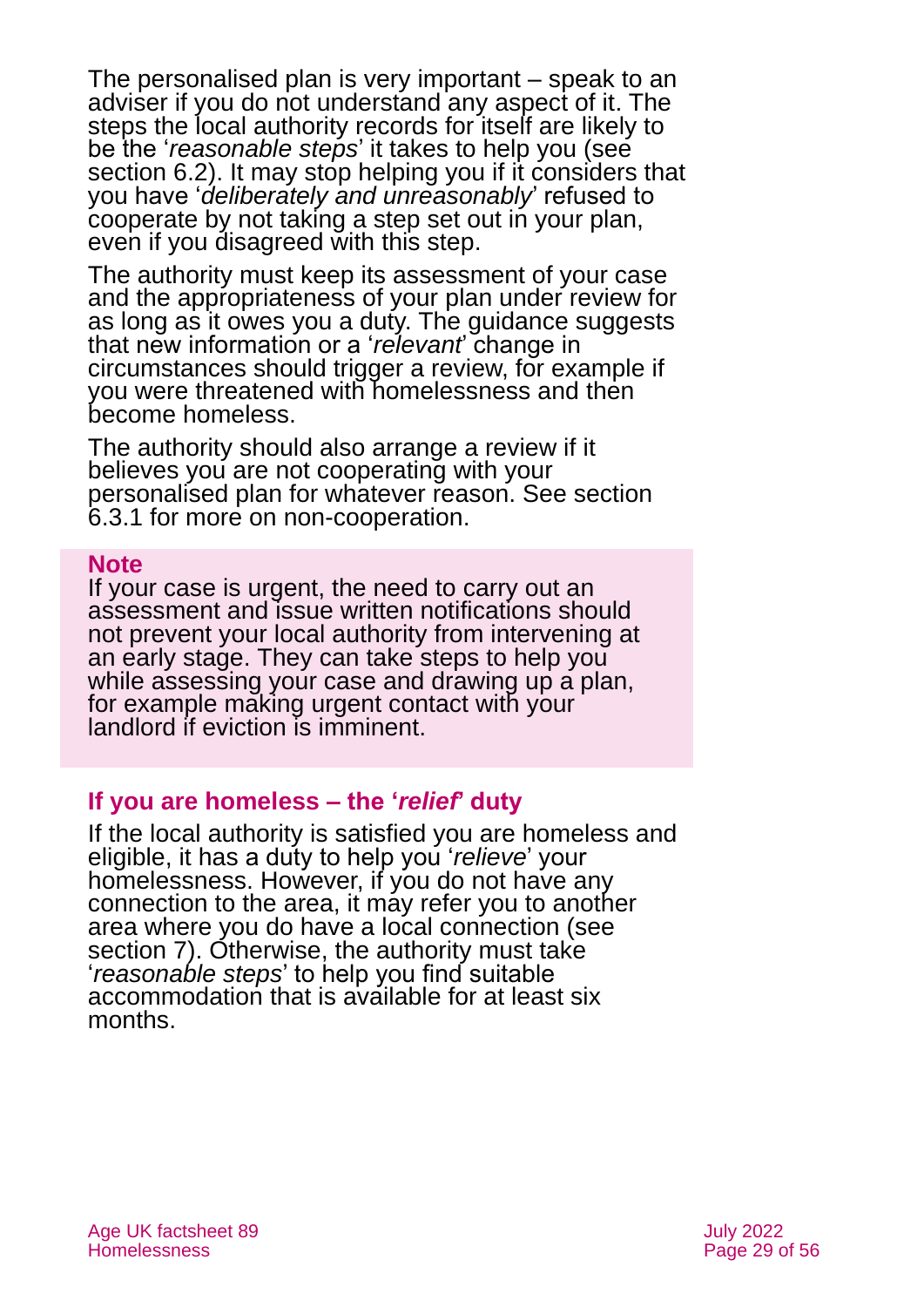Reasonable steps can include making you an offer of housing, but the authority does not have to do this in every case. It is required to work with you, by providing appropriate advice and support, not to directly find and secure accommodation for you. If the authority does make you an offer of housing, it may be in the private rented sector.

Broadly speaking, the authority must work with you for 56 days. It may stop helping you after this point, even if you are still homeless. It cannot do this if you meet the remaining homelessness '*tests*' of being in priority need and unintentionally homeless.

The duty can be brought to an end before the end of the 56-day period, for example if you accept or reject an offer of housing. If you are still homeless, you only get further help in very limited circumstances.

#### **If you are threatened with homelessness – the '***prevention***' duty**

If the authority is satisfied you are threatened with homelessness and eligible, it has a duty to help you prevent homelessness. The guidance encourages authorities to take a '*flexible approach*' where there is an evidenced risk of homelessness but the applicant does not yet meet the legal definition of being threatened (likely to become homeless within 56 days). Rather than telling you to come back when homelessness is more imminent, they should consider accepting the prevention duty early.

If the authority accepts the prevention duty, it must take '*reasonable steps*' to help you ensure that accommodation does not stop being available. This means working with you to help you stay where you are or find alternative housing. It must do this even if you do not have a local connection to the area – you cannot be referred elsewhere at this stage.

The guidance states the authority should start by exploring ways to help you remain in your current home, where this is suitable. If this is not possible, it should help you to secure alternative accommodation that you can move into in a planned way. This may involve taking steps to extend your stay in your current accommodation, for example asking your landlord to delay eviction until you have found another property.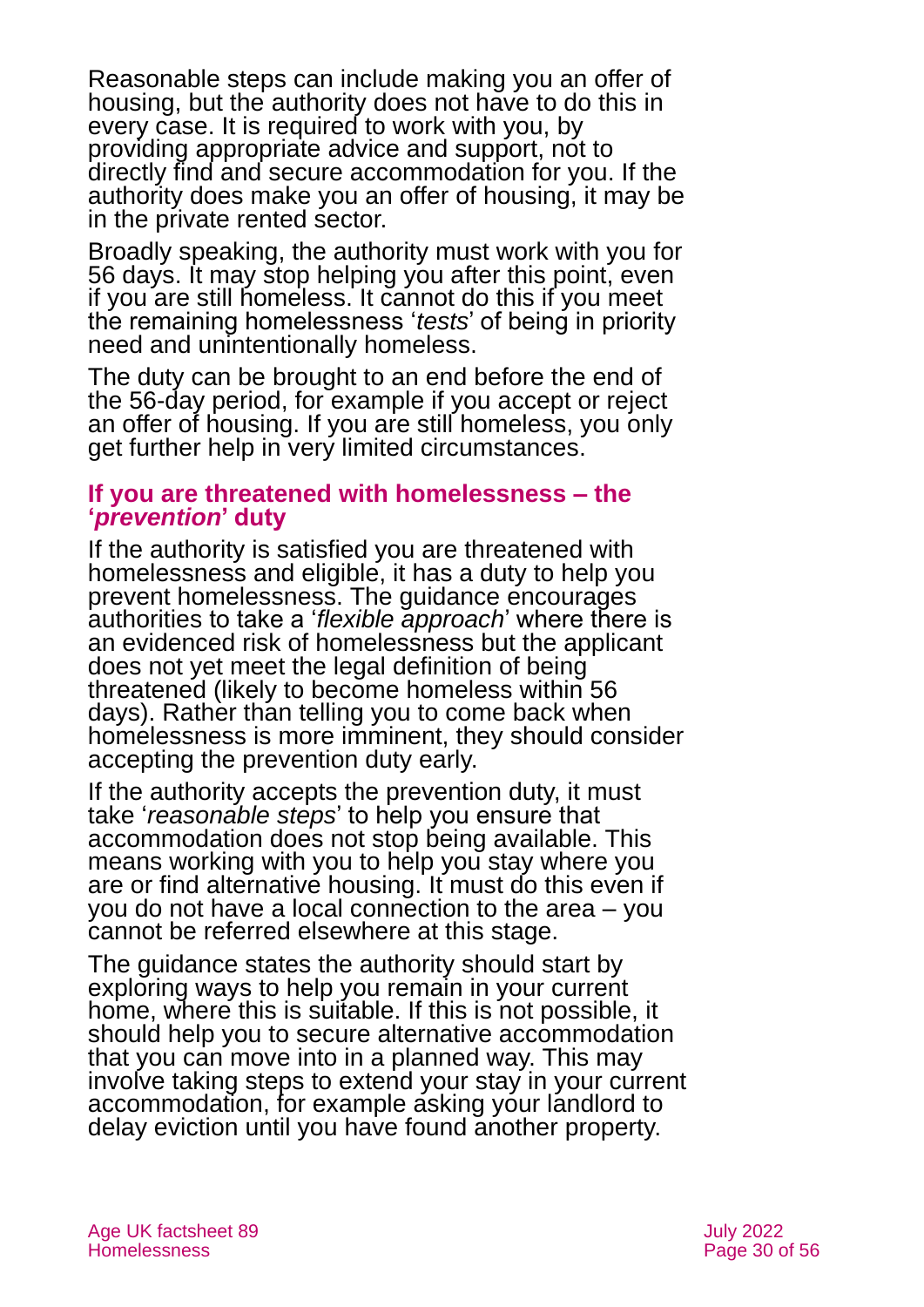The authority is required to work with you, by providing appropriate advice and support, not to directly find and secure accommodation for you. However, it may make you an offer of housing if this would be a '*reasonable step*'. This can be in the private rented sector.

Broadly speaking, the authority must work with you for 56 days. Once 56 days have passed, it can choose to end the duty, even if you are still threatened with homelessness. It cannot do this if you are an assured shorthold tenant subject to '*no fault*' eviction, see [section 3.1.](#page-6-0)

In certain circumstances, the duty can be brought to an end before the end of the 56-day period. This generally means you stop getting help, even if you are still threatened with homelessness. The exception is if you become homeless, for whatever reason, either during the 56-day period or at a later stage. In this case, the relief duty should be owed. See [section 6.5.1](#page-36-0) for more information.

## <span id="page-30-0"></span>**6.2 What help exactly?**

If you are owed the '*relief*' or '*prevention*' duty, the local authority must take '*reasonable steps*' to help you. In deciding what steps it is to take, the authority must consider its assessment of your circumstances and needs. This means the help given varies from case to case. In practice, the steps taken by the authority are likely to be those it agreed in your personalised plan, although the law does not say this exactly.

Although there is no definitive list of reasonable steps, the homelessness guidance makes some suggestions:

- ⚫ attempting mediation if your family have asked you to leave
- ⚫ if you are in rent arrears, assessing whether you might be entitled to a Discretionary Housing Payment
- ⚫ providing financial or other support to help you secure private rented accommodation
- ⚫ providing sanctuary or other measures if you are at risk of violence or abuse and wish to stay safely in your home (see [section 3.4\)](#page-12-0)
- ⚫ if you are sleeping rough or at high risk of doing so, helping you to secure or securing an immediate safe place for you to stay.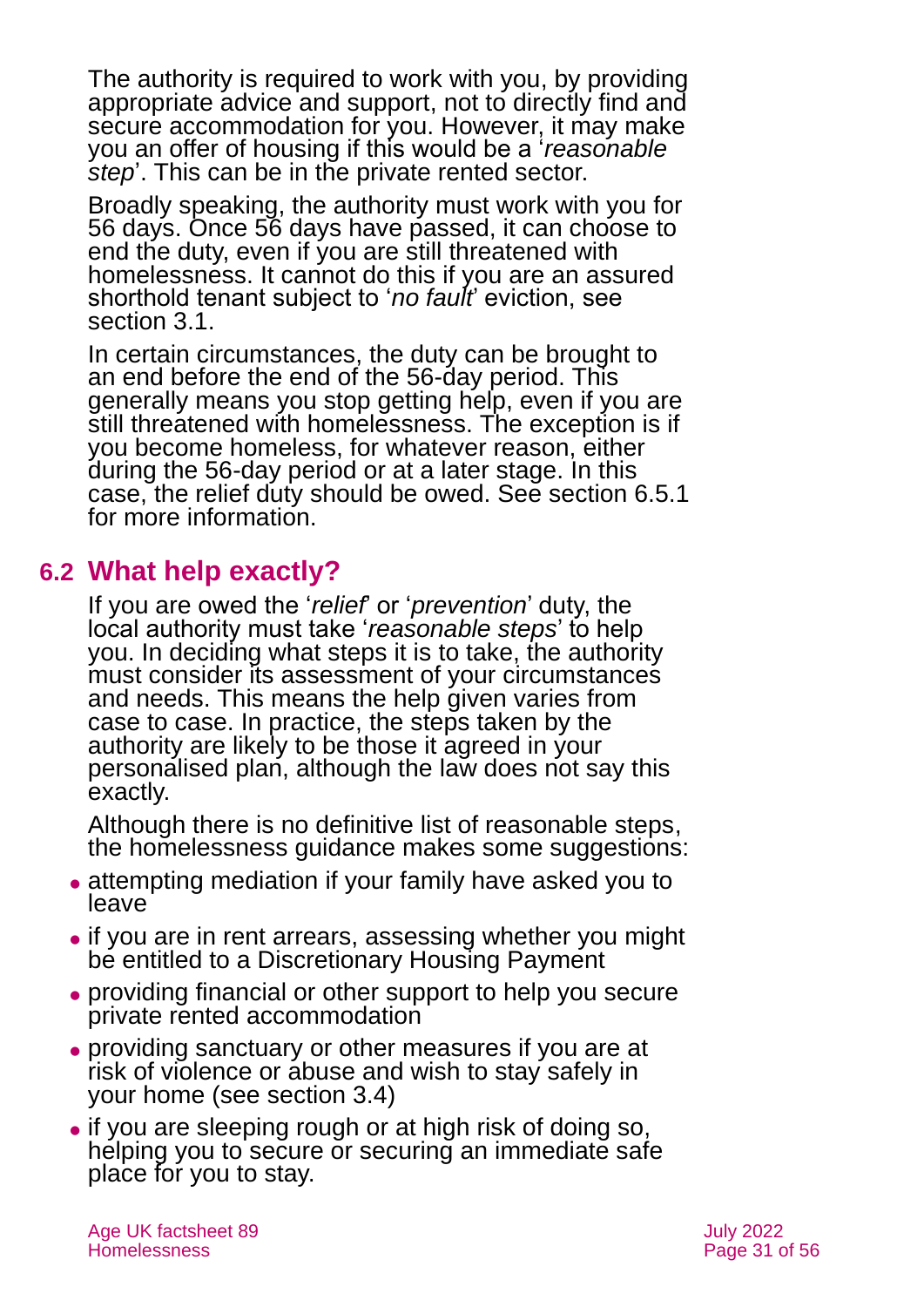In addition, the authority can choose to directly find and secure long-term accommodation for you. This means making you an offer of housing or ensuring an offer is made by another landlord. The guidance suggests authorities should do this '*where appropriate*'.

Tell the local authority if you think you will have difficulty securing a property yourself, even with advice and support. However, be aware that offers of housing made or arranged by the authority may be in the private rented sector and you may have less choice over the type of property and location.

If the authority is proposing to secure housing for you, let them know if the private rented sector would not meet your needs.

When deciding what accommodation to secure, the authority should consider whether you have support needs, as identified in your personalised plan, and any additional information provided by doctors, carers, or other agencies providing services to you.

Offers of accommodation made or arranged by the local authority must meet certain suitability standards, see [section 10](#page-45-0) for more information.

As your personalised plan must be kept under review, the reasonable steps taken by the authority may change. You can ask for your plan to be reviewed if your circumstances change, or you can request an '*internal review*' of the reasonable steps the authority takes (see [section 11](#page-49-0)).

## **6.3 Do I have to do anything?**

Your personalised plan is likely to include steps you should take to relieve or prevent homelessness. These may be mandatory, meaning you must take the step, or recommended, meaning it is up to you. The plan must set out clearly which steps are mandatory and which are recommended.

The guidance suggests a step should only be mandatory if the local authority thinks it is necessary to relieve or prevent homelessness. It gives little guidance on what form mandatory steps might take but implies they could include carrying out a property search and engaging with other support services.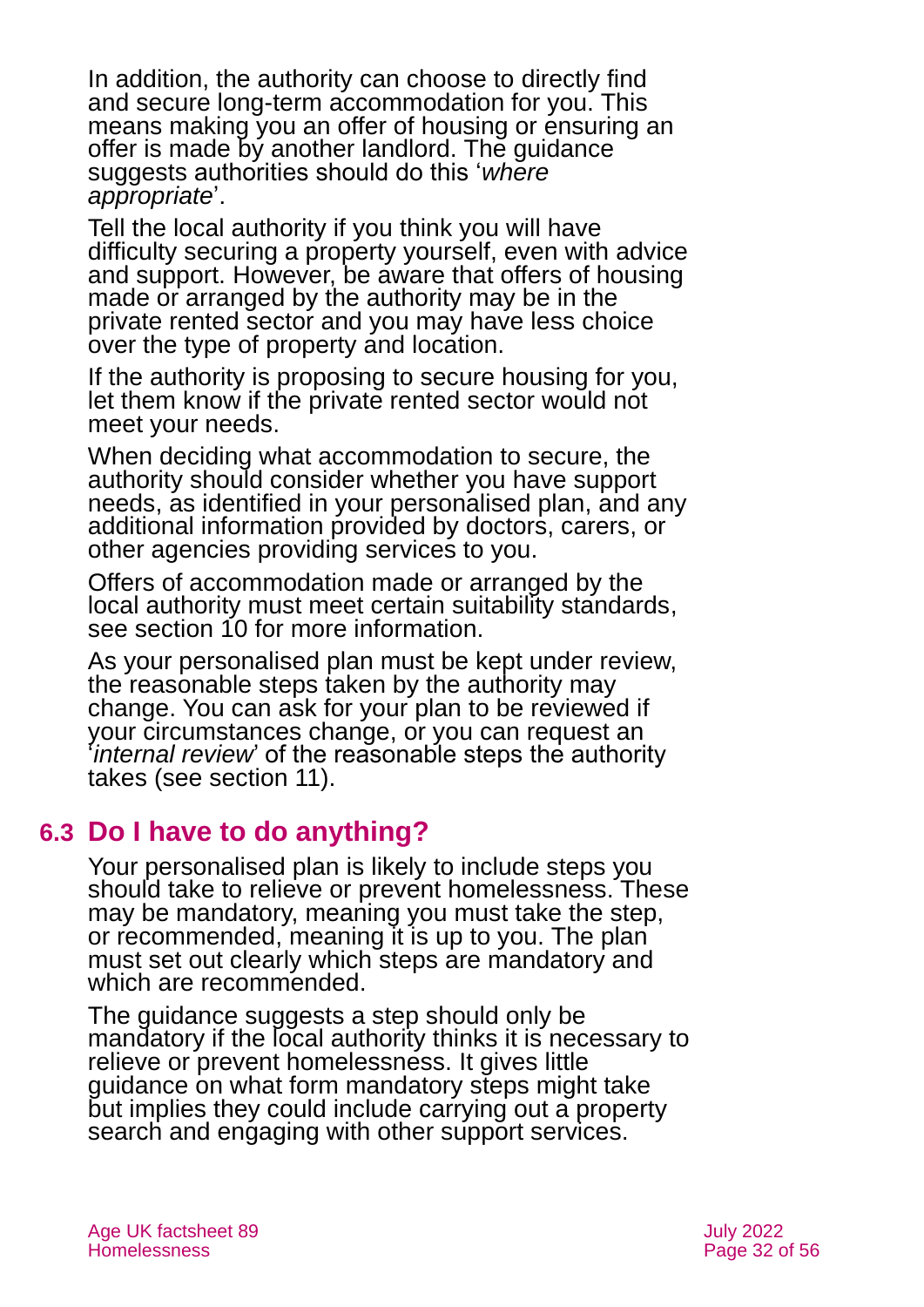You can potentially be required to look for accommodation outside your preferred area if there is little prospect of finding affordable housing there. You should not be required to engage with a service that does not exist in the local area.

The authority must try to agree mandatory steps with you before recording them in your plan. If you cannot agree, the authority can record the step anyway, but it must be satisfied the step is reasonable. Steps you agree to take do not have to be reasonable to be recorded.

Recommended steps are those the authority '*considers advisable*'. It may, for example, recommend that you engage with services to address your wider needs or increase your future housing options. This can include employment support.

#### **6.3.1 '***Deliberate and unreasonable***' refusal to cooperate**

<span id="page-32-0"></span>The local authority can bring the relief or prevention duty to an end if it considers you have '*deliberately and unreasonably*' refused to cooperate with a mandatory step. This is the case even if you did not agree to take the step. It cannot do this if you fail to take a recommended step.

The consequences of refusing to cooperate can be severe. If you are at the relief stage (i.e. if you are homeless and eligible), you will not get further help unless you are in priority need. Even then, you may get less help than if you had cooperated. See [section](#page-36-1)  [6.5](#page-36-1) for more information.

For this reason, it is important to try and negotiate with the local authority if it is suggesting a mandatory step that you do not think you can or should comply with. Seek advice if you are in this position.

#### **What is a '***deliberate and unreasonable***' refusal?**

Neither '*deliberate*' nor '*unreasonable*' are defined in homelessness legislation. The guidance suggests that '*persistently failing to attend property viewings or appointments without good reason*' or '*actively refusing to engage with activity required to help you secure accommodation*' might be considered deliberate and unreasonable.

However, authorities should be satisfied of the following before ending a duty on these grounds: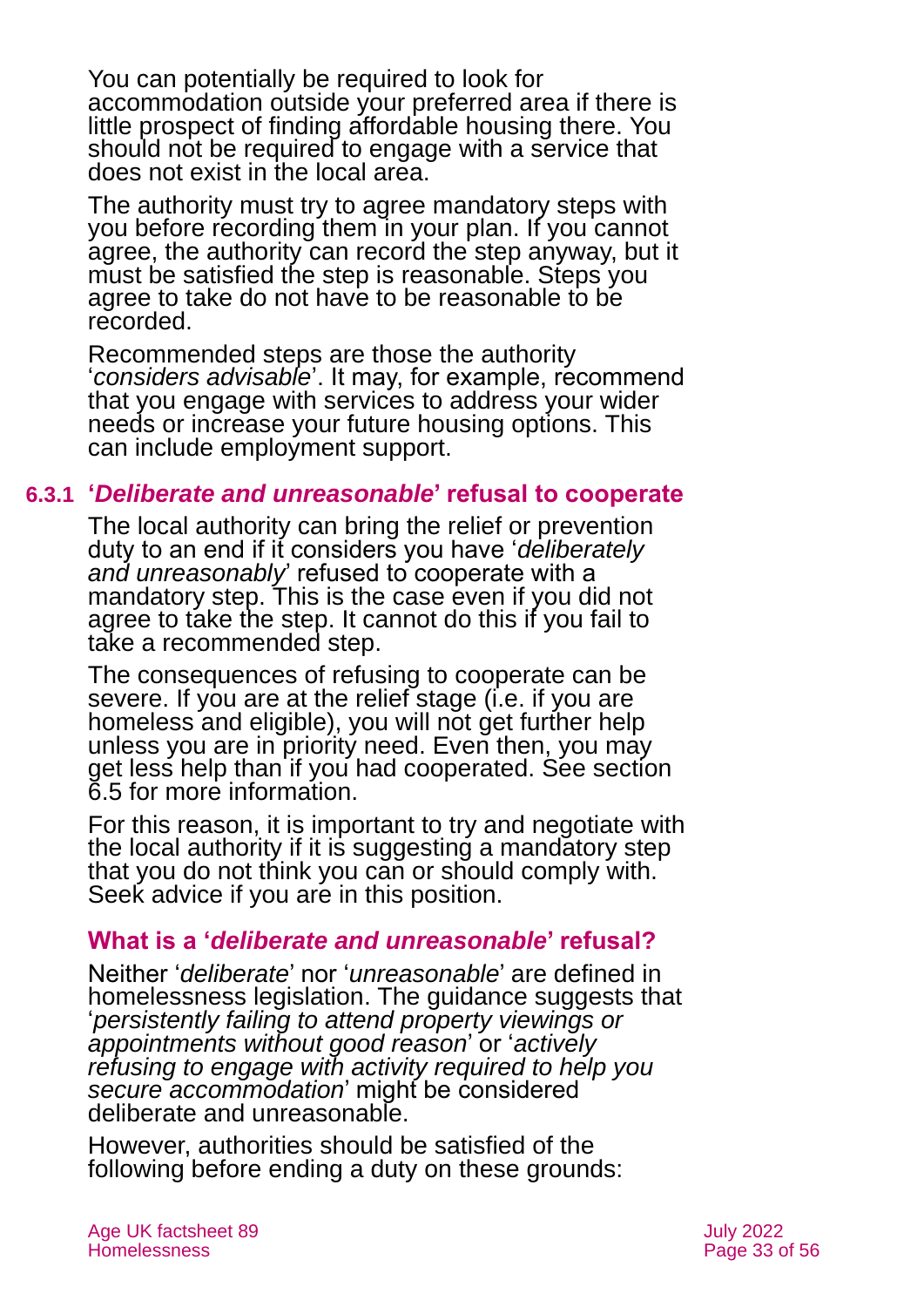- the steps in your plan are reasonable a requirement for you to search for accommodation in a particular area may no longer be reasonable if you have exhausted all options there.
- ⚫ you understand what you are required to do, meaning your refusal can be considered deliberate.
- ⚫ refusal is not linked to an unmet health need or communication difficulty. Communication difficulties can arise, for example, if you have a disability, no fixed address, or limited access to technology.
- ⚫ refusal is deliberate and unreasonable in the context of your particular circumstances and needs.

When considering the final point, the authority should consider a wider range of factors than those identified in its assessment of your case. For example, you may have prioritised attending a Jobcentre or medical appointment or fulfilling a caring responsibility above attending a property viewing. The guidance suggests this is unlikely to constitute a deliberate or unreasonable refusal to cooperate.

If you struggle to take a step due to an unmet health need, remember your personalised plan may require or advise you to engage with support services. Failing to do so may make it more difficult to challenge a decision that you are refusing to cooperate. However, there may be good reasons why you cannot access support, or it may not be adequate to enable you to take the required steps. Ask the authority to review your personalised plan if this is the case.

### **Procedure in cases of non-cooperation**

Authorities should make '*reasonable efforts*' to obtain cooperation, including seeking to understand reasons for non-cooperation, before taking formal action. If you appear not to be cooperating, the authority should review its assessment of your case and the appropriateness of the steps in your plan. You should be advised of the consequences of non-cooperation before formal action is taken.

If you receive support from elsewhere, such as social services or the probation service, the authority should seek to involve them as soon as possible. If the authority wishes to take formal action, it must do the following: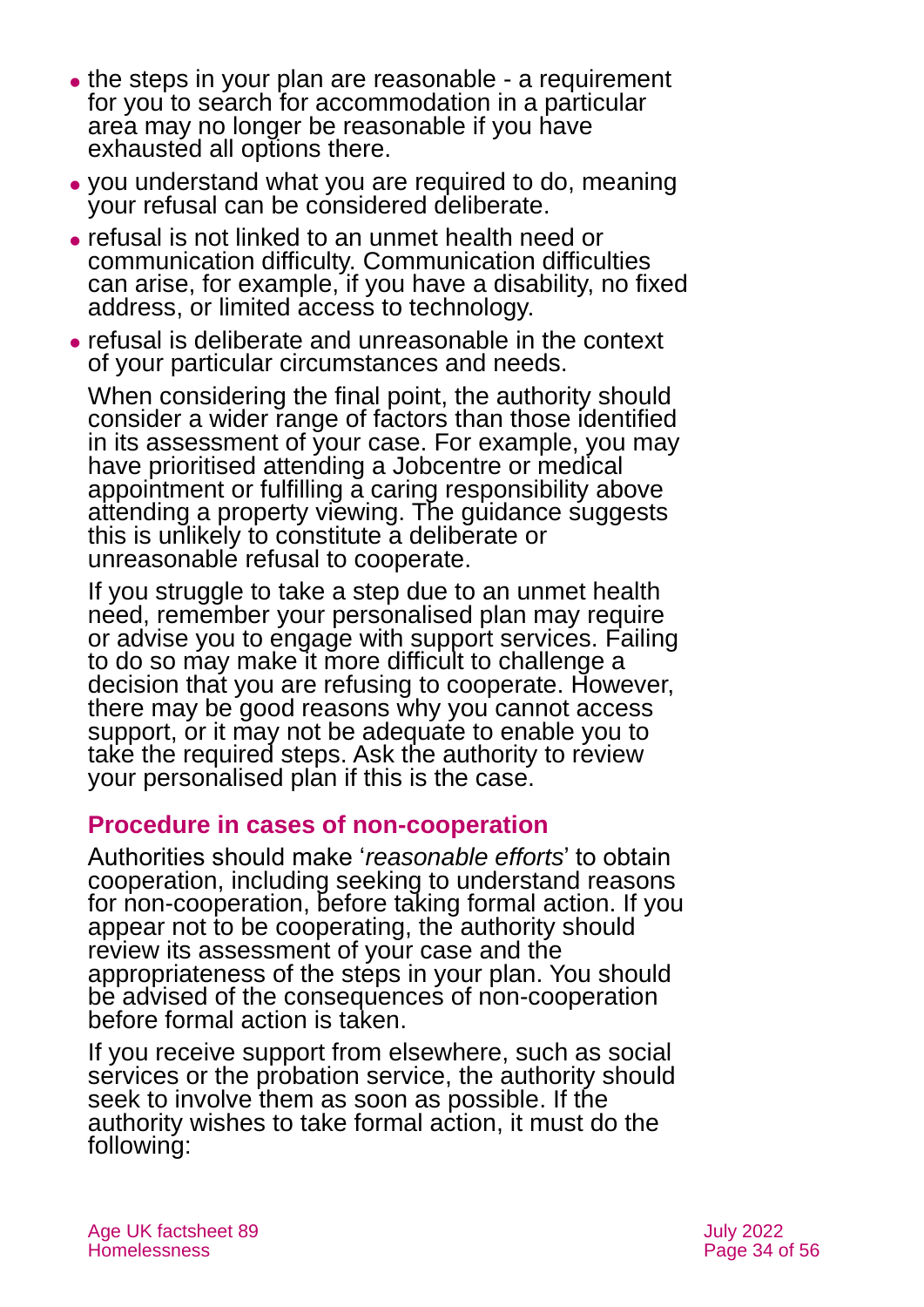- give you a written warning explaining the consequences if you do not take the required step
- ⚫ allow you a '*reasonable period*' in which to take the step – what is reasonable should depend on your needs and circumstances
- ⚫ if you do not take the step in this period, serve you a formal notice of non-cooperation.

Authorities must have a written policy on when and how formal non-cooperation notices are served. Notices should be served by a housing officer and approved by another local authority employee.

The person approving the notice must have at least equal seniority to the person making the decision to serve it and must not have been involved in that decision. This can be someone from another department, for example social services. If a formal notice is served and not successfully challenged, the relief or prevention duty comes to an end.

### **How to challenge a non-cooperation decision**

You can ask the local authority to carry out an internal review of the decision to serve a formal noncooperation notice. There is no legal right to a review of the decision to serve a written warning. You can challenge the '*reasonable period*' given to rectify the problem via judicial review.

## **6.4 How long do I get help for?**

### **56 days**

Broadly speaking, both the '*relief*' duty owed to eligible homeless people and the '*prevention*' duty owed to those who are threatened with homelessness last for 56 days.

This means the local authority should take '*reasonable steps*' to help you for a 56-day period. However, in practice, you may get help for a longer or shorter period. This is explained in more detail overleaf.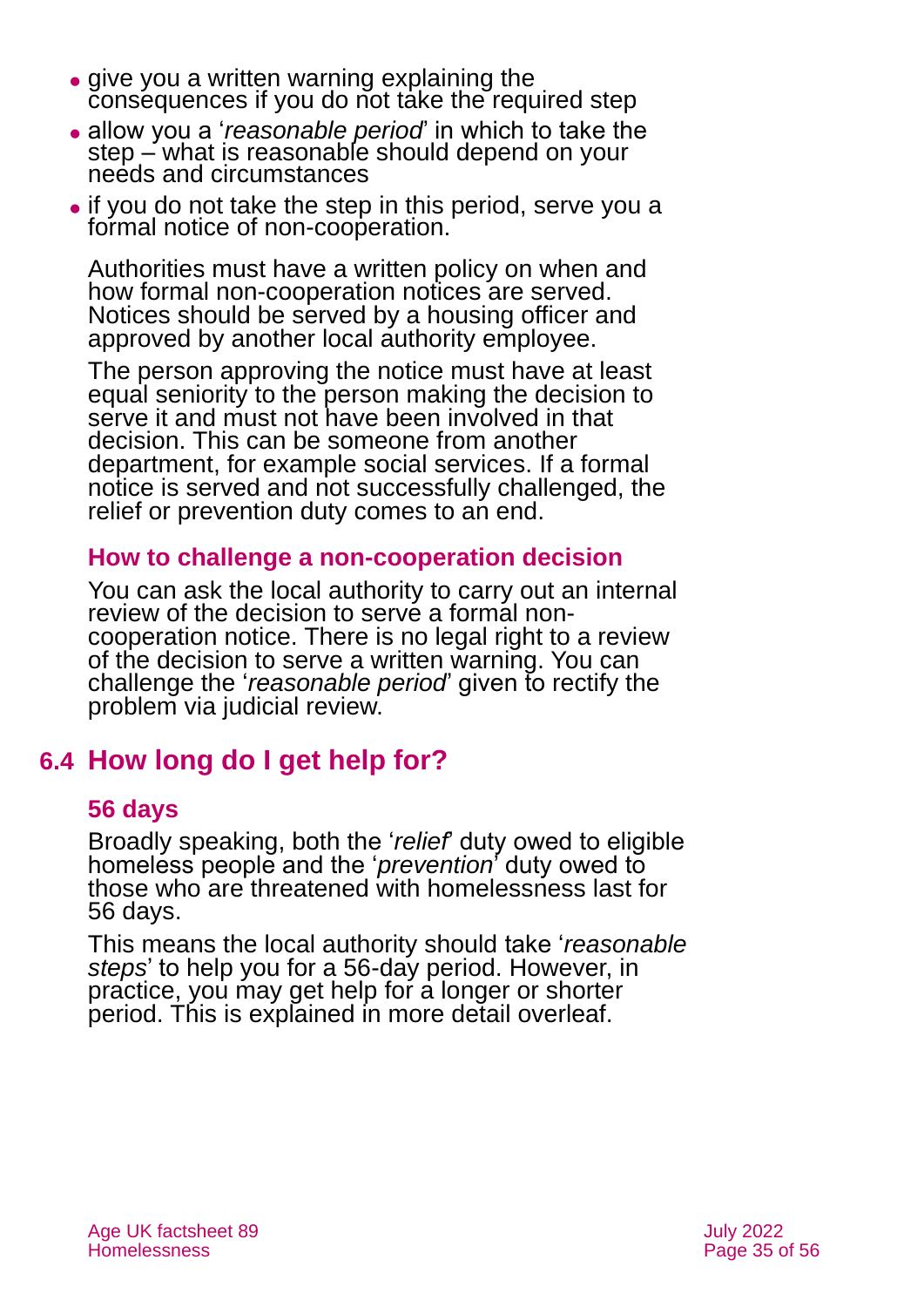### **Longer period**

In most cases, the authority can choose to end its duty after 56 days, even if you are still homeless or threatened with homelessness. However, it is not obliged to do so. If efforts to help you relieve or prevent homelessness have been unsuccessful, it may continue helping you until you manage to find or keep a property.

It should not have a blanket policy of ending relief or prevention work after 56 days and should take your circumstances into account when deciding whether to extend. You have a right to a review if it decides not to extend, see [section 11](#page-49-0).

If you are an assured shorthold tenant subject to '*no*  fault<sup>'</sup> eviction, the authority cannot end the prevention duty just because 56 days have passed (see [section](#page-6-0)  [3.1\)](#page-6-0). If you are homeless and meet the three remaining '*tests*' in [section 4.1,](#page-18-0) the duty ends automatically after 56 days, but the authority is then under a duty to rehouse you [\(section 9](#page-44-0)).

### **Shorter period**

You may get less than 56 days' help. This is because a local authority can bring the relief or prevention duty to an end early in certain circumstances, including where they are satisfied you have:

- ⚫ suitable accommodation available for at least six months – for example, you have accepted an offer of or found a property, issues at your current property have been resolved, or your landlord is letting you stay.
- ⚫ refused an offer of suitable accommodation that would have been available for at least six months – note that suitability can be challenged.
- ⚫ '*deliberately and unreasonably*' refused to carry out a step set out in the plan drawn up by the authority.
- ⚫ become homeless intentionally from accommodation you have been provided with since making your application.
- ⚫ stopped being '*eligible for assistance*'.
- withdrawn your application.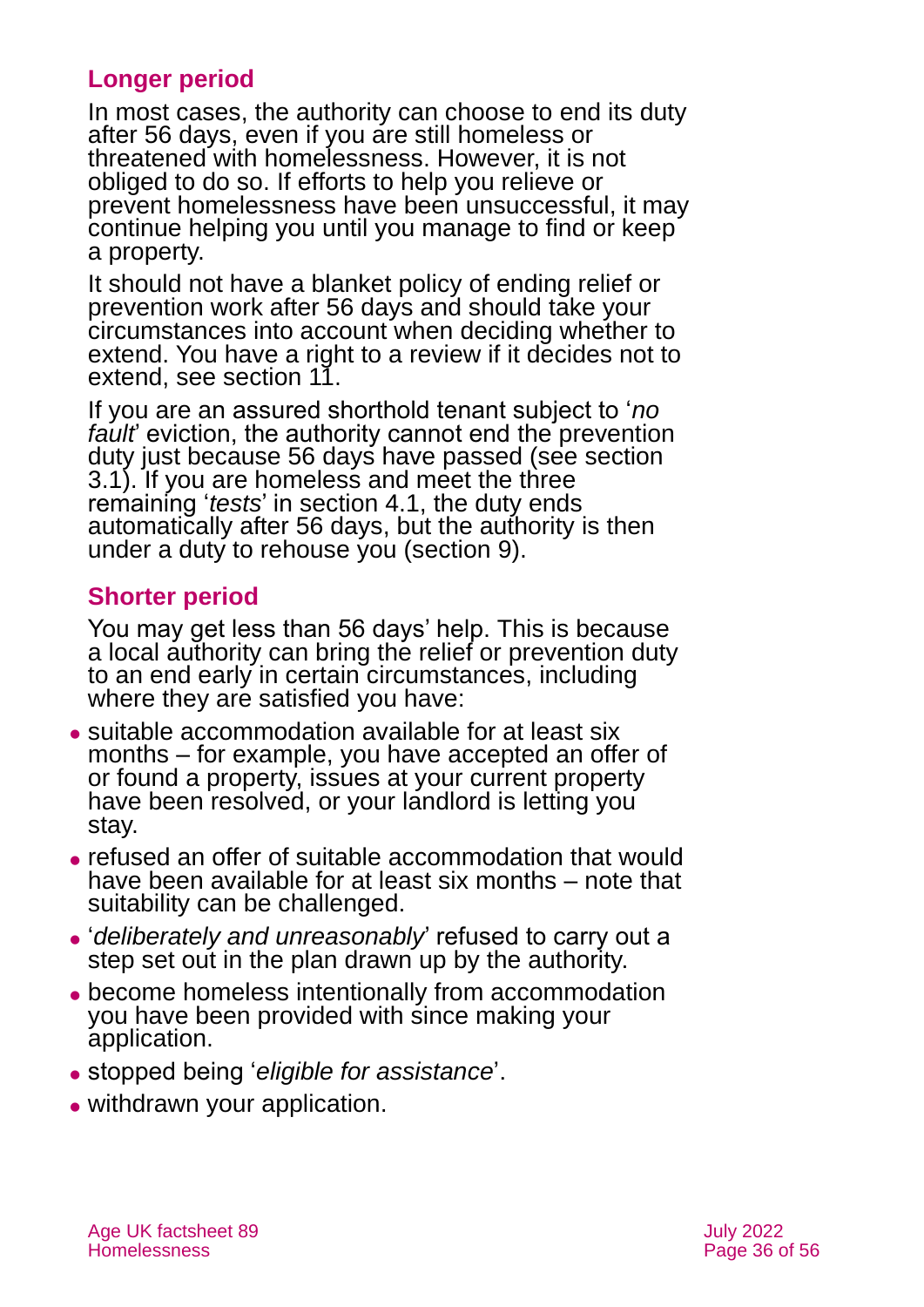In most cases, the local authority must give you a formal written notice if it wants to end the relief or prevention duty early. This must tell you why and inform you of your right to a review of the decision. The exception is if the authority makes you a '*final offer*' of housing, see [section 6.5.3.](#page-38-0)

#### **What happens next?**

If the relief or prevention duty ends, either because 56 days have passed or for one of the reasons set out above, you may not get further help.

[Section 6.5](#page-36-1) sets out the main scenarios where you will get further help and those where support may, or will be, withdrawn, even if you are still homeless or threatened.

## <span id="page-36-1"></span>**6.5 What happens if…**

This section looks at what happens if the relief or prevention duty ends and whether you can expect further help after that point. Whether you get help and, if so, what kind, depends on the duty you were owed, why it was brought to an end, and which of the four tests you meet.

These are complex issues and the factsheet cannot cover every scenario and eventuality. Make sure you understand the consequences of any decision you make, such as refusing to take a step set out in your personalised plan or refusing an offer of accommodation. You may get no further help or less help than you might otherwise have received.

If your local authority is refusing to provide further help, seek advice immediately. It may be possible to challenge this decision.

#### <span id="page-36-0"></span>**6.5.1 I was threatened with homelessness and become homeless?**

If you were threatened with homelessness and become homeless, the prevention duty can be brought to an end, but the relief duty is owed. This means the local authority must take '*reasonable steps*' to help you find suitable accommodation available for at least six months.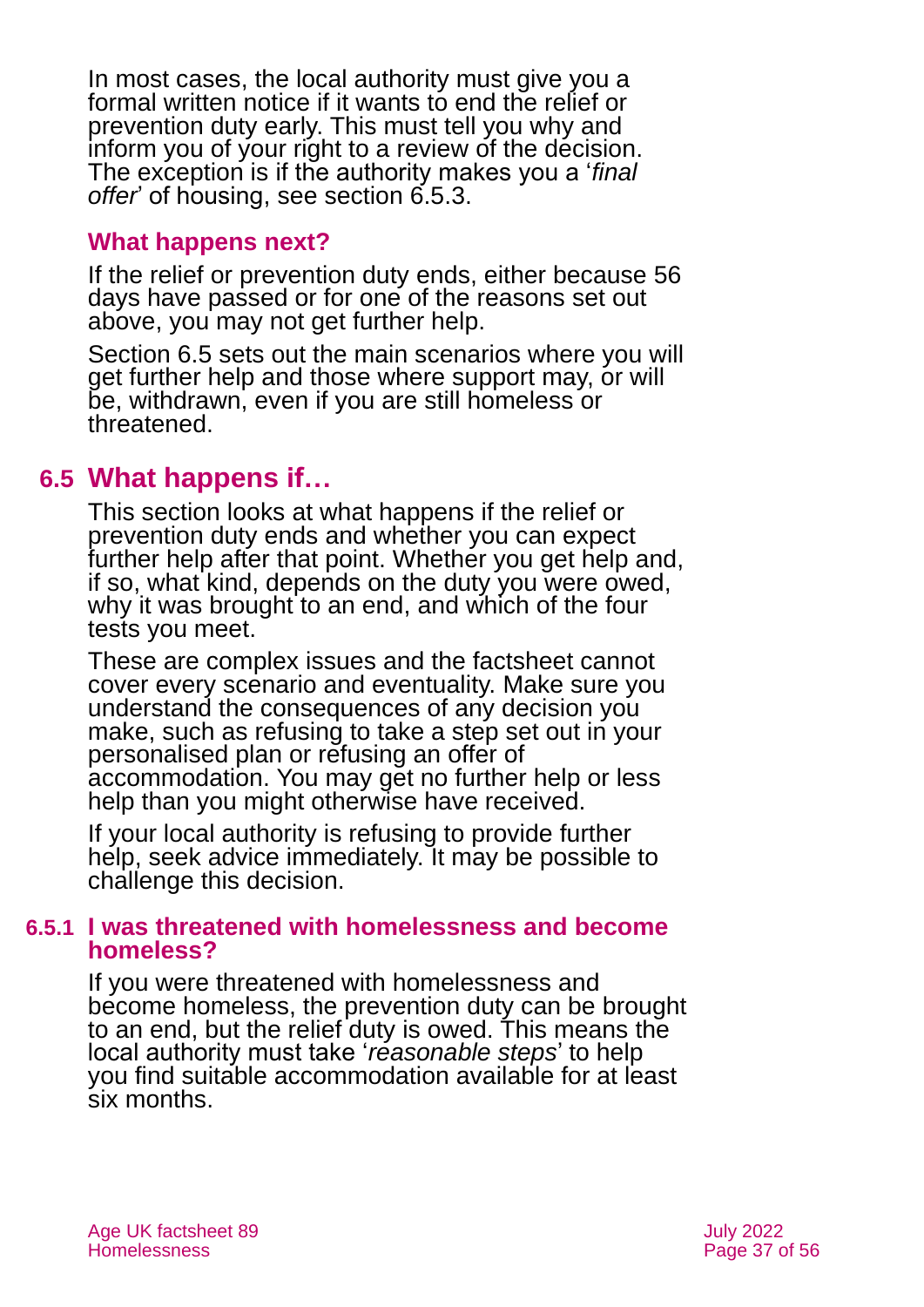This is the case even if you became homeless because of something you did or failed to do ('*intentionally homeless*'). It is the case even if the prevention duty ended because of something you did or failed to do, for example if you '*deliberately and unreasonably*' refused to cooperate with the local authority or refused an offer of accommodation.

#### **6.5.2 56 days pass and I am still homeless?**

If you are owed the relief duty, but are still homeless after 56 days, whether you get further help depends on your circumstances. If you meet all four '*tests*' – you are homeless, eligible for assistance, in '*priority need*', and not '*intentionally homeless*' – the relief duty ends automatically and a new duty is owed. This is the '*full*' rehousing duty in [section 9](#page-44-0).

It is stronger than the relief duty  $-$  the authority is required to rehouse you and anyone you might reasonably be expected to live with, unless they refer you to another authority for rehousing. This can be in the private rented sector, although the tenancy must be for at least one year.

If you do not meet all four tests, the authority can choose to end the relief duty after 56 days. Note, this is a choice, not an obligation – the authority can extend the duty if it wishes.

The authority should not have a blanket policy of ending relief work after 56 days. It should instead consider factors such as your needs, risk of rough sleeping, prospects of securing accommodation soon, its resources, and whether you are likely to seek help from social services if it stops helping you. You can request a review if it decides to end the duty.

If the '*full*' rehousing duty is not owed when the relief duty ends, you get no further help, unless you are in priority need. If you are in priority need, your '*interim*' placement should continue for a reasonable period and you should get some advice and assistance, see [section 8.](#page-42-0)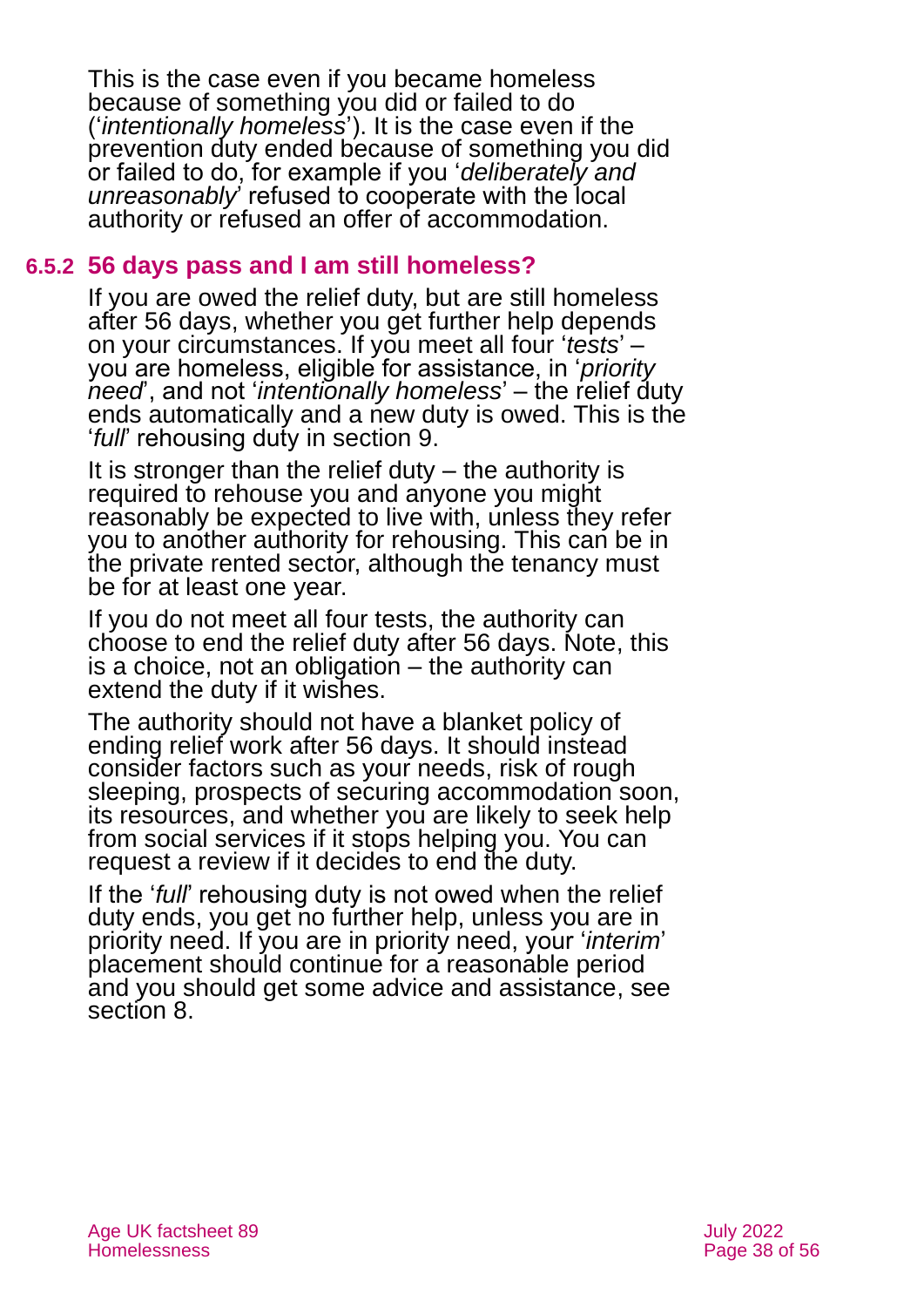#### **Note**

If you are owed the relief duty, the local authority must provide genuine help for the 56-day period even if you are unlikely to be entitled to help after that point. The guidance states they '*must not limit or reduce the assistance they provide during the relief duty for this reason*'.

### **6.5.3 I refuse to cooperate?**

<span id="page-38-0"></span>If you are homeless, whether you get further help depends on your circumstances. If you meet all four tests, the authority has a duty to rehouse you, but this is less advantageous than the '*full*' rehousing duty. You are likely to be offered a six-month tenancy in the private rented sector. The offer must be suitable and suitability can be challenged.

If you do not meet all four tests, you get no further help, unless you are in priority need. If you are, your '*interim*' placement should continue for a reasonable period and you should get advice and assistance, see [section 8.](#page-42-0)

If you are threatened with homelessness, refusing to cooperate means the authority can end the prevention duty but if you then become homeless, the relief duty applies.

[Section 6.3.1](#page-32-0) explains the procedure a local authority must follow if it wants to end the prevention or relief duty on the grounds of your '*deliberate and unreasonable*' refusal to cooperate.

#### **6.5.4 I refuse an offer of accommodation?**

If you are homeless (and therefore owed the relief duty), make sure you understand whether any offer of accommodation is a '*final*' offer. You may receive a final offer of social housing (a '*final Part 6 offer*') or of private rented housing (a '*final accommodation offer*').

If an offer is a final offer, the consequences of turning it down are more severe. The relief duty ends automatically and you will not get any further help, except an extension of your interim placement and some advice and assistance if you are in '*priority need*' (see [section 8\)](#page-42-0).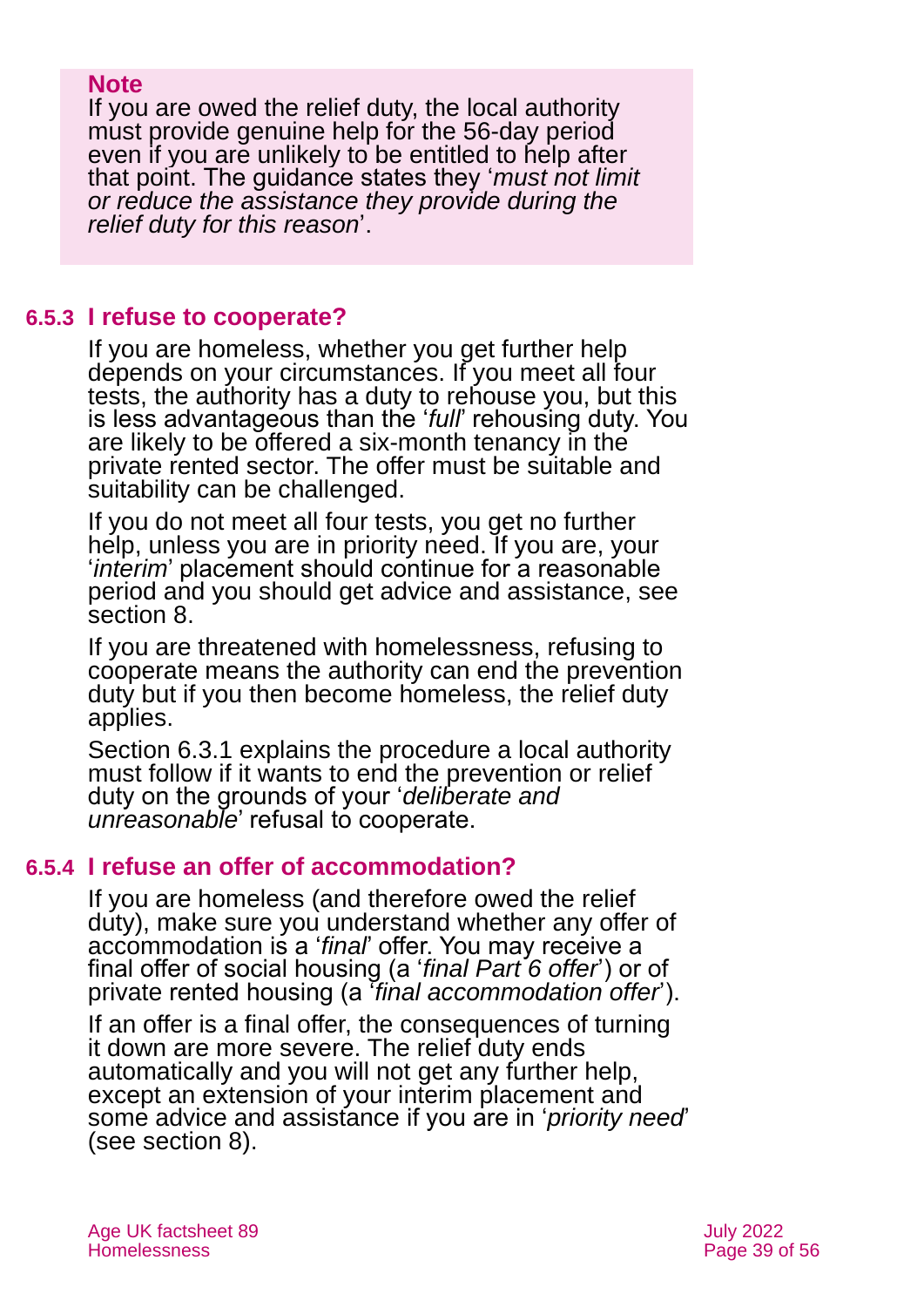You must be informed of the consequences of refusal and your right to request a review of the suitability of the offer. You can request a review whether you accept the offer or not, so in most cases it is advisable to accept and then seek to challenge suitability [\(see](#page-45-0)  [section 10\)](#page-45-0).

If you refuse an offer that is not a final offer, the authority has discretion over whether it ends the relief duty. If it does, you only get further help if you are in priority need. If you are intentionally homeless, you get an extension of your interim placement and some advice and assistance. If you are unintentionally homeless, the authority has a duty to rehouse you (see [section 9](#page-44-0)).

If you are threatened with homelessness (and therefore owed the prevention duty), the information on final offers does not apply. If you refuse an offer, the authority may choose to end its duty towards you, but if you then become homeless, the relief duty applies.

#### **6.5.5 Homelessness is prevented or relieved, but I need further help?**

The relief or prevention duty may end because the local authority is satisfied you have suitable accommodation available for at least six months. However, you may need ongoing support to help you maintain a tenancy or other living arrangement.

The guidance says if your needs put you at further risk of homelessness, the authority should work with '*relevant support and specialist services*' to help you promote sustainability. Speak to the authority if you think you need this help.

## <span id="page-39-0"></span>**7 Referring your case on**

You can apply to any local authority for homelessness help. The authority you apply to (the '*first authority*') cannot refuse to accept an application from you on the basis that you have no '*local connection*' with the area. However, in certain circumstances, it can refer your case to an area where you do have a local connection (the '*second authority*').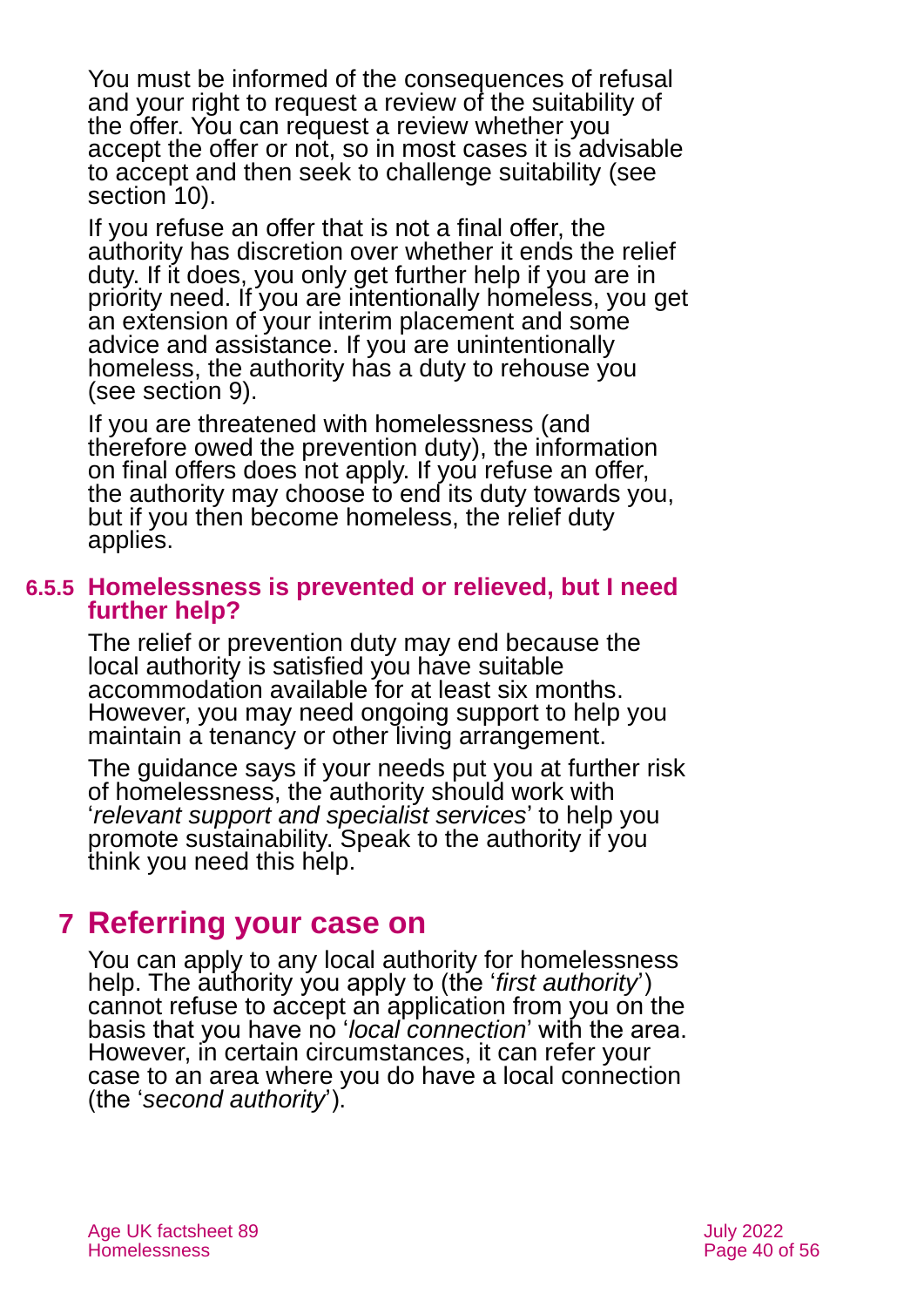The first authority does not have to consider your connection to its area and referral is always discretionary – this is not another '*test*' you have to pass to get help. Local connection can be established in a variety of ways. You have a local connection to the first authority if you:

- ⚫ are '*normally resident*' in the area or have been in the past (this must be your own choice and not, for example, due to imprisonment or detention)
- are employed there
- ⚫ have family associations there, or
- have other special circumstances, such as a need to receive special medical or support services that are only available there.

Local Government Association guidance suggests '*normal residence'* should mean residence for at least six of the previous 12 months, or three of the previous five years. The period taken into account should be up to the date of the authority's decision and include periods living in '*interim*' accommodation.

Family associations normally arise if you or a member of your household have parents, adult children, brothers or sisters who have been resident in the area for at least five years at the date of the decision. A referral can only be made on the basis of family associations if you indicate a wish to be near those family members.

For a referral to be made, your household must have a connection to the second authority area and no connection whatsoever to the first. This means if you are considered '*normally resident*' in the first authority area, it should accept responsibility for your case, even if your connection to the second authority area is stronger.

Your case cannot be referred if you or a member of your household would be at risk of domestic abuse in the second authority area, or have experienced another type of violence in that area and would likely experience further violence if forced to return. Violence includes threats of violence likely to be carried out.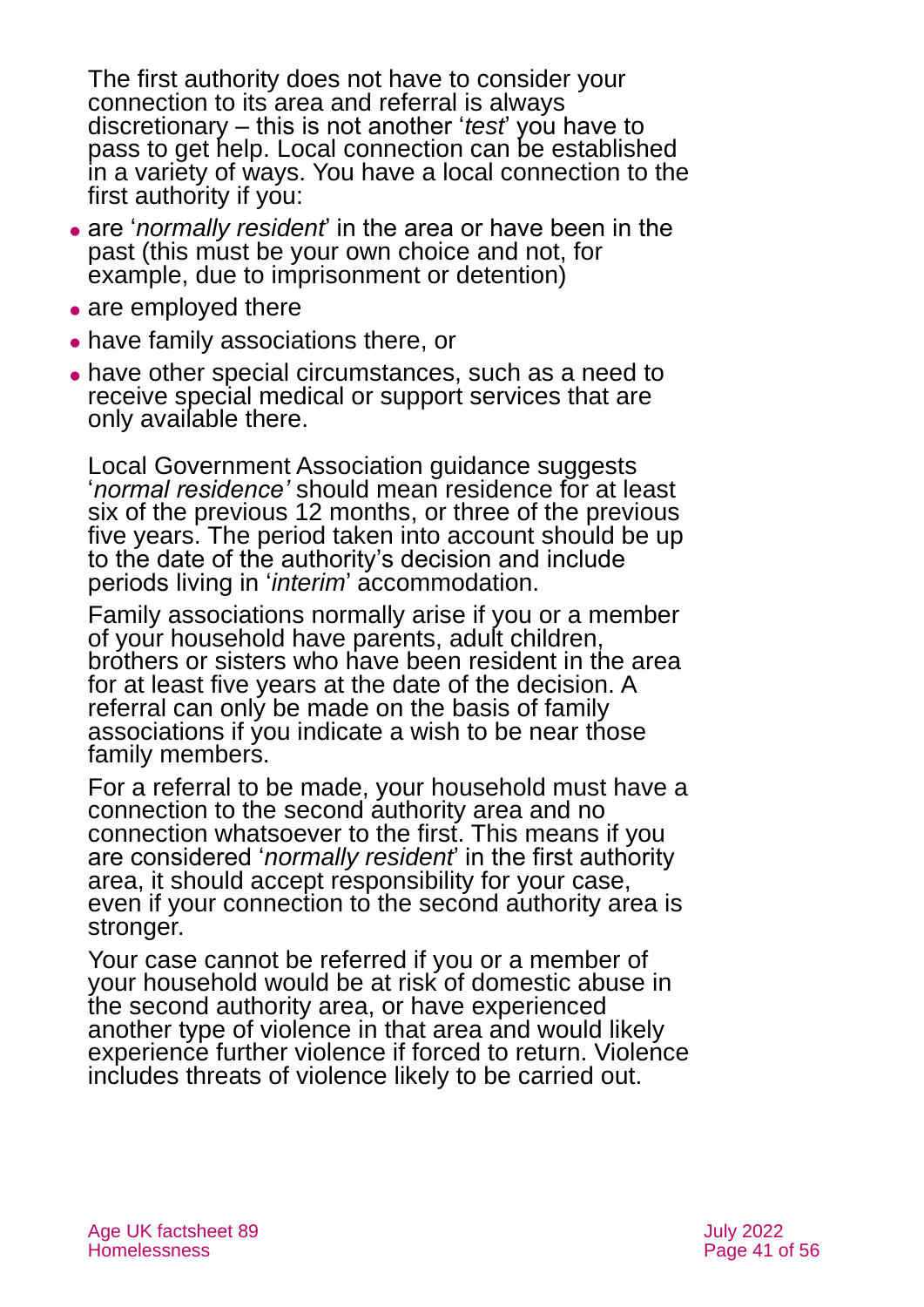If you do not have a local connection anywhere, for example if you have spent many years in prison, you can get help from any local authority. If you are street homeless or sofa surfing, the guidance states a different type of inquiry is necessary to establish where you are normally resident. If an authority is satisfied you do reside in the area and have no settled accommodation elsewhere, you should be treated as normally resident.

If you have a local connection to a number of other authorities, the first authority should take your wishes into account when deciding where to refer your case.

The first authority must tell you it is planning to refer or has referred your case on. You have a right to a review of the final decision, see [section 11](#page-49-0). If you are being provided with '*interim*' accommodation (see [section 8\)](#page-42-0), this must continue until you are notified of the final decision. The authority has discretion to extend the placement while a review is carried out - ask an advice agency or law centre for help with this.

## **When can the local authority do this?**

An authority can make a referral at two distinct stages:

- ⚫ the '*relief*' stage when satisfied that you are homeless and eligible
- ⚫ the '*full*' rehousing stage when it has tried to relieve your homelessness for 56 days unsuccessfully and is now satisfied you meet all four tests.

At the full rehousing stage, if the second authority agrees the referral conditions are met, it must accept the first authority's decision on your case.

This means accepting you are homeless, eligible, in priority need and unintentionally homeless – it cannot carry out its own investigations or refuse to rehouse you because you turned down an offer of accommodation in the past.

At the relief stage, the rules are different. The second authority can reach a different decision to the first on whether you are homeless, eligible for assistance or intentionally homeless, but only if your circumstances have changed or further significant information has come to light. Seek advice if you are in this position.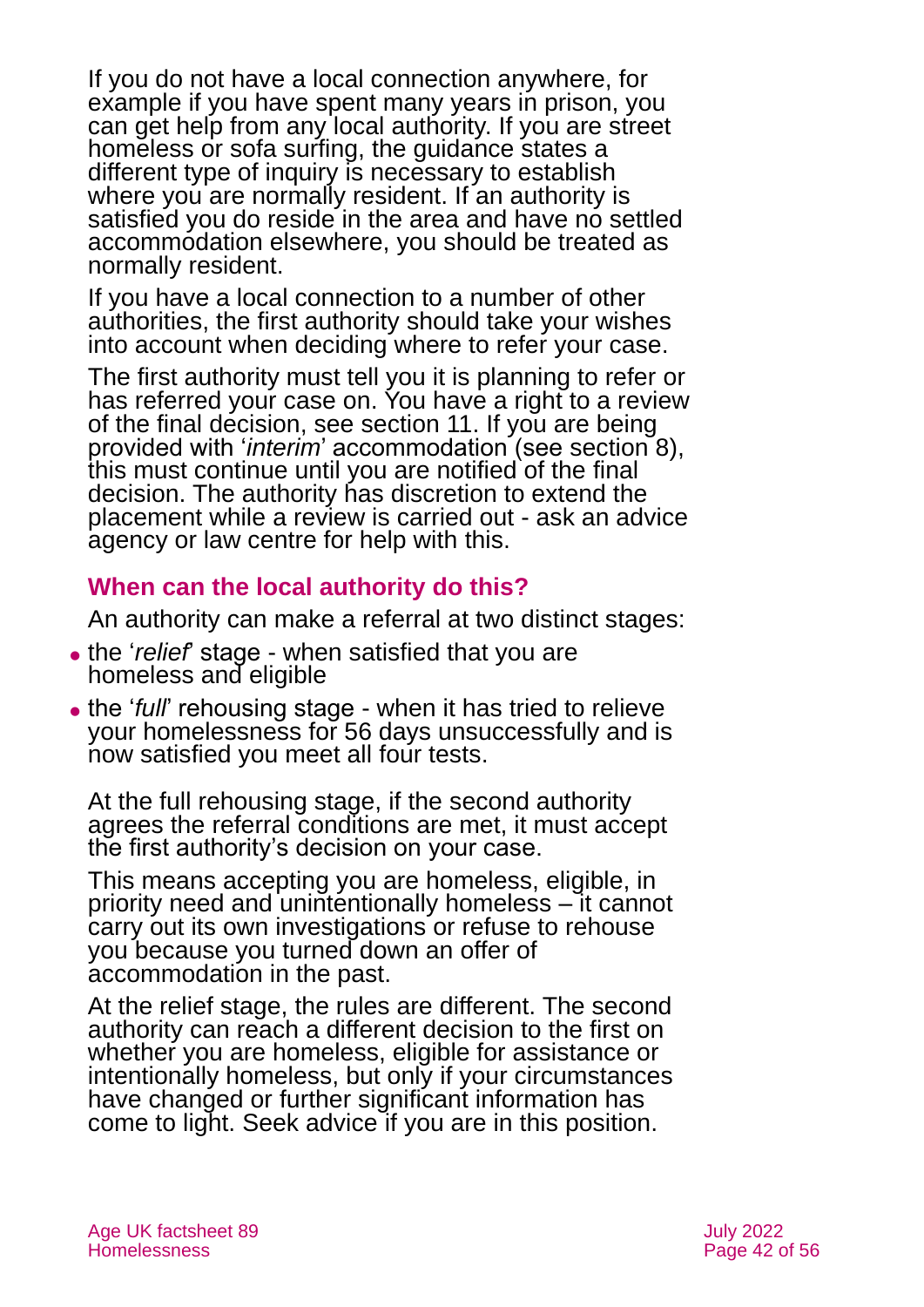At the relief stage, the first authority can stop taking '*reasonable steps*' to help you, once it tells you it is planning to refer or has referred your case. However, it should take steps to help you before this point, even if it thinks a referral is likely. It should assess your circumstances and needs and try to agree a personalised plan. If the second authority accepts the referral, the first authority must provide a copy of your assessment and should provide a copy of your plan if made, as quickly as possible.

A referral cannot be made at the prevention stage - if the first authority is satisfied that you are threatened with homelessness and eligible, it must help you regardless of local connection.

#### **Note**

Different rules may apply if you have been homeless before and were placed in the first local authority area by another authority. Seek advice if you are in this position.

## <span id="page-42-0"></span>**8 Interim accommodation**

If the local authority has '*reason to believe*' you may be homeless, eligible for assistance, and in priority need, it must offer you '*interim*' accommodation while it looks into your case. Reason to believe is a very low threshold for taking action.

In areas of high demand, interim accommodation is likely to be a placement in a hostel or Bed and Breakfast with shared facilities (a '*shared facilities placement*'). The guidance states this should be avoided wherever possible. Authorities should not routinely make shared facilities placements without considering the suitability of the accommodation in each individual case.

If one of the following apply, a shared facilities placement should generally be made only as a last resort and for a period not exceeding six weeks:

- ⚫ you or a member of your household are pregnant
- ⚫ there are dependent children in your household.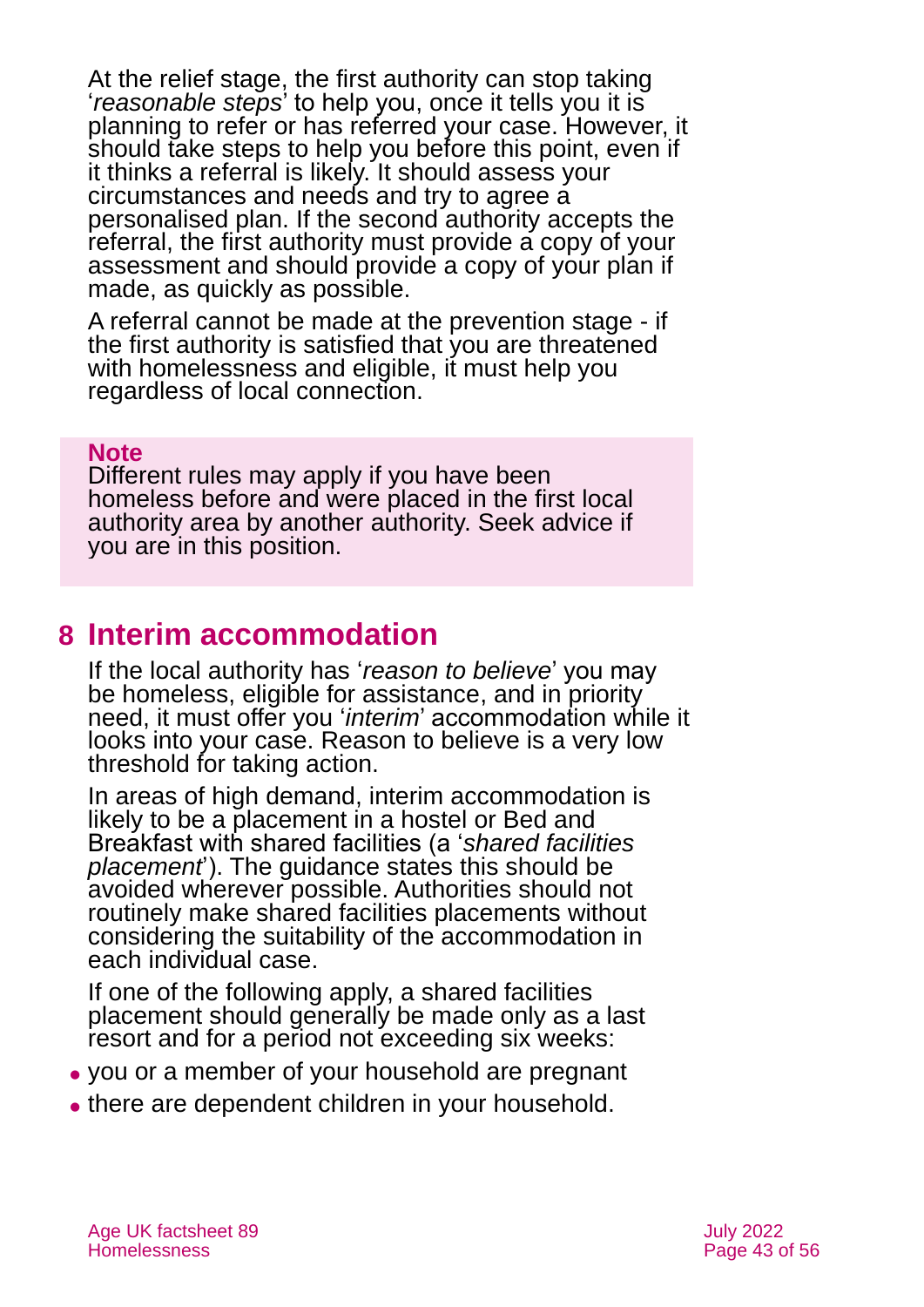If such a placement must be made, the accommodation should be of a good standard. If a lengthy stay is likely, the authority should consider other accommodation more appropriate to your needs.

There are complex rules on the length of time interim accommodation must be provided.

It may be provided until you receive a decision on your case, for example, a decision that the relief duty is not owed. However, it may be provided for longer, for example until the relief duty ends. Speak to an adviser if you are unsure.

If you receive a negative decision on your case, or the authority is seeking to withdraw help, you generally have the right to an internal review (see [section 11](#page-49-0)).

In most cases, the authority has discretion to extend an interim placement pending the outcome of any review you request. It has a duty to extend the placement if you seek a review of the suitability of a '*final accommodation offer*' or '*final part 6 offer*' (see [section 6.5.3\)](#page-38-0). Ask an advice agency or law centre for help if you are asking the authority to extend your placement on a discretionary basis.

## **If the relief duty has ended**

If the relief duty has ended, but the '*full*' rehousing duty is not owed as you are '*intentionally homeless*', the local authority must:

- ⚫ ensure suitable accommodation is available for a '*reasonable*' period while you look for other accommodation, and
- ⚫ provide advice and assistance, based on the assessment of your needs, to support you in this.

Although the accommodation provided is not technically '*interim*' accommodation, in many cases it will be an extension of your interim placement. Although the guidance suggests '*a few weeks*' may be a reasonable period of extension, the authority must assess your case individually and take account of local circumstances such as the availability of accommodation.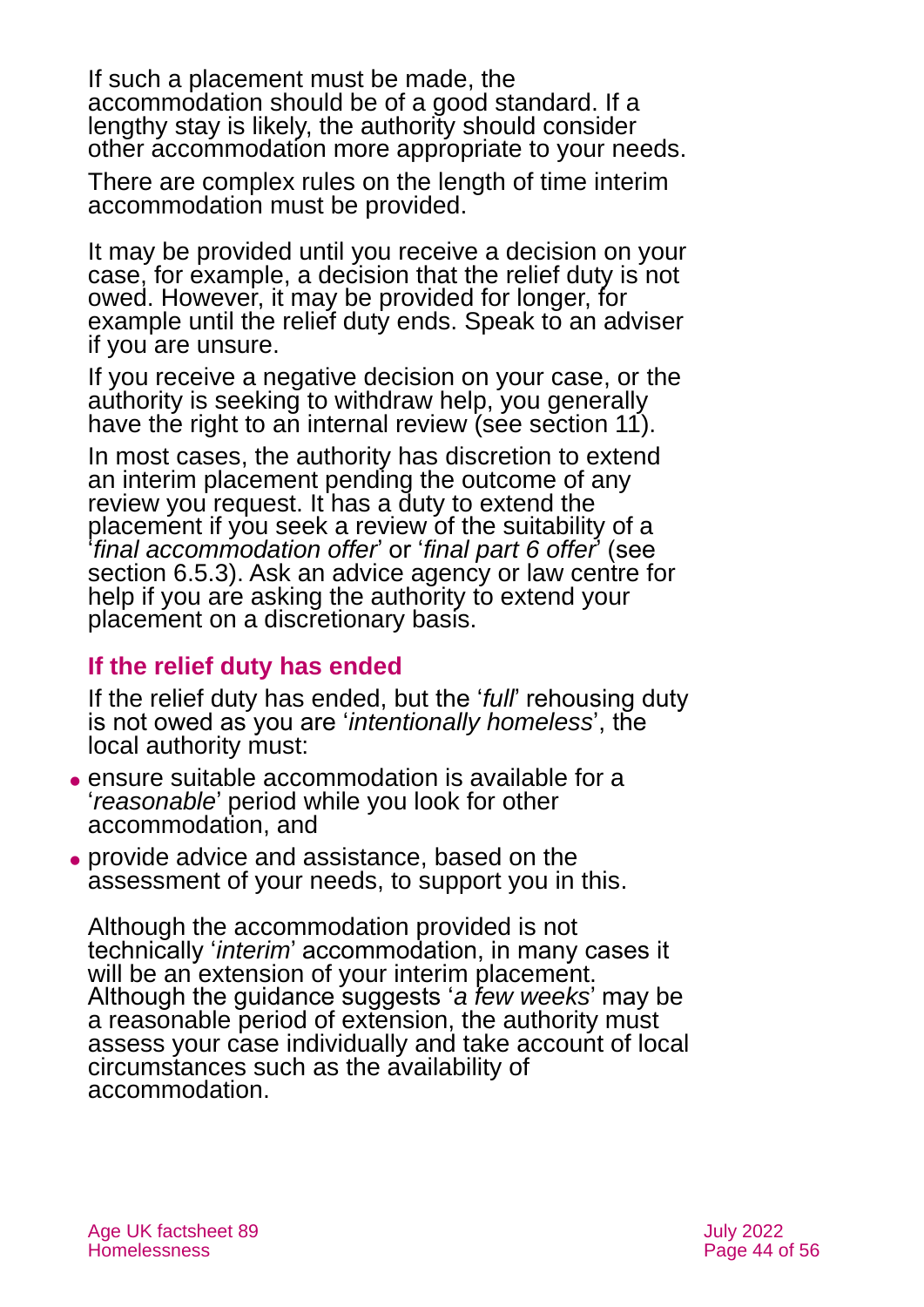The advice and assistance provided must include information about the likely availability of accommodation that is appropriate to your needs, including where to find and how to get such accommodation.

## <span id="page-44-0"></span>**9 The '***full***' rehousing duty**

The '*full*' rehousing duty is owed if the following apply:

- ⚫ you are homeless and meet the other '*tests*' in [section](#page-18-0)  [4.1,](#page-18-0) and
- ⚫ the local authority has tried to '*relieve*' your homelessness for 56 days, unsuccessfully.

Unless the authority refers your case on, it must rehouse you and anyone you might reasonably be expected to live with. The full rehousing duty can be brought to an end ('*discharged*') in a number of ways. The main one is if you accept an offer of suitable longterm accommodation. This includes an offer of a tenancy from a private landlord for a period of at least 12 months.

The authority may register you on its waiting list for council and housing association housing (the '*housing register*') and place you in temporary accommodation while you wait for a suitable property to become available. Alternatively, they may let you stay where you are currently living, for example with friends and family, while you wait.

If you were already on the waiting list, they should adjust your priority level to account for your new status as a homeless person. For more information, see factsheet 8, *Council and [housing association housing](https://www.ageuk.org.uk/globalassets/age-uk/documents/factsheets/fs8_council_and_housing_association_housing_fcs.pdf?dtrk=true)*.

The duty also ends if you refuse an offer of suitable accommodation.

This can be:

- temporary accommodation
- ⚫ a '*final offer*' of council or housing association housing made through the waiting list
- ⚫ a '*private rented sector offer*' this means a fixed-term assured shorthold tenancy of at least one year with a private landlord.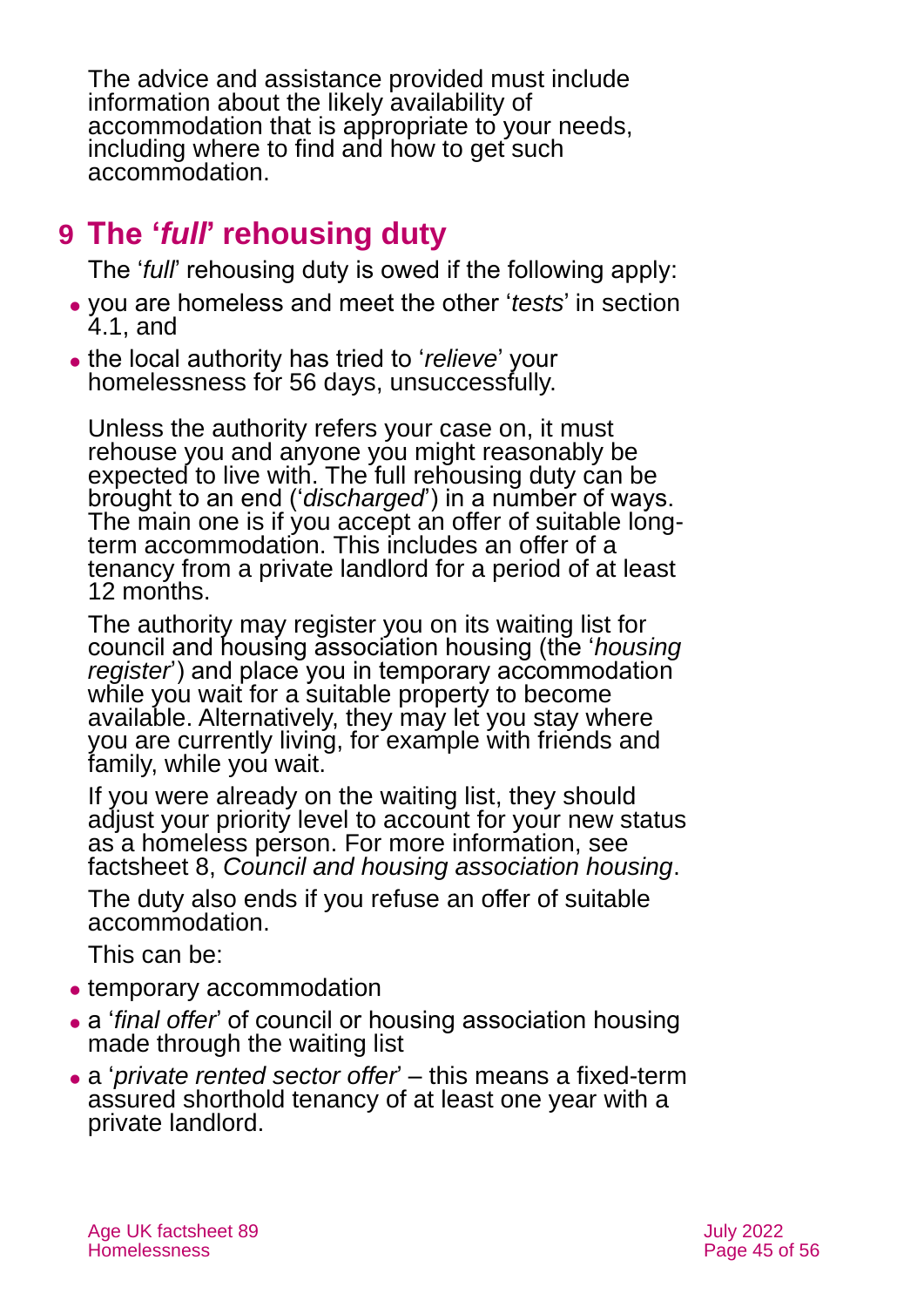The authority must inform you of the possible consequences of refusing or accepting the offer, and your right to request an internal review of the suitability of the accommodation. You can request a review whether you accept an offer or not, so in most cases it is advisable to accept and then seek to challenge suitability. This way you have a safety net if the review is unsuccessful.

The duty ends if your immigration status changes, meaning you are no longer eligible for help. It ends if you become homeless intentionally from accommodation provided by the authority. It does not end if you lose your priority need status.

If the duty ends because you refuse a suitable offer, become ineligible or homeless intentionally, the authority does not have an obligation to provide further assistance. If you are in temporary accommodation, they usually take steps to end your placement. Seek advice immediately if so.

## <span id="page-45-0"></span>**10 Suitable offers**

All offers of accommodation made or arranged by the local authority must be suitable for you and all members of your household. This includes interim and temporary accommodation, as well as long-term offers of social or private rented housing.

It does not include accommodation you found yourself, even if the authority took '*reasonable steps*' to help you. However, the authority should provide you with information about housing standards and ensure the property is safe and in a reasonable condition.

Suitability must be re-assessed if your circumstances change while under a duty to help, for example if you are placed in temporary accommodation while waiting for long-term housing to become available.

The criteria the authority should consider when assessing suitability include:

⚫ your physical, medical, and social needs – an offer of accommodation may be considered unsuitable if it provides more or less support than you require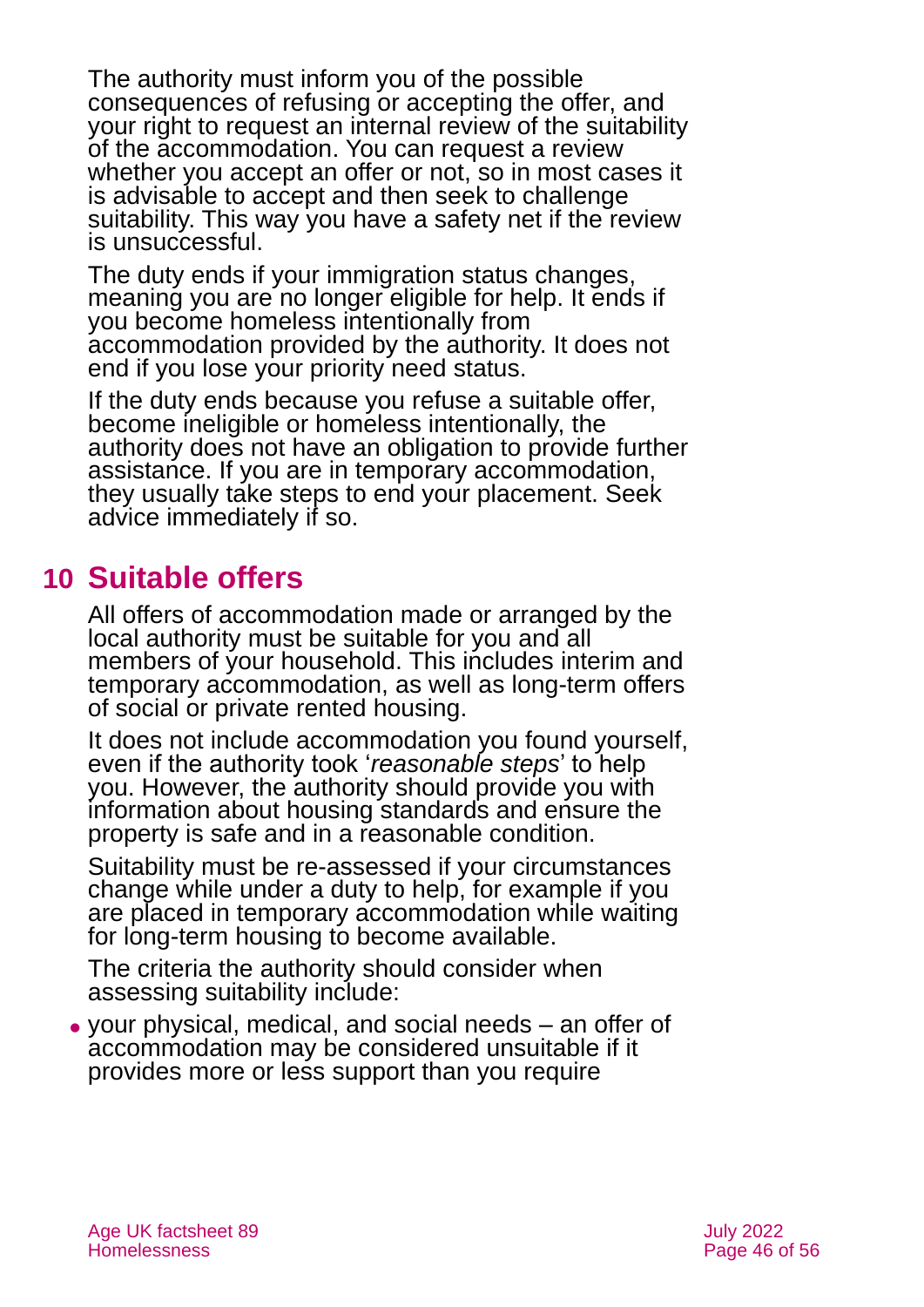- the condition of the property and whether it is, or would be, overcrowded. This may require an assessment under the [Housing Health and Safety](https://www.gov.uk/government/publications/housing-health-and-safety-rating-system-guidance-for-landlords-and-property-related-professionals)  [Rating System](https://www.gov.uk/government/publications/housing-health-and-safety-rating-system-guidance-for-landlords-and-property-related-professionals) (HHSRS). For more information on HHSRS, see Factsheet 67, *[Home improvements and](https://www.ageuk.org.uk/globalassets/age-uk/documents/factsheets/fs67_home_improvements_and_repairs_fcs.pdf?dtrk=true)  [repairs](https://www.ageuk.org.uk/globalassets/age-uk/documents/factsheets/fs67_home_improvements_and_repairs_fcs.pdf?dtrk=true)*
- affordability the local authority should consider your financial resources, the costs of the accommodation, any maintenance and child support payments and reasonable living expenses
- ⚫ location
- ⚫ risk of violence, including racial violence.

An objectively suitable property may be unsuitable in your particular case. In reviewing suitability, the authority should consider subjective factors such as personal characteristics, needs, hopes and fears.

## **Location of the accommodation**

When deciding whether an offer is suitable for a household, the local authority must consider its location. For most households, this includes:

- significance of any disruption to work, caring responsibilities or education
- ⚫ proximity and accessibility of medical or other support currently provided and essential to wellbeing
- ⚫ proximity and accessibility of local services, amenities and transport.

The courts have confirmed location is relevant even where accommodation is provided as an interim measure.

As far as reasonably practicable, authorities must make offers of accommodation within their own areas. Under the guidance, accommodation should generally be provided as close as possible to where you were previously living. If an authority offers accommodation in another area (an '*out-of-area offer*'), it must consider how far away it is.

The guidance states an out-of-area offer is unlikely to be appropriate if suitable and affordable accommodation is available closer to the area. It states that authorities should avoid placing households in in isolated accommodation away from public transport, shops, and other facilities.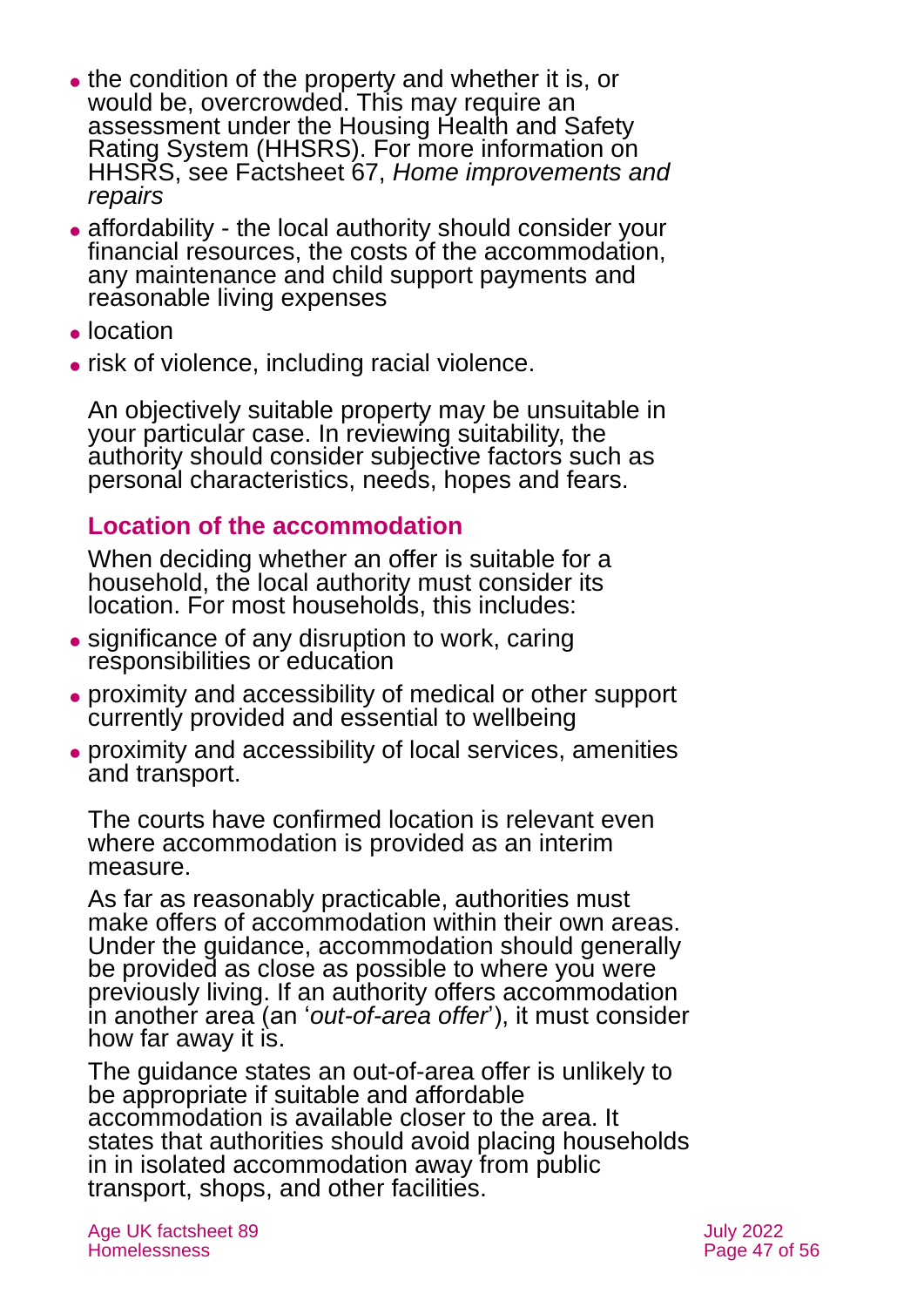If you or a member of your household needs medical or other support, the authority should consider whether this is available near the accommodation offered and, if so, whether you would have difficulties accessing it that you do not have now. Other support may include essential support from relatives or support groups.

If you have children in your household, the local authority must consider the need to safeguard and promote their welfare when making an offer. It is not enough for them to consider whether a child is approaching a significant school examination; they should make further enquiries to identify their wider needs.

If you are made an offer of accommodation outside your local authority area, seek advice from [Shelter](#page-53-0) or a local advice agency.

## **Offers of private rented housing**

Certain offers of private rented housing must meet additional criteria to be considered suitable. These offers are:

- ⚫ if you are in priority need, any offer made to end the relief or prevention duty
- ⚫ regardless of your priority need status, a '*final accommodation offer*' made to end the relief duty
- ⚫ if the authority has accepted the '*full*' rehousing duty, a '*private rented sector offer*' (see [section 9](#page-44-0)).

The additional criteria include the following:

- the property must be in a reasonable physical condition
- any electrical equipment provided must be safe
- it must have a valid gas safety record and energy performance certificate
- ⚫ it must be licensed if a '*house in multiple occupation*'
- ⚫ the landlord must be a '*fit and proper person*' who has not committed certain offences or housing law breaches or behaved discriminatorily.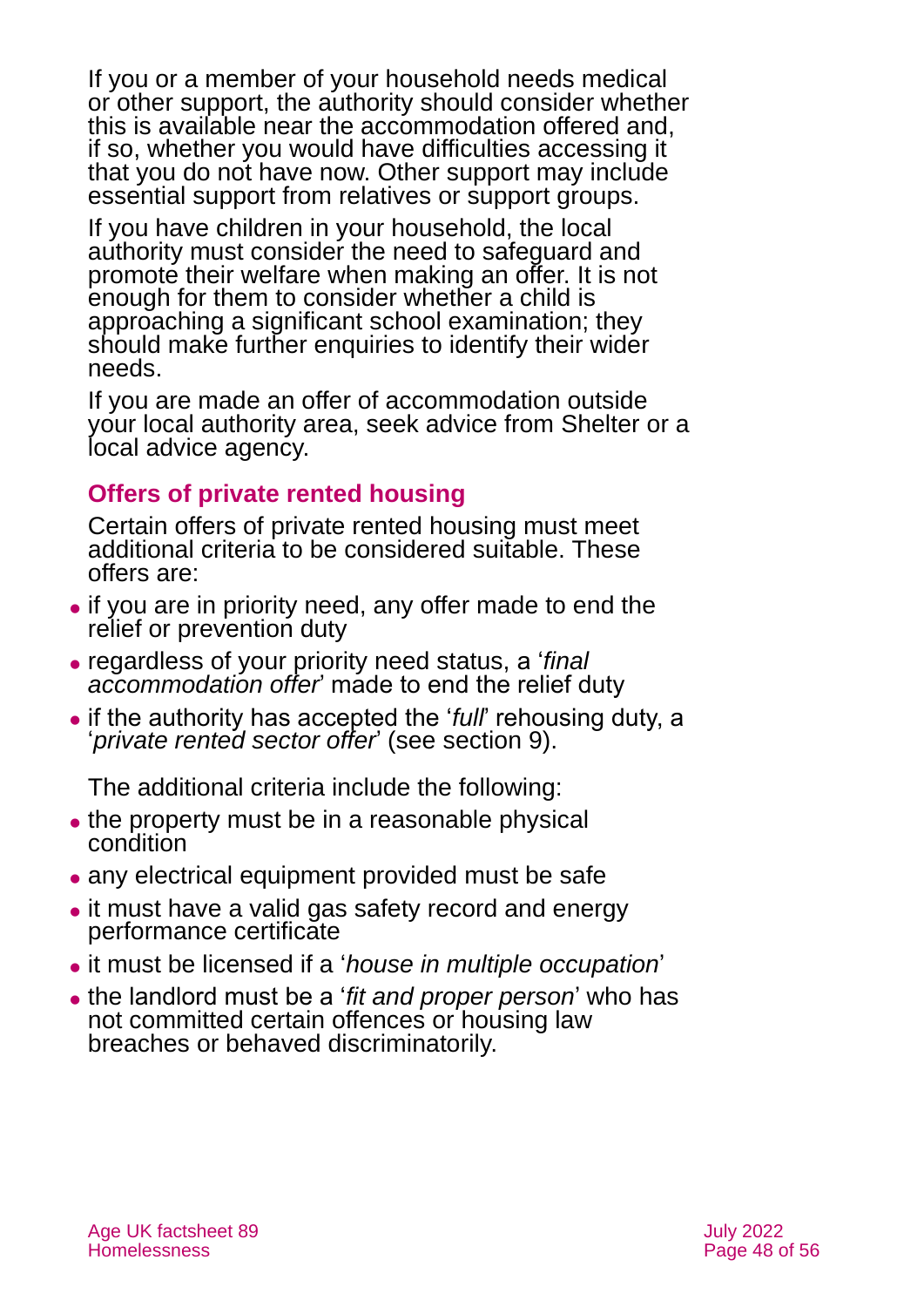## **Challenging suitability**

You have the right to an internal *'review'* of the suitability of most offers made under homelessness law, including offers of temporary accommodation. If the authority agrees an offer was unsuitable, it must make a new one. If it does not agree, it may not give you any more help.

The exception is offers of interim accommodation. Although interim accommodation must be suitable, in most cases you do not have the right to an internal suitability review. Suitability can be challenged via judicial review or a formal complaint, see [section 11.](#page-49-0)

You have the right to an internal review of accommodation originally provided as an interim measure if the relief duty has ended and either of the following apply:

- the authority has accepted a duty to rehouse you as you meet all the four tests (the '*full*' rehousing duty – see [section 9](#page-44-0))
- ⚫ you are in priority need, but intentionally homeless and they have agreed to provide accommodation for a '*reasonable period*' (see [section 8\)](#page-42-0).

You can request an internal review whether or not you accept the offer. In most cases, it is advisable to accept and then request a review. This way, you have a safety net if the review is unsuccessful. Seek advice from [Shelter](#page-53-0) or a local advice agency before refusing an offer.

You have 21 days from the date you receive an offer letter to submit a review request. The date of receipt is included in the calculation. It is only the review request that must be made within the time limit. You can submit full representations and evidence at a later stage, so long as this is within the authority's time limit for completing the review.

If you wish to request a review, seek advice as soon as possible from [Shelter](#page-53-0) or a local advice agency or law centre. You may be able to get free legal advice and representation through legal aid if you have a low income and your case is strong enough.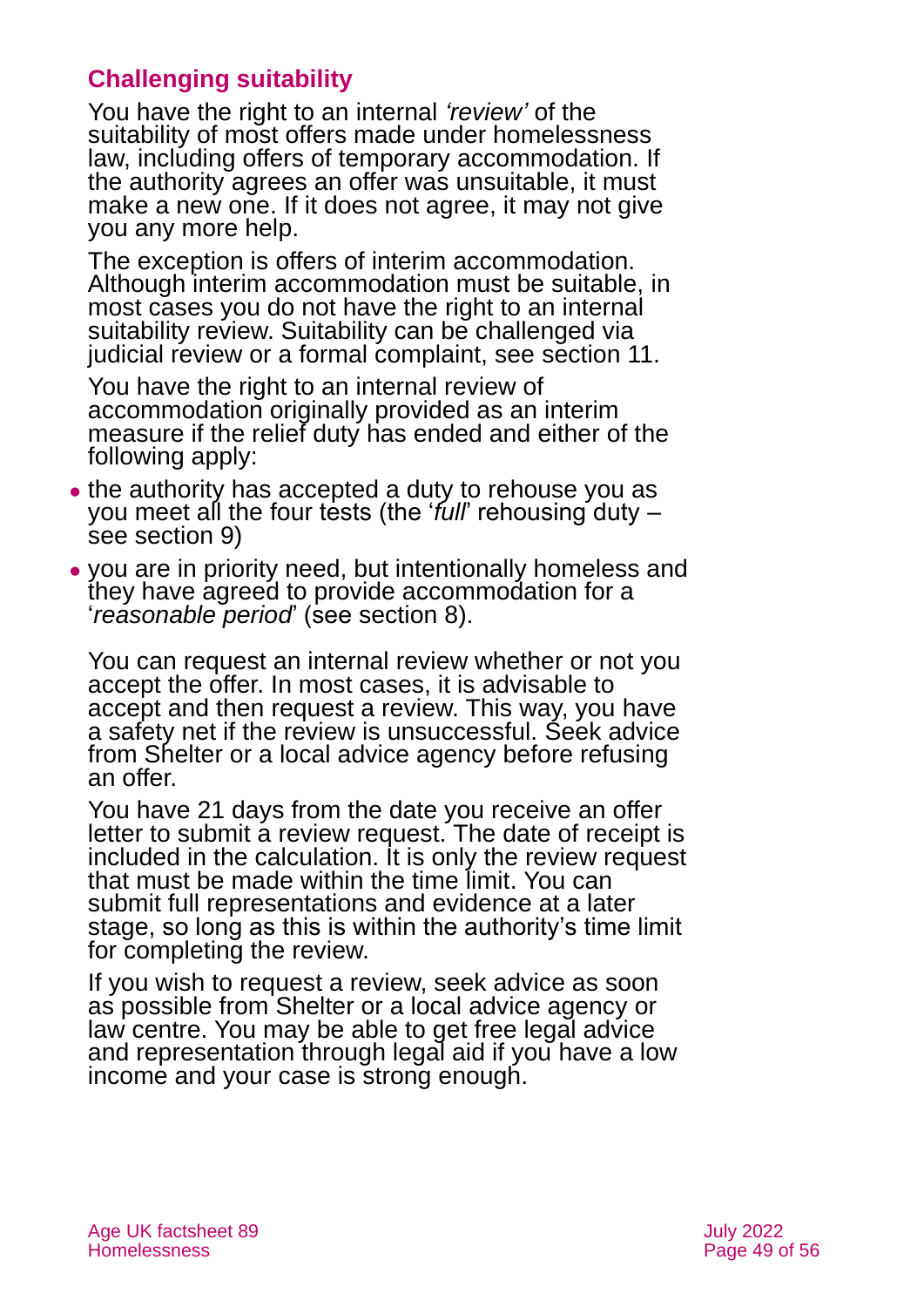Local authorities have discretion to extend the time limit for requesting reviews. If you miss the time limit, submit a request as soon as possible and give reasons for the delay. If unhappy with the outcome of a review, you may be able to appeal to the county court. Seek advice and check if you qualify for legal aid.

## <span id="page-49-0"></span>**11 Challenging decisions**

### **Local authority internal reviews**

In addition to suitability reviews, you can ask the local authority to carry out an internal review of many decisions made under the Act. You have the right to a review of the following decisions:

- which of the tests set out in [section 4.1](#page-18-0) you meet and the duty the authority owes you
- ⚫ the '*reasonable steps*' the authority is proposing to take to relieve or prevent your homelessness
- ⚫ to bring the relief or prevention duty to an end, for example because 56 days have passed, or you refused an offer of housing
- ⚫ you have '*deliberately and unreasonably*' refused to cooperate by failing to take a step you were required to take in your personalised plan
- ⚫ your case is being referred to another authority on local connection grounds (you can do this at two separate stages)
- ⚫ the '*full*' rehousing duty has been '*discharged*', for example because you accepted or refused a suitable offer.

If you request a review of the reasonable steps an authority proposes to take, or a decision that you have deliberately and unreasonably refused to cooperate, written representations must be received within two weeks of your review request (although you can agree a longer period with the authority). Otherwise, the procedure is the same as suitability reviews.

## **Other options**

Decisions that do not carry a right of internal review by the local authority include refusals:

⚫ to accept your homelessness application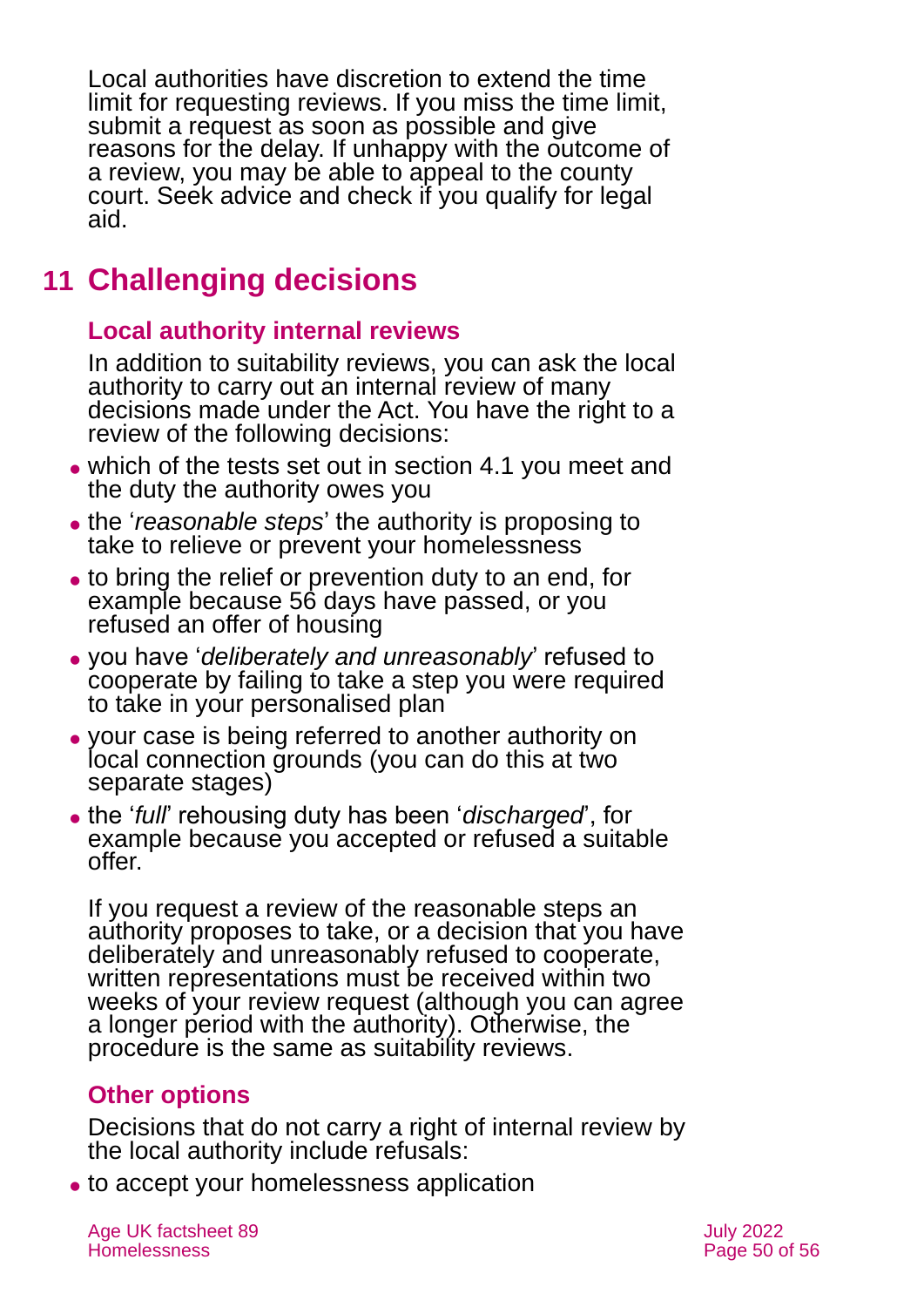- ⚫ to provide interim accommodation
- ⚫ to provide interim accommodation while a review is carried out, where the authority has discretion to do this
- ⚫ to review a decision that has already been reviewed
- ⚫ to extend the time limit within which a review should have been requested.

In addition, there is no right to an internal review of the findings of the authority's assessment of your case or the steps you are required to take under your '*personalised plan*'. However, steps you do not agree to take must be '*reasonable*' to be included in your plan and you cannot be penalised for failing to take a step unless your failure is considered '*deliberate and unreasonable*'.

It may be possible to have a decision that does not carry a right of internal review scrutinised by a judge ('*judicial review*'), but the cost is likely to be prohibitive unless you qualify for legal aid. There are strict time limits for applying. Seek advice if you want to know more.

You can complain to the [Local Government](#page-52-1) and Social [Care Ombudsman](#page-52-1) (LGO) if you think the local authority has not followed the correct procedures or treated you fairly.

They cannot overturn a decision made on your case, for example that you are not homeless or not in priority need. They can act as an alternative to judicial review in certain circumstances, for example if the authority refuses to accept a homelessness application from you or provide interim accommodation.

Other issues they can consider include where the authority has:

- ⚫ failed to make proper inquiries or made unreasonable requests for you to provide evidence before it agrees to look at your application
- ⚫ placed you in a hostel or B&B with shared facilities for longer than six weeks, if this legal limit should apply
- ⚫ taken an unreasonable amount of time to deal with your application and reach a decision
- ⚫ wrongly closed your application or treated it as having been withdrawn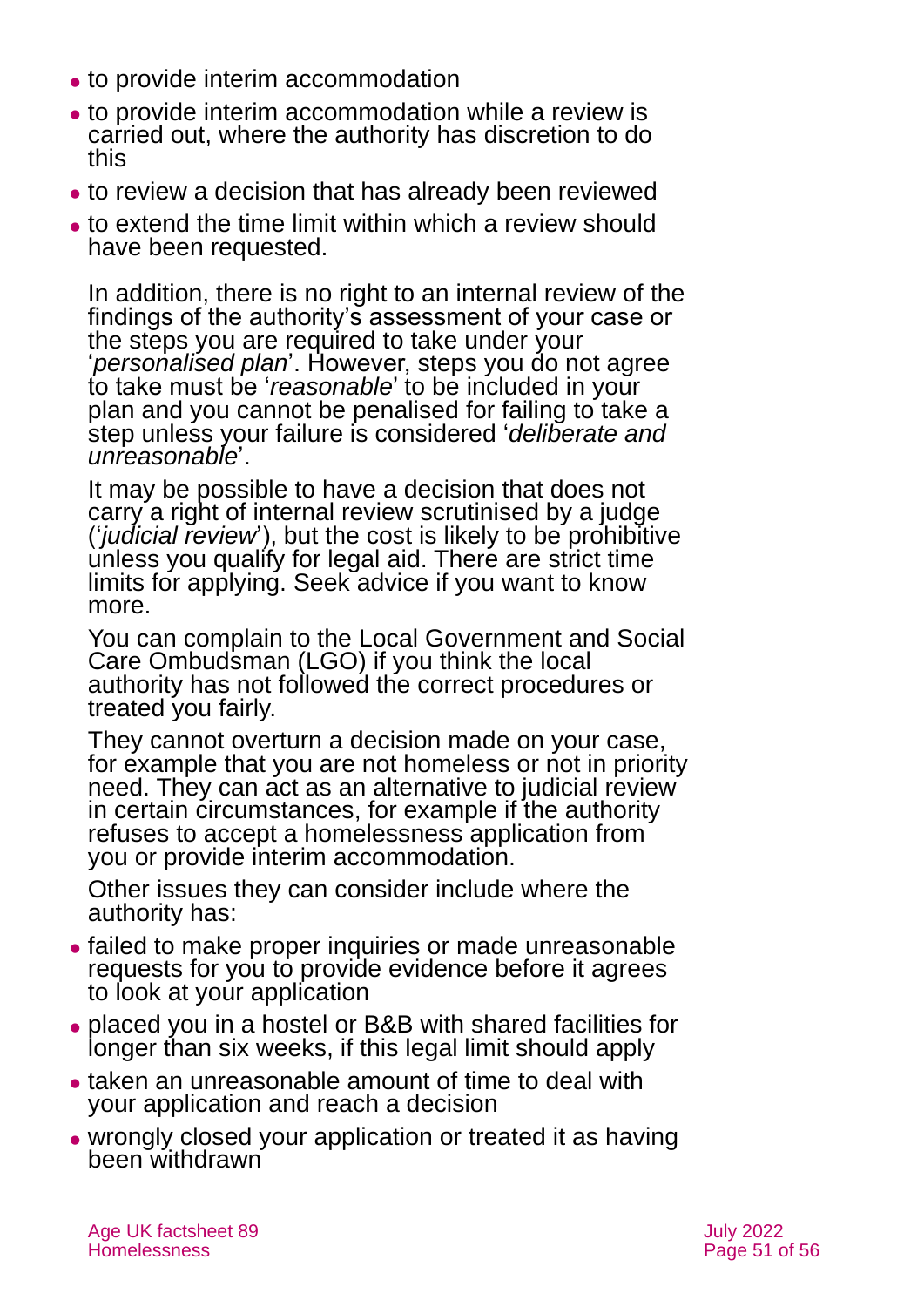- ⚫ placed you in unsuitable interim accommodation or failed to deal with repair problems
- ⚫ lost, damaged or destroyed your personal belongings while they were in storage or failed to help you protect your possessions.

The LGO do not normally consider a complaint about a local authority before you have completed its internal complaints procedure. If this takes too long, for example if you have not received a final decision within 12 weeks, you can go straight to the LGO.

You should normally complain to them within 12 months of the problem coming to your attention.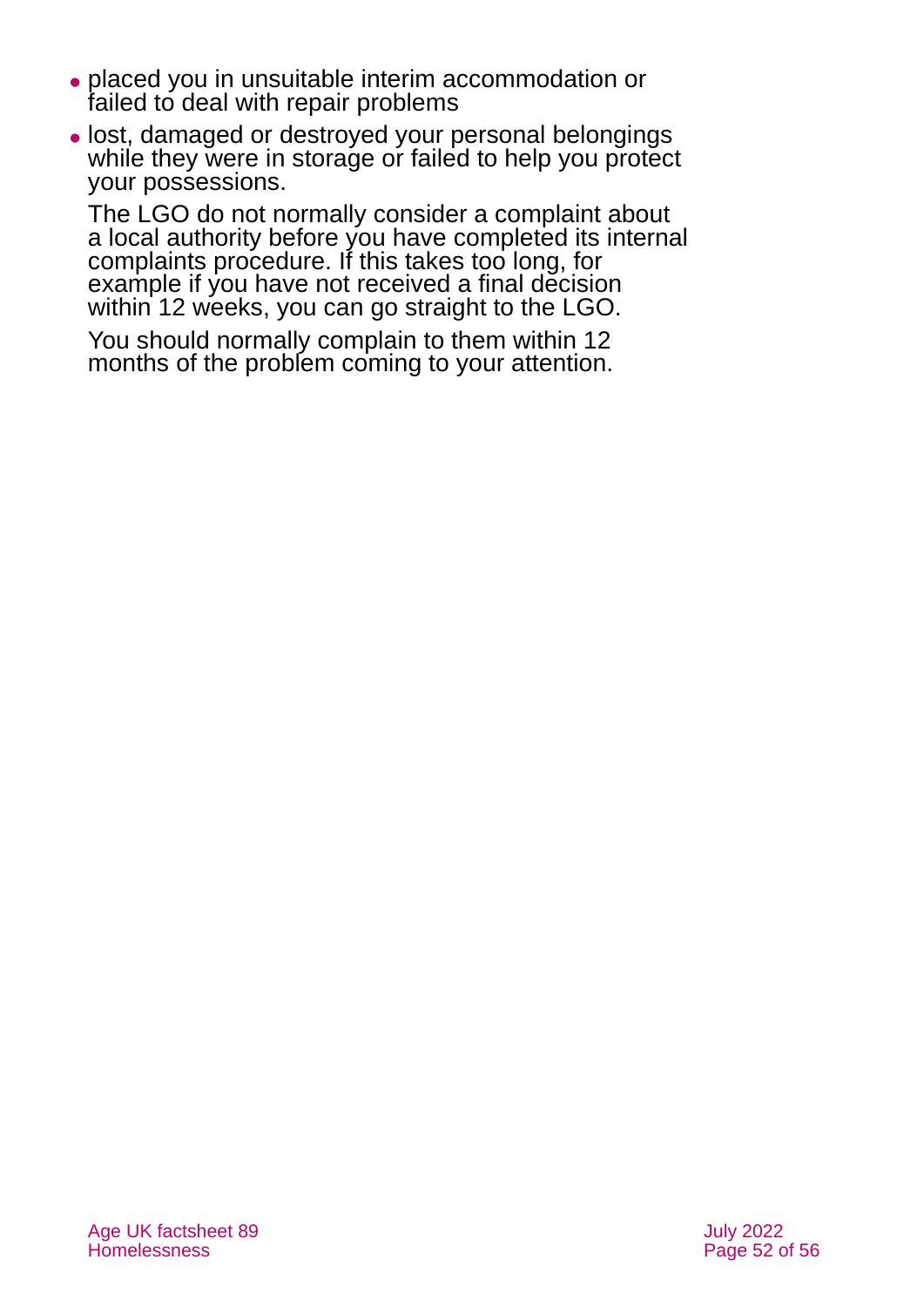## **Useful organisations**

#### <span id="page-52-0"></span>**Citizens Advice**

[www.citizensadvice.org.uk](http://www.citizensadvice.org.uk/) Telephone 0800 144 8848

National network of advice centres offering free, confidential, independent advice, face to face or by telephone.

### **Equality Advisory Support Service**

[www.equalityadvisoryservice.com](http://www.equalityadvisoryservice.com/) Telephone 0808 800 0082

The Equality Advisory Support Service helpline provides information and advice about discrimination and human rights issues. Contact them if you want to know about the *Equality Act 2010* and homelessness.

## **Financial Conduct Authority (FCA)**

[www.fca.org.uk/](http://www.fca.org.uk/) Telephone 0800 111 6768 or 0300 500 8082

Regulates financial services in the UK, including mortgage lenders.

#### **Gov.uk**

[www.gov.uk](http://www.gov.uk/)

Government website providing online information on variety of subjects and services. The *Homelessness code of guidance for local authorities* and other supplementary guidance can be downloaded here.

#### **Law Centres Network**

[www.lawcentres.org.uk](http://www.lawcentres.org.uk/) Telephone 020 3637 1330

Supports a national network of community law centres. They can tell you if there is a community law centre in your area and signpost you to other legal advice providers if not.

#### <span id="page-52-1"></span>**Local Government and Social Care Ombudsman**

[www.lgo.org.uk](http://www.lgo.org.uk/) Telephone 0300 061 0614

Investigates complaints of injustice arising due to maladministration by local authorities.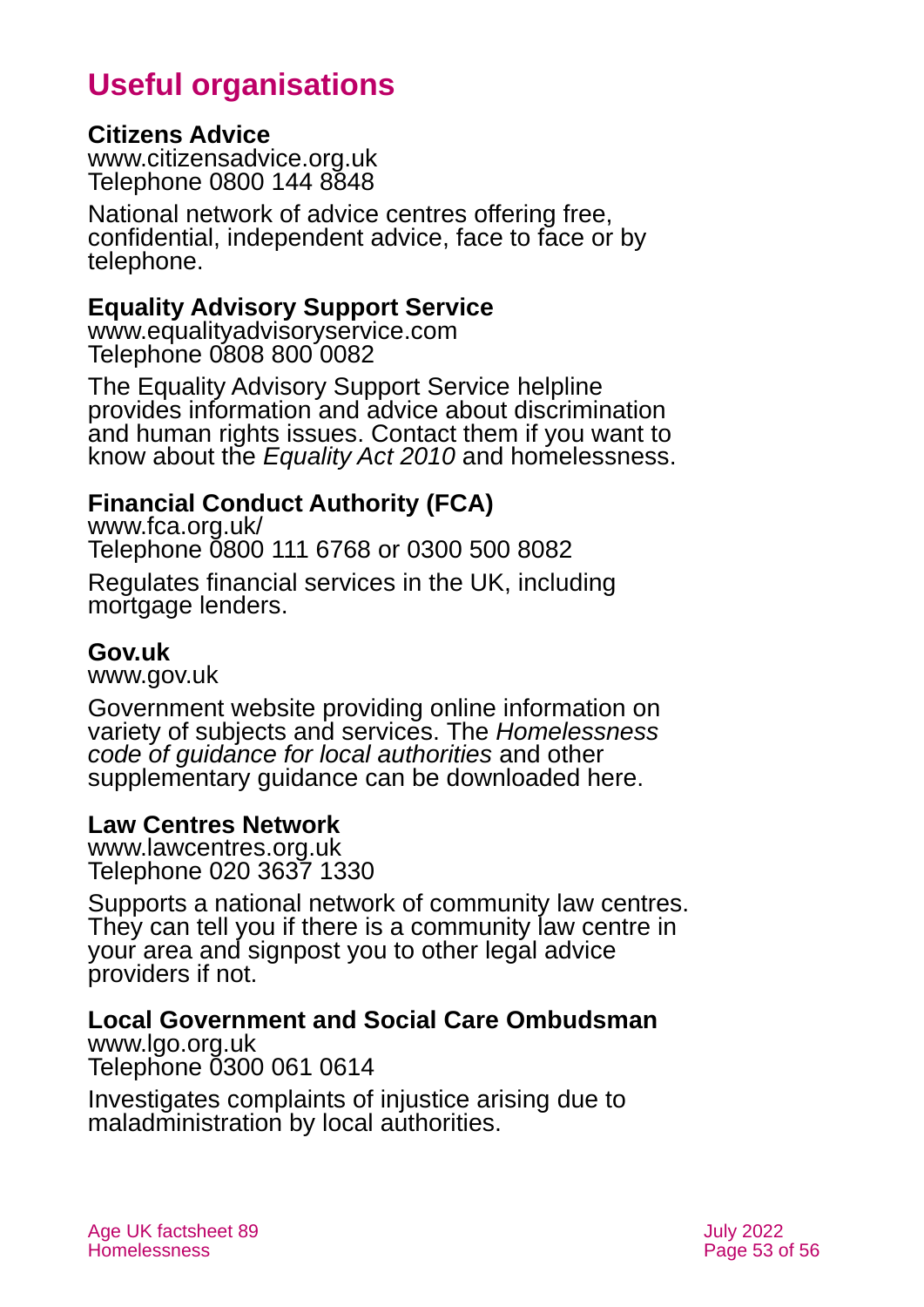## **Men's Advice Line**

[www.mensadviceline.org.uk/](http://www.mensadviceline.org.uk/) Telephone 0808 801 0327

Advice and support for men experiencing domestic violence and abuse.

## **National Debtline**

[www.nationaldebtline.org/](http://www.nationaldebtline.org/) Telephone 0808 808 4000

A charity providing free, impartial and confidential debt advice.

### <span id="page-53-0"></span>**National Domestic Abuse Helpline**

[www.nationaldahelpline.org.uk/](http://www.nationaldahelpline.org.uk/) Telephone 0808 2000 247 (Freephone)

24-hour national domestic violence helpline run by Refuge.

#### **Shelter**

[www.shelter.org.uk](http://www.shelter.org.uk/) Telephone 0808 800 4444 (free call)

A national charity providing telephone advice to people with housing problems on tenancy rights, homelessness, repairs and housing benefit.

### **StepChange Debt Charity**

[www.stepchange.org](http://www.stepchange.org/) Telephone 0800 138 1111

Offers free and independent debt advice and can help you explore your options including setting up a debt management (repayment) plan.

#### <span id="page-53-1"></span>**St Giles Trust**

[www.stgilestrust.org.uk/](http://www.stgilestrust.org.uk/) Telephone 0207 708 8000

A charity helping ex-offenders and disadvantaged people to move their lives forward. The website has region-specific information, including resettlement factsheets for some local authority areas giving contact details for key services.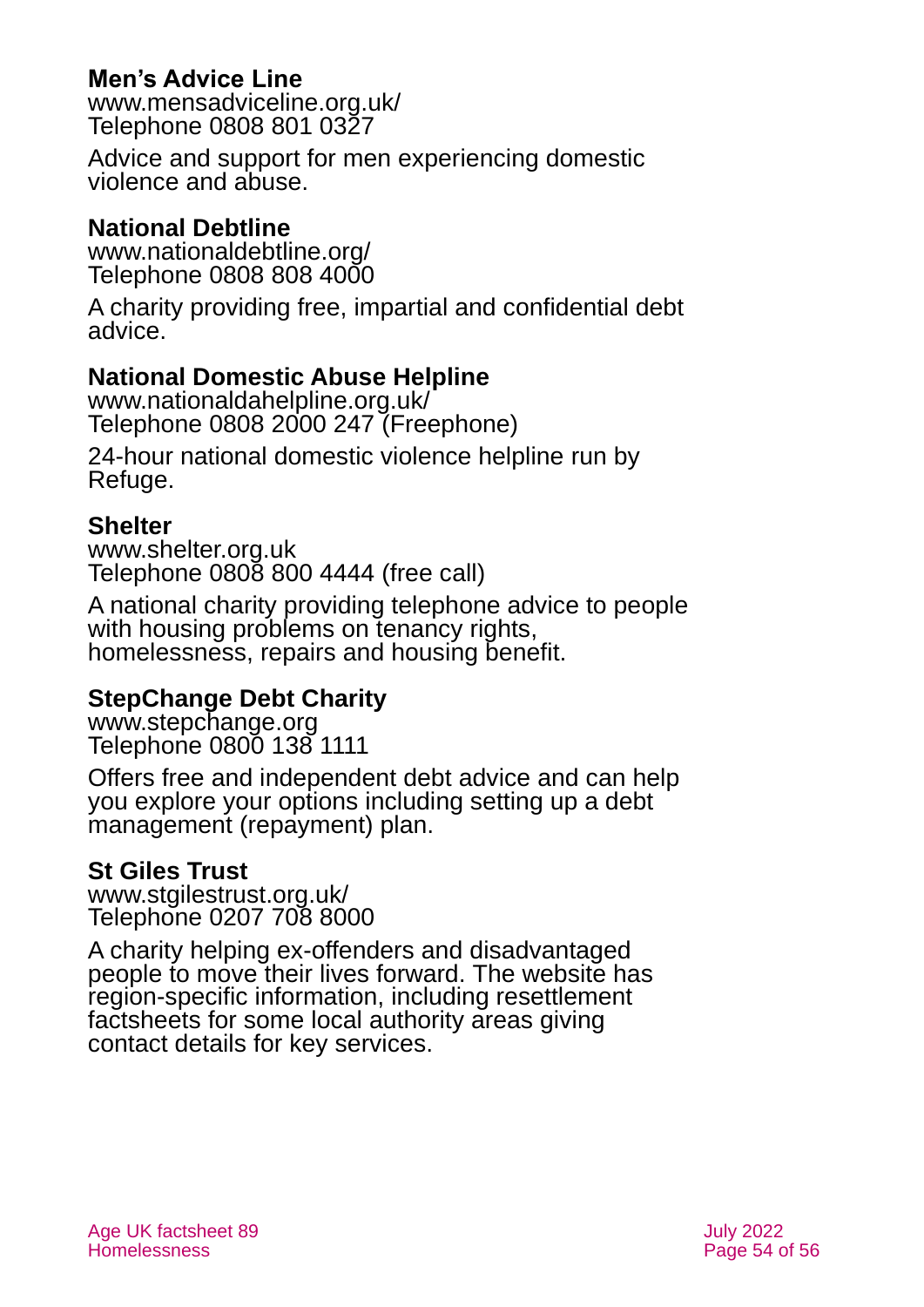## **Age UK**

Age UK provides advice and information for people in later life through our Age UK Advice line, publications and online. Call Age UK Advice or Age Cymru Advice to find out whether there is a local Age UK near you, and to order free copies of our information guides and factsheets.

## <span id="page-54-1"></span>**Age UK Advice**

[www.ageuk.org.uk](http://www.ageuk.org.uk/) 0800 169 65 65 Lines are open seven days a week from 8.00am to 7.00pm

## <span id="page-54-0"></span>**In Wales contact**

#### **Age Cymru Advice**

[www.agecymru.org.uk](http://www.agecymru.org.uk/) 0300 303 4498

#### **In Northern Ireland contact**

**Age NI** [www.ageni.org](http://www.ageni.org/) 0808 808 7575

### **In Scotland contact**

<span id="page-54-2"></span>**Age Scotland** [www.agescotland.org.uk](http://www.agescotland.org.uk/) 0800 124 4222

## **Support our work**

We rely on donations from our supporters to provide our guides and factsheets for free. If you would like to help us continue to provide vital services, support, information and advice, please make a donation today by visiting [www.ageuk.org.uk/donate](http://www.ageuk.org.uk/donate) or by calling 0800 169 87 87.